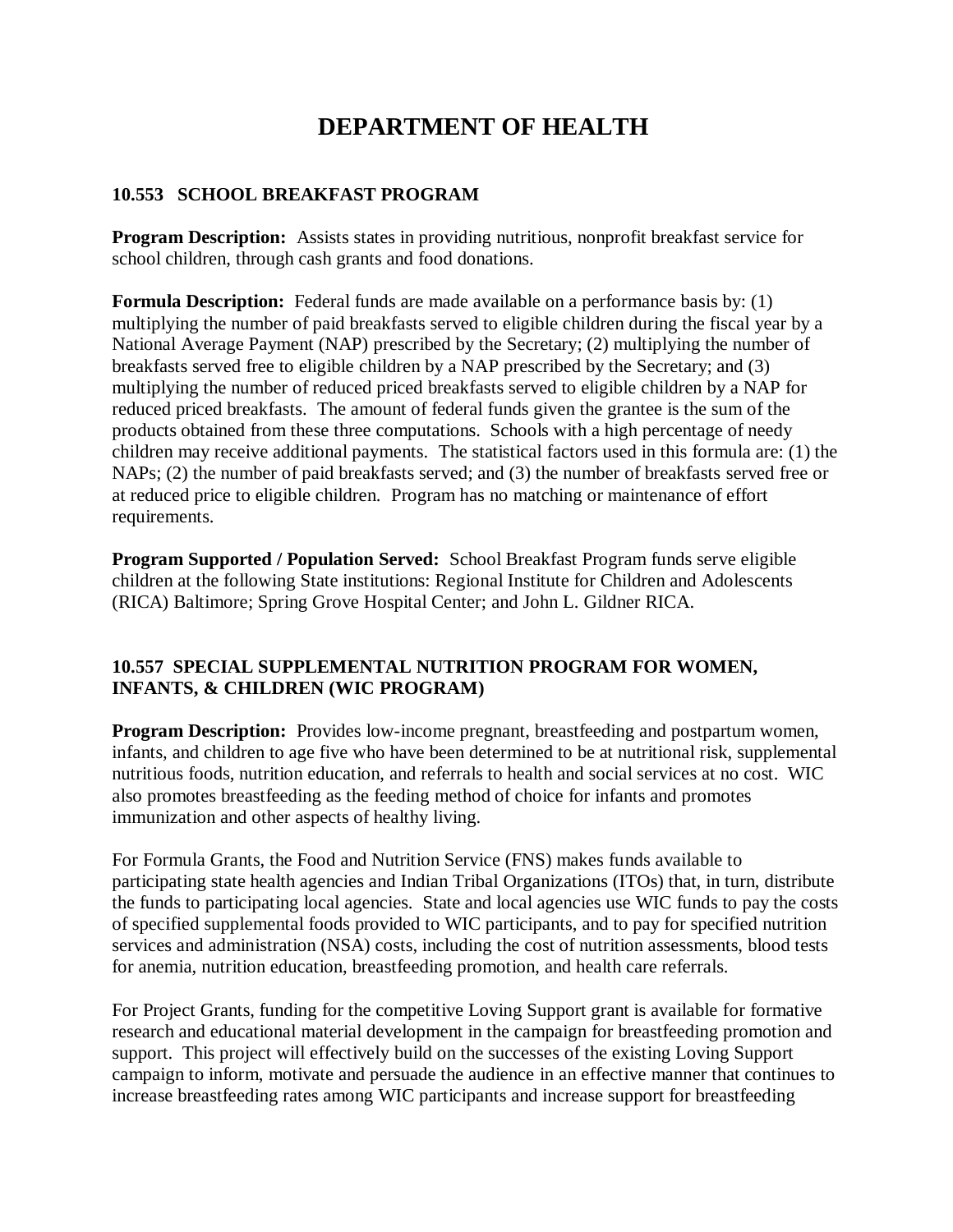among those who most influence breastfeeding mothers (their family and friends, health care providers, WIC staff, and relevant community partners).

**Formula Description:** Grants are allocated on the basis of formulas determined by the Department of Agriculture, which allocates funds for food benefits, nutrition services, and administration costs. No matching funds are required, but some states contribute nonfederal funds in support of a larger WIC Program in their state. Program has no maintenance of effort requirements.

**Program Supported / Population Served:** Provides nutrition services, including education, supplemental foods, and referrals to health care providers through local agencies to low-income (185% of federal poverty level) pregnant and postpartum women, infants and children until their fifth birthday. The State WIC Office is responsible for funding and overseeing local agency operations. The Office works closely with the Child Health Insurance Program, Healthy Choice, and Early Periodic Screening, Diagnosis and Treatment programs in Medical Assistance and other maternal and child health programs within the MDH Prevention and Health Promotion Administration to obtain maximum benefits for participants.

# **14.241 HOUSING OPPORTUNITIES FOR PERSONS WITH AIDS (HOPWA)**

**Program Description:** Provides states and localities with the resources and incentives to advance the National HIV/AIDS Strategy by devising long-term comprehensive strategies for meeting the supportive housing needs of low-income persons and their families living with HIV/AIDS in order to prevent homelessness and sustain housing stability for program beneficiaries.

**Formula Description:** Statutory Formula: Chapter 21, Part 574. Program has no matching or maintenance of effort requirements.

**Program Supported / Population Served:** Annual funding from the Department of Housing and Urban Development's Housing Opportunities for Persons with AIDS (HOPWA) is provided to the State of Maryland for the service area to include Caroline, Dorchester, Kent, Somerset, Talbot, Wicomico and Worcester counties on the Eastern Shore; Allegany, Garrett, and Washington counties in Western Maryland; Montgomery and Frederick counties in Central Maryland, and St. Mary's County in Southern Maryland. The project funds for persons living with HIV/AIDS tenant-based rental assistance (TBRA); short term rent, mortgage and utilities (STRMU); permanent housing placement assistance (PHP) and case management services for person living with HIV/AIDS whose income is at or below 80% of the mean income in their county of residence. The services include a housing care plan to assist individuals in obtaining permanent stable housing.

# **14.267 CONTINUUM OF CARE**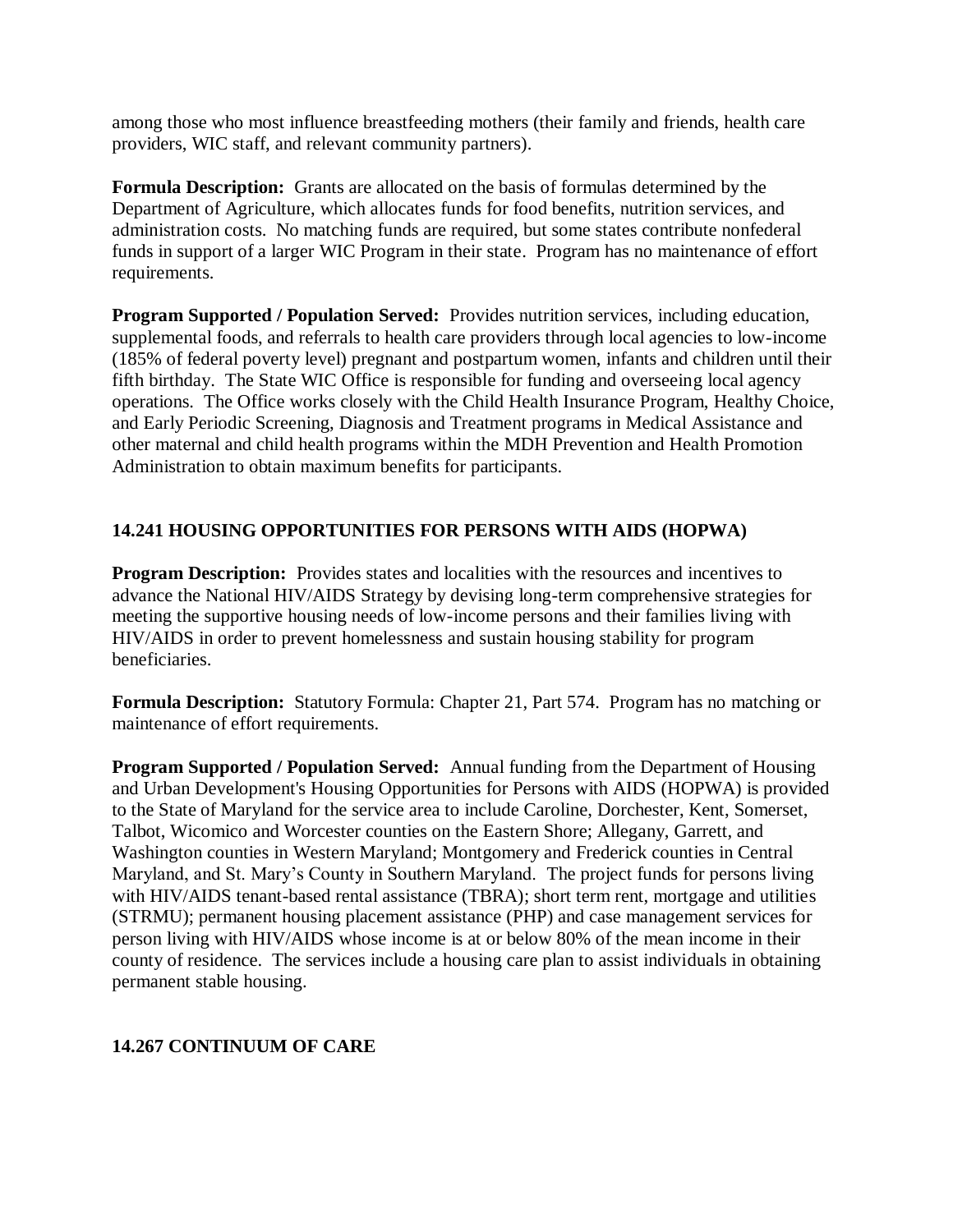**Program Description:** Program is designed to promote community-wide commitment to the goal of ending homelessness; provide funding for efforts by nonprofit providers, states, and local governments to quickly re-house homeless individuals and families while minimizing the trauma and dislocation caused to homeless individuals, families, and communities by homelessness; promote access to and effective utilization of mainstream programs by homeless individuals and families; and optimize self-sufficiency among individuals and families experiencing homelessness. Continuum of Care (CoC) program funds may be used to pay for the eligible costs used to establish and operate projects under five program components: (i) permanent housing, which includes permanent supportive housing for persons with disabilities, and rapid rehousing; (ii) transitional housing; (iii) supportive services only; (iv) Homeless Management Information Systems, and (v) in some cases, homelessness prevention.

**Formula Description:** Matching Requirements: This is a competitive program, however each community's need amount is established by formula set forth in the CoC Regulations. The recipient or sub-recipient must match all grant funds, except for leasing funds, with no less than 25% of cash funds or in-kind contributions from other sources. For Continuum of Care geographic areas in which there is more than one grant agreement, the 25% match must be provided on a grant-by-grant basis. Recipients that are United Funding Agency or are the sole recipient for their Continuum may provide match on a Continuum-wide basis. This program does not have MOE requirements.

**Program Supported / Population Served:** Funds provide rental assistance for mentally ill homeless persons to help transition into permanent housing. Program is statewide (except for Baltimore City, Garrett, Howard and Montgomery counties).

# **16.754 HAROLD ROGERS PRESCRIPTION DRUG MONITORING PROGRAM (PDMP)**

**Program Description:** To enhance the capacity of regulatory and law enforcement agencies to collect and analyze controlled substance prescription data through a centralized database administered by an authorized state agency and federally recognized Indian tribal governments. Strengthen PDMP efforts to develop and test innovative strategies and to implement evidencebased approaches demonstrating the impact of expanded use of PDMP data to support decision making.

**Formula Description:** This program has no statutory formula, and no matching or maintenance of effort requirements.

**Program Supported / Population Served:** Funds (1) provide overdose fatality review enhancement through provider and family member engagement for improved service delivery and (2) builds on multiple components of the State's opioid addiction and overdosed prevention strategy.

# **20.616 NATIONAL PRIORITY SAFETY PROGRAMS**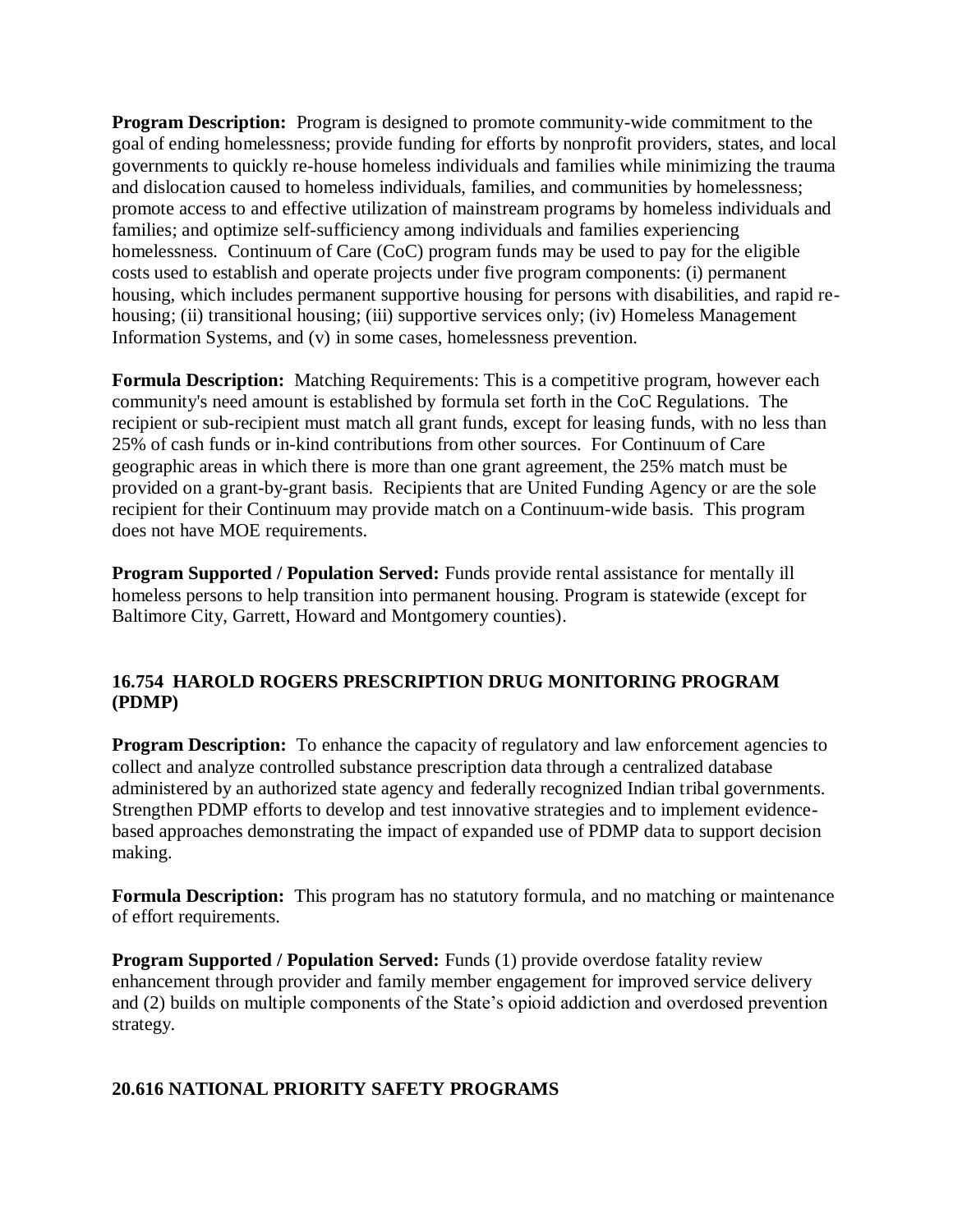**Program Description:** To encourage States to address national priorities for reducing highway deaths and injuries through occupant protection programs, state traffic safety information system improvements, impaired driving countermeasures, passage of effective laws to reduce distracted driving, implementation of motorcyclist safety programs, and the implementation of graduated driving licensing laws.

**Formula Description:** Statutory Formula: Title 23, Chapter 4, Part 405. Matching Requirements: Percent: 80%. For all program under Section 405, the Federal share of the costs of the activities funded using amounts from grants awarded under this subsection may not exceed 80 percent for each fiscal year for which a State receives a grant. This program has maintenance of effort requirements, see funding agency (Department of Transportation, National Highway Traffic Safety Administration) for further details.

**Program Supported / Population Served:** The Maryland Kids in Safety Seats (KISS) program provides education and training initiatives designed to prevent injuries and deaths to children due to non-use or incorrect safety seat use. The project consists of: 1) public and professional education; 2) technical training for health, safety and law enforcement personnel; 3) a statewide network of car seat assistance programs for low-income families, and 4) support of child passenger safety enforcement initiatives in Maryland.

# **93.008 MEDICAL RESERVE CORPS SMALL GRANT PROGRAM (MRC)**

**Program Description:** Supports the development of Medical Reserve Corps units in communities throughout the United States to: (1) increase capacity at the community level to respond during emergencies which have medical consequences, and (2) improve public health in communities through volunteerism on an ongoing basis.

**Formula Description:** This program has no statutory formula, and no matching or maintenance of effort requirements.

**Program Supported / Population Served:** The Maryland Professional Volunteer Corps (MPVC) is currently in the process of expanding our focus from only professionally licensed volunteers to anyone who is willing to be trained as a public health responder. These grant funds are being used to fund training programs across Maryland for new MPVC volunteers, as well as recruitment efforts as the MPVC program expands its focus from medically licensed volunteers to all public health responders.The MPVC is the Medical Reserve Corps (MRC) for the state of Maryland, which means that volunteers are spread around the state. MPVC recruitment and training takes place across the state.

# **93.069 PUBLIC HEALTH EMERGENCY PREPAREDNESS (PERLC: PREPAREDNESS & EMERGENCY RESPONSE LEARNING CENTER PERLC Supporting PHEP; awards other than PHEP Cooperative agreement not recorded under 93074)**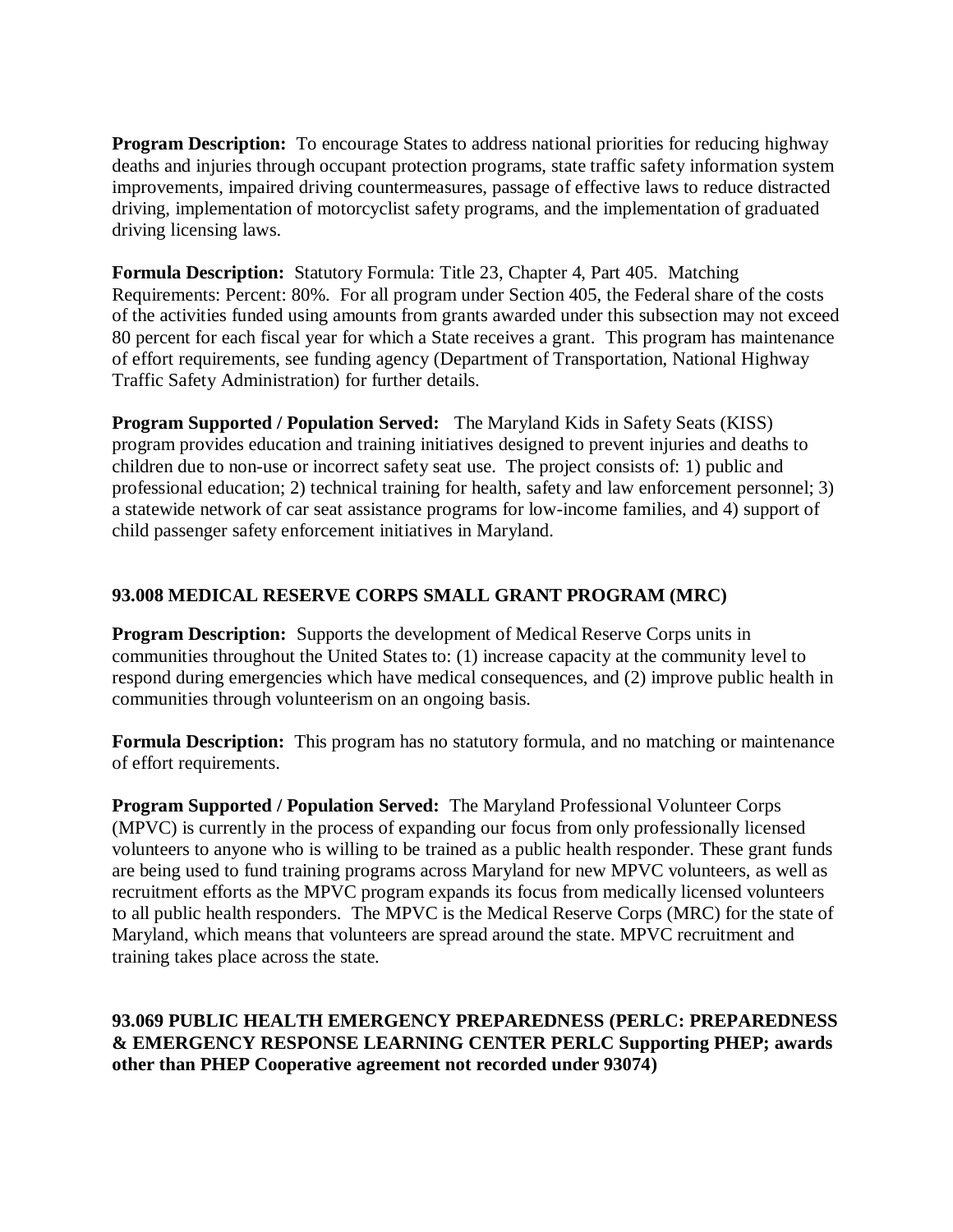**Program Description:** The PHEP program is a critical source of funding, guidance, and technical assistance for state, territorial, and local public health departments. Preparedness activities funded by the PHEP program are targeted specifically for the development of emergency-ready public health departments that are flexible and adaptable. These efforts support the National Response Framework (NRF), which guides how the nation responds to all types of hazards including infectious disease outbreaks; natural disasters; biological, chemical, and radiological incidents; and explosions.

To help public health departments with their strategic planning, CDC identified 15 public health preparedness capabilities to serve as national public health preparedness standards. State and local jurisdictions can use CDC's Public Health Preparedness Capabilities: National Standards for State and Local Planning to better organize their work and identify the capabilities they have the resources to build or sustain. These standards help ensure that federal preparedness funds are directed to priority areas within individual jurisdictions.

The 2012 PHEP is currently funded via a joint cooperative agreement guidance award and aligned with the Hospital Preparedness Program (HPP). PHEP program guidance assists the 62 PHEP awardees in demonstrating measurable and sustainable progress toward achieving the 15 public health preparedness capabilities and other activities that promote safer and more resilient communities.

**Formula Description:** State matching requirement is 10%. This program has a statutory formula. This program has MOE requirements, see funding agency for further details. Maintenance of Funding (MOF) PHEP awardees must maintain expenditures for healthcare preparedness and public health security at a level that is not less than the average level of such expenditures maintained by the awardee for the preceding two-year period. This represents an awardee's historical level of contributions or expenditures (money spent) related to federal programmatic activities that have been made prior to the receipt of federal funds. The MOF is used as an indicator of nonfederal support for public health security and healthcare preparedness before the infusion of federal funds. These expenditures are calculated by the awardee without reference to any federal funding that also may have contributed to such programmatic activities in the past. The definition of eligible state expenditures for public health security and healthcare preparedness includes: Appropriations specifically designed to support healthcare or public health emergency preparedness as expended by the entity receiving the award; and funds not specifically appropriated for healthcare or public health emergency preparedness activities but which support healthcare or public health emergency preparedness activities, such as personnel assigned to healthcare or public health emergency preparedness responsibilities or supplies or equipment purchased for healthcare or public health emergency preparedness from general funds or other lines within the operating budget of the entity receiving the award.

Please see Agency Funding Opportunity Number CDC-RFA-TP12-1201 for further details on the maintenance of funding requirements.

**Program Supported / Population Served:** The Public Health Emergency Preparedness (PHEP) cooperative agreement provides funding to State, local health departments and various partners to organize, prepare, and respond to public health and medical emergencies for the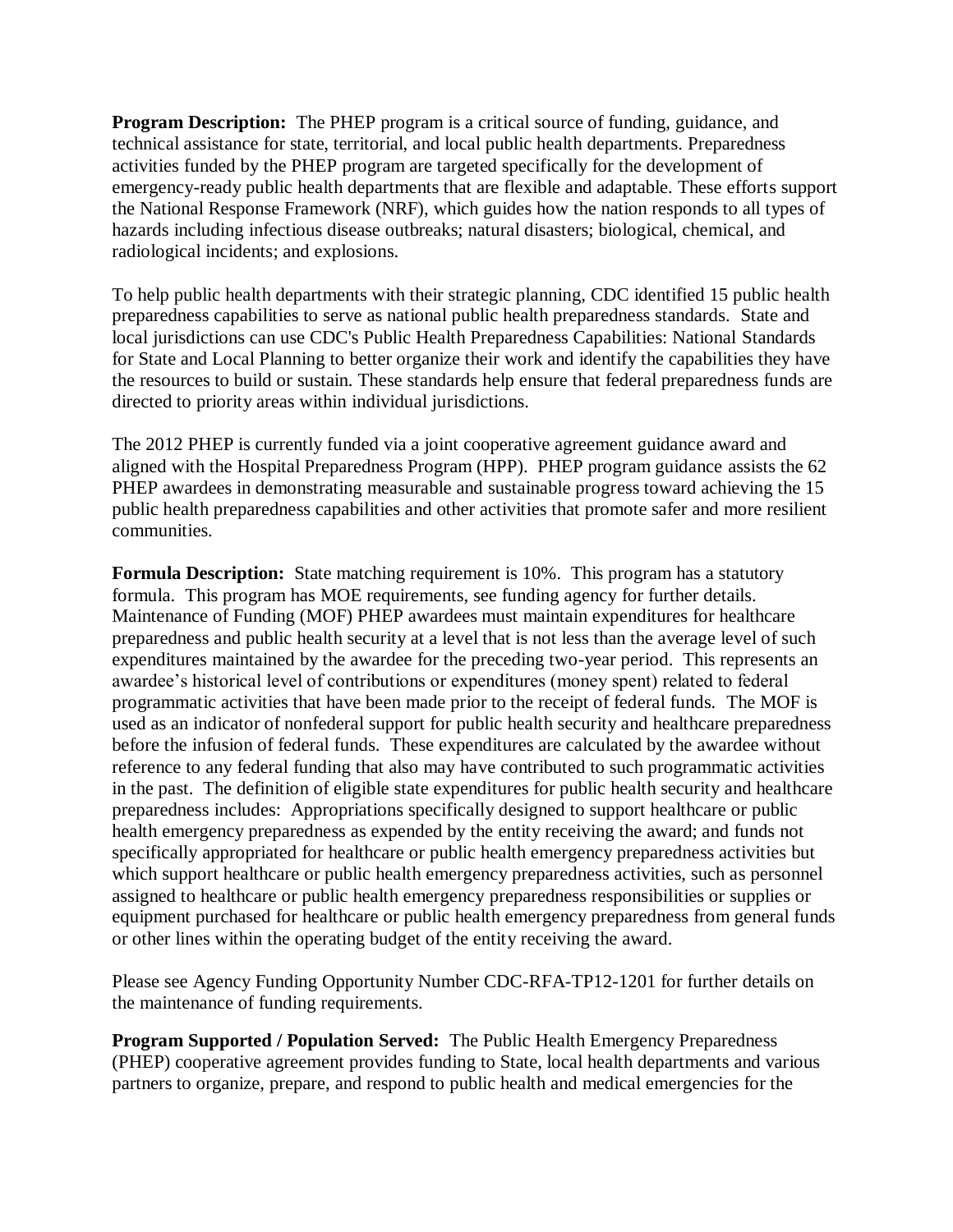health and safety of all Maryland residents. The PHEP project supports an agreement between the CDC and the State. The grant focus areas include:

- 1) Preparedness Planning and Readiness Assessment provides strategic leadership, direction, coordination, and assessment of activities to ensure State and local readiness. Interagency collaboration and preparedness for natural and/or man made physical threats, disease and other health threats and emergencies are key aspects of this project.
- 2) Cities Readiness Initiative (CRI) supports major metropolitan areas responses to an anthrax attack. Maryland has 13 CRI counties in 3 separate but interoperable CRI regions: National Capital Region, Baltimore-Towson Metropolitan Statistical Area, and Cecil County, which are part of the Philadelphia Metropolitan Statistical Area. This project ensures each jurisdiction has the regional capabilities to staff and operate mass dispensing sites. Each jurisdiction must have a CRI plan integrated with their local Strategic National Stockpile (SNS) plan, local Emergency Operations Plan, and State SNS plans. Primary objectives include interoperable communications, standardization of equipment, regional risk communication, training, drills and exercises.

# **93.070 ENVIRONMENTAL PUBLIC HEALTH & EMERGENCY RESPONSE**

**Program Description:** Bring public health and epidemiological principles together to identify, clarify, and reduce the impact of complex environmental threats, including terrorist threats and natural disasters, on populations, domestic and foreign. Programs and activities focus on safeguarding the health of people from environmental threats; providing leadership in the use of environmental health sciences – including environmental epidemiology, environmental sanitation, and laboratory sciences – to protect public health; and responding to issues and sharing solutions to environmental health problems worldwide.

**Formula Description:** This program has no statutory formula, and no matching or maintenance of effort requirements. Support is recommended for a specified project period, not to exceed 5 years.

**Program Supported / Population Served:** Two projects are funded through this grant:

The Maryland Public Health Strategy for Climate Change project works with local health departments to develop public health strategies at the local level, based on climate projections, health impact estimates and local priorities. Ultimately, this will be a statewide project benefiting all parts of the State.

The Environmental Public Health Tracking (EPHT) program was established to allow users access to health and environmental data simultaneously. In Maryland, the users can access data on a wide variety of health and environmental data for the entire state, using either a public portal or a secure, password-protected portal with data at a more localized level. The Maryland EPHT serves the entire State and is also hosting data from the District of Columbia.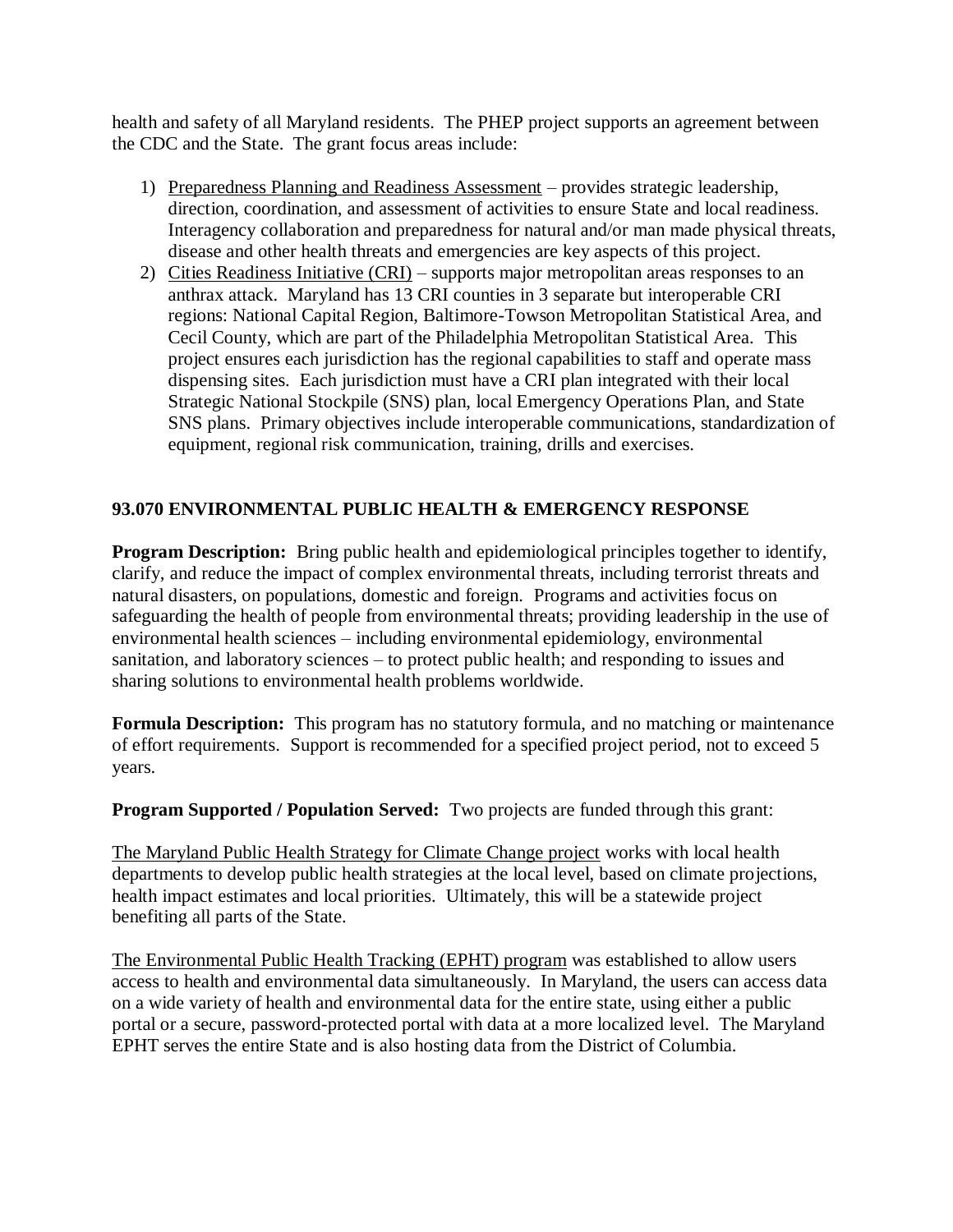#### **93.073 BIRTH DEFECTS AND DEVELOPMENTAL DISABILITIES – PREVENTION AND SURVEILLANCE**

**Program Description:** This funding opportunity supports the Maryland Department of Health (MDH) to expand its surveillance capacity from passive to active surveillance of microcephaly and other central nervous system (CNS) defects which are possibly associated with Zika virus infection during pregnancy.

**Formula Description:** This program has no statutory formula. Cost sharing or matching funds are not required for this program. Although no statutory matching requirement for this program exists, leveraging other resources and related ongoing effort to promote sustainability is strongly encouraged.

**Program Supported / Population Served:** To establish or enhance rapid "real time" active surveillance of microcephaly and select adverse outcomes (CNS defects) with possible association to Zika virus infection for all pregnancy outcomes (live births, stillbirth, and terminations) and to use the data for public health monitoring, prevention, and intervention. Demonstrate data utilization through collaboration with CDC on centralized pooled clinical and surveillance data projects, referral to services, and linkage and evaluation of outcomes of affected children and/or pregnancies with a positive or inconclusive Zika virus test. The surveillance and data utilization activities should focus on a source population (women of childbearing age, pregnant women, infants with possible microcephaly or other brain abnormalities) in a defined geographic area of the state and any special populations identified by the applicant.

# **93.074 HOSPITAL PREPAREDNESS PROGRAM (HPP) & PUBLIC HEALTH EMERGENCY PREPAREDNESS (PHEP) ALIGNED COOPERATIVE AGREEMENTS**

**Program Description:** The purpose of the 2012-2017 HPP-PHEP aligned programs cooperative agreement is to provide resources that support state, local, territorial, and tribal public health departments and healthcare systems/organizations in demonstrating measurable and sustainable progress toward achieving public health and healthcare emergency preparedness capabilities that promote prepared and resilient communities. [NOTE: For additional detailed information on the HPP program, please see CFDA 93.889. For additional detailed information on the PHEP program, please see CFDA 93.069].

**Formula Description:** Statutory Formula: Statutory Formula for PHEP - 319C-1 of the Public Health Service (PHS) Act, as amended by the Pandemic and All-Hazards Preparedness Act (PAHPA) of 2006, Public Law 109-417. For HPP - Federal Register Notice of May 16, 2008 (Vol. 73, No 96) requires cost sharing (non-federal share) of not less than 10% of federal funds awarded. For HPP and PHEP Matching Requirements: Percent: 10%. These programs have a maintenance of effort requirements, see funding agencies for further details.

# **93.092 AFFORDABLE CARE ACT (ACA) PERSONAL RESPONSIBILITY EDUCATION PROGRAM (PREP)**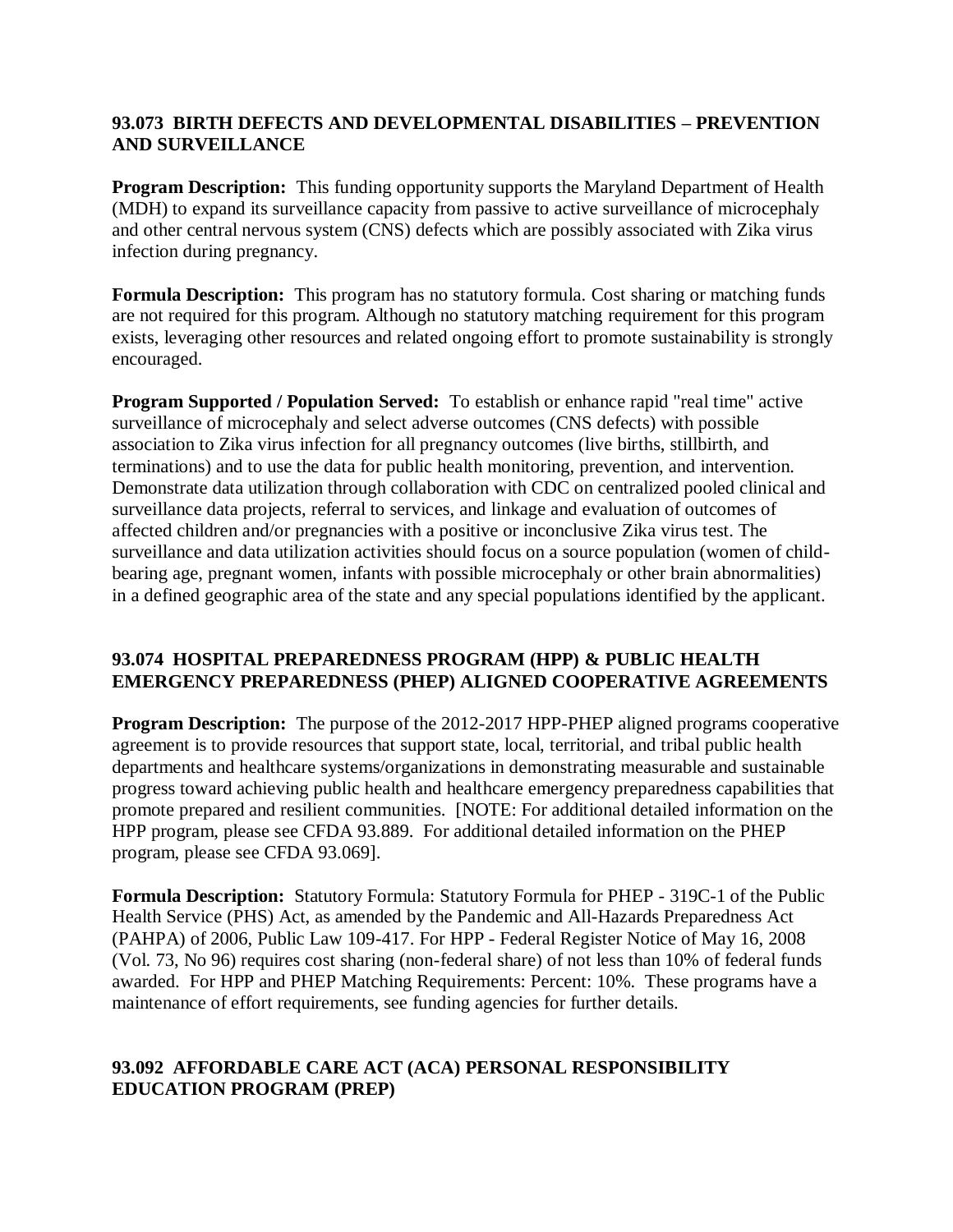**Program Description:** Educate adolescents and young adults on both abstinence and contraception for the prevention of pregnancy and sexually transmitted infections, including HIV/AIDS.

**Formula Description:** Statutory formula: Title V, Public Law 113-393. This program has no matching requirements. Cost sharing or matching of non-Federal funds is not required. However, funded programs should build on but not duplicate or replace current Federal programs as well as state, local or community programs, and programs should coordinate with existing programs and resources in the community. This program has MOE requirements, see funding agency for further details. This program has a MOE requirement for states and local entities to require that expenditure of non-federal funds for activities, programs or initiatives allowed in this program be no less than such expenditures in FFY2015. The intent is to supplement and not supplant the funds expended in FFY2015 or the year prior to new awards.

**Program Supported / Population Served:** The program must educate adolescents on both abstinence and contraception to prevent pregnancy and sexually transmitted infections (STIs), including HIV/AIDS, and at least three adulthood preparation subjects, utilizing evidence-based effective program models. While states may help youth find services they need and make referrals, such health services may not be paid for with PREP funds. States are encouraged to serve populations of youth at greatest risk for teen pregnancy and STIs. These include youth in foster care, homeless youth, youth with HIV/AIDS, teen parents, and youth in areas with high teen birth rates, pregnant youth and mothers under the age of 21.

# **93.103 FOOD & DRUG ADMINISTRATION – RESEARCH (GENERAL GRANT FUNDING)**

**Program Description:** Assist institutions and organizations, to establish, expand, and improve research, demonstration, education and information dissemination activities; acquired immunodeficiency syndrome (AIDS), biologics, blood and blood produces, therapeutics, vaccines and allergic projects; drug hazards, human and veterinary drugs, clinical trials on drugs and devices for orphan products development; nutrition, sanitation and microbiological hazards; medical devices and diagnostic products; radiation emitting devices and materials; food safety and food additives. Programs are supported directly or indirectly by the following Centers and Offices: Center for Biologics Evaluation and Research; Center for Drug Evaluation and Research; Center for Devices and Radiological Health; Center for Veterinary Medicine, Center of Food Safety and Applied Nutrition, National Center for Toxicological Research, the Office of Orphan Products Development, the Center for Tobacco Products, the Office of Regulatory Affairs, and the Office of the Commissioner. Small Business Innovation Research Programs: to stimulate technological innovation; to encourage the role of small business to meet Federal research and development needs; to increase private sector commercialization of innovations derived from Federal research and development; and to foster and encourage participation by minority and disadvantaged persons in technological innovation. Funding support for scientific conferences relevant to the FDA scientific mission and public health are also available.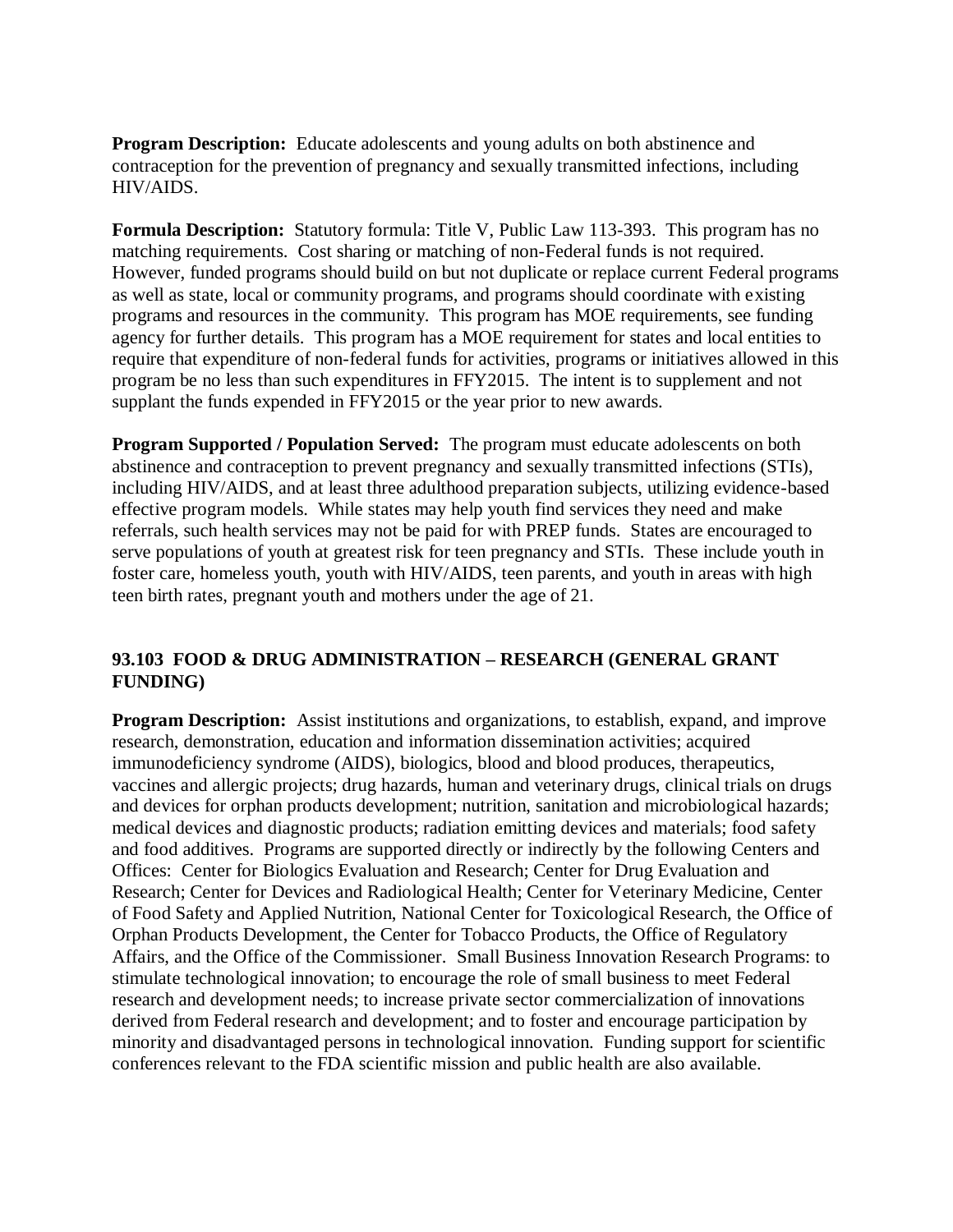**Formula Description:** This program has no statutory formula, and no matching or maintenance of effort requirements.

**Program Supported / Population Served:** Two MDH administrations are funded through this grant. These multiple projects, serving the entire State, are listed by MDH administration as follows:

#### **Prevention and Health Promotion Abuse Administration:**

(1) The Maryland Rapid Response Team program builds capacity to respond to food-borne outbreaks more rapidly under the new Food Safety Modernization Act. The Team also builds capacity in the regulatory program for manufactured foods.

(2) MDH has developed a robust framework to fully implement the federal manufactured food regulatory program standards (MFRPS). The MFRPS framework was adopted in 2008, and since that time, the Office of Environmental Health and Food Protection has made significant progress in implementing these standards. The goal of this application is to strengthen and fully implement the MFRPS within Maryland, by addressing those areas that have been identified as requiring additional resources, change in regulation, improvements in process, or enhancements of capacity. The specific aims of the project are: 1) achieve conformance with all 10 of the 2016 MFRPS standards; 2) complete staff training to conduct PC (preventive controls) rule inspections; 3) work with industry to implement PC rules; and 4) continue to work with the FDA to develop and implement an integrated food safety system in Maryland.

#### **Laboratories Administration:**

Funds are used to plan, develop and implement a laboratory quality assessment program that will eventually lead to maintaining International Organization for Standardization/International Electrotechnical Commission (ISO/IEC) 17025:2005 accreditation for chemical and microbiological testing of foods for surveillance, terrorism or emergency. It will provide the State of Maryland with the ability to monitor certain imported and domestic food products that have a history of past contamination problems or that involve security concerns for the State and the country. The subsequent surveillance program will help maintain program proficiency and efficiency needed to ensure surge capacity and an adequate response during a disease outbreak or an emergency.

#### **93.110 MATERNAL & CHILD HEALTH FEDERAL CONSOLIDATED PROGRAMS (Special Projects of Regional & National Significance SPRANS, including the Community Integrated Service Systems CISS; & the Heritable Disorders Program)**

**Program Description:** Carries out special maternal and child health (MCH) projects. These grants are funded with a set-aside from the MCH Block Grant Program. SPRANS grants are funded with 15% of the Block Grant appropriation of up to \$600 million, and when the appropriation exceeds \$600 million, an additional 12.75% is set aside for the Community Integrated Service Systems grants.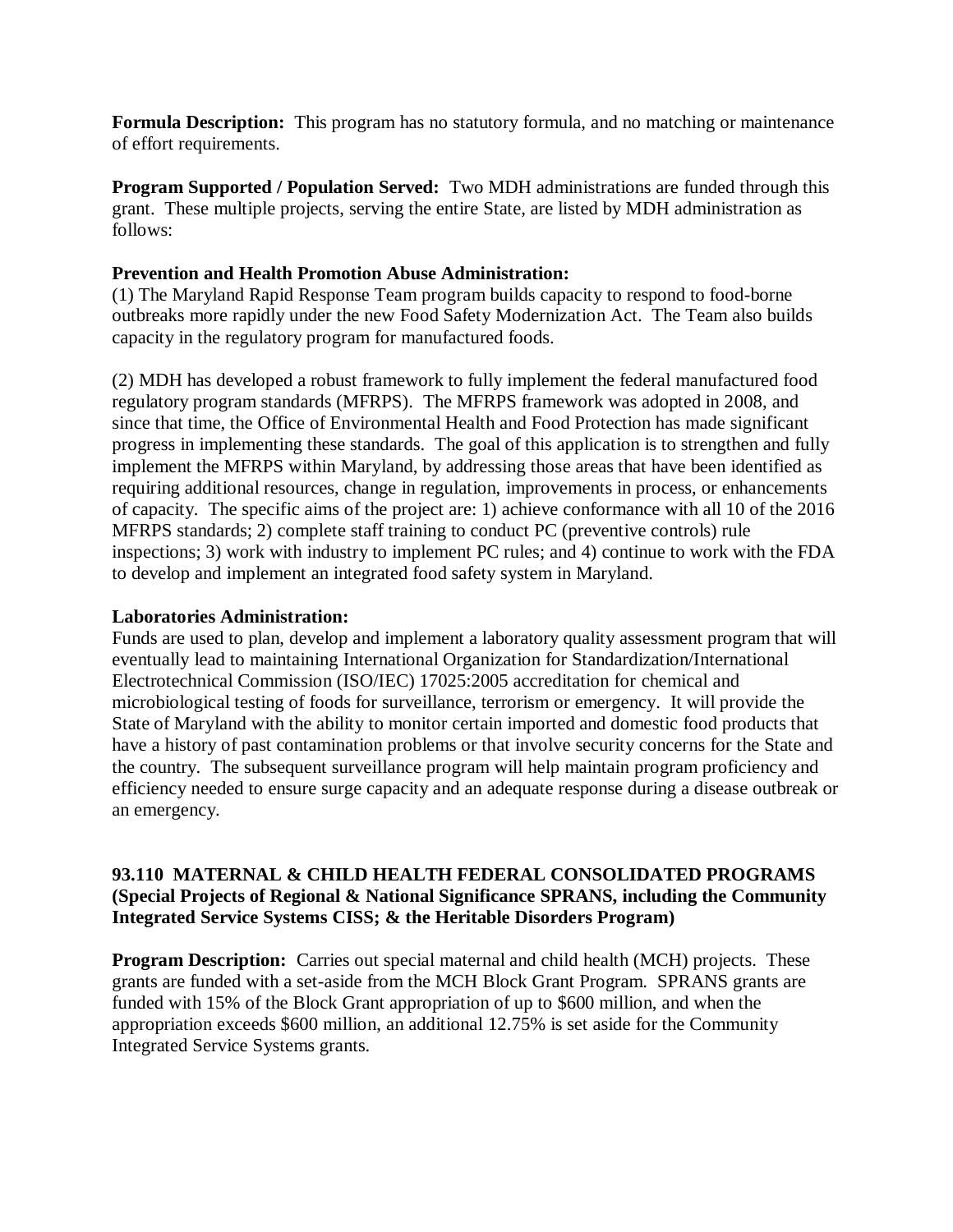**Formula Description:** This program has no statutory formula. Matching requirement is 35%. This program has no maintenance of effort requirements

**Program Supported / Population Served:** Three projects, located in two administrations, are funded through this grant:

#### **Prevention and Health Promotion Abuse Administration:**

Integrating Newborn Screening into Primary Care supports participating primary care sites in providing a medical home for children identified with sickle cell disease or hearing impairment on newborn screening. It is also building an electronic interface between medical home electronic medical records (EMR's) and the State public health data collection system utilizing Chesapeake Regional Information System for our Patients (CRISP), the State Health Information Exchange. This demonstration program is designed to identify opportunities and challenges in characterizing the long-term follow-up status of children identified with conditions on newborn screening. This information will be used to inform broader efforts to improve the system of care for this population and assure receipt of needed care.

The State Systems Development Initiative project complements the Maternal and Child Health Block Grant (MCHB) program by improving state capacity to analyze data and assess needs. This project is statewide.

The State Early Childhood Comprehensive System (ECCS) Grant program is to promote the healthy physical, social and emotional development of young children (birth to three years of age) by using systems development and collective impact approaches. This statewide project is focusing on the mitigation of toxic stress and trauma in infancy and early childhood.

The Children's Oral Healthcare Project goal of this grant program is to reduce the prevalence of oral disease in both pregnant women and infants most at risk for disease through improved access to quality oral health care. Specifically, the project aims to: 1) reduce prevalence of oral disease in pregnant women and infants, reducing early childhood caries; 2) increase preventive care utilization for pregnant women; 3) establish a dental home for infants by age 1; and 4) reduce dental expenditures.

#### **Laboratories Administration:**

Implementation of Newborn Screening for Severe Combined Immunodeficiency (SCID) project. This award is a HRSA sub-award received through an agreement with the Association of Public Health Laboratories. The goals of this project are to: 1) establish a work environment for SCID testing in Maryland; 2) select and train SCID Newborn Screening (NBS) mentor/laboratory advisor; 3) develop a SCID NBS program; 4) educate providers and families on SCID NBS; and 5) fully implement SCID NBS in Maryland.

# **93.116 PROJECT GRANTS & COOPERATIVE AGREEMENTS FOR TUBERCULOSIS CONTROL PROGRAMS (Tuberculosis Prevention & Control & Laboratory Program)**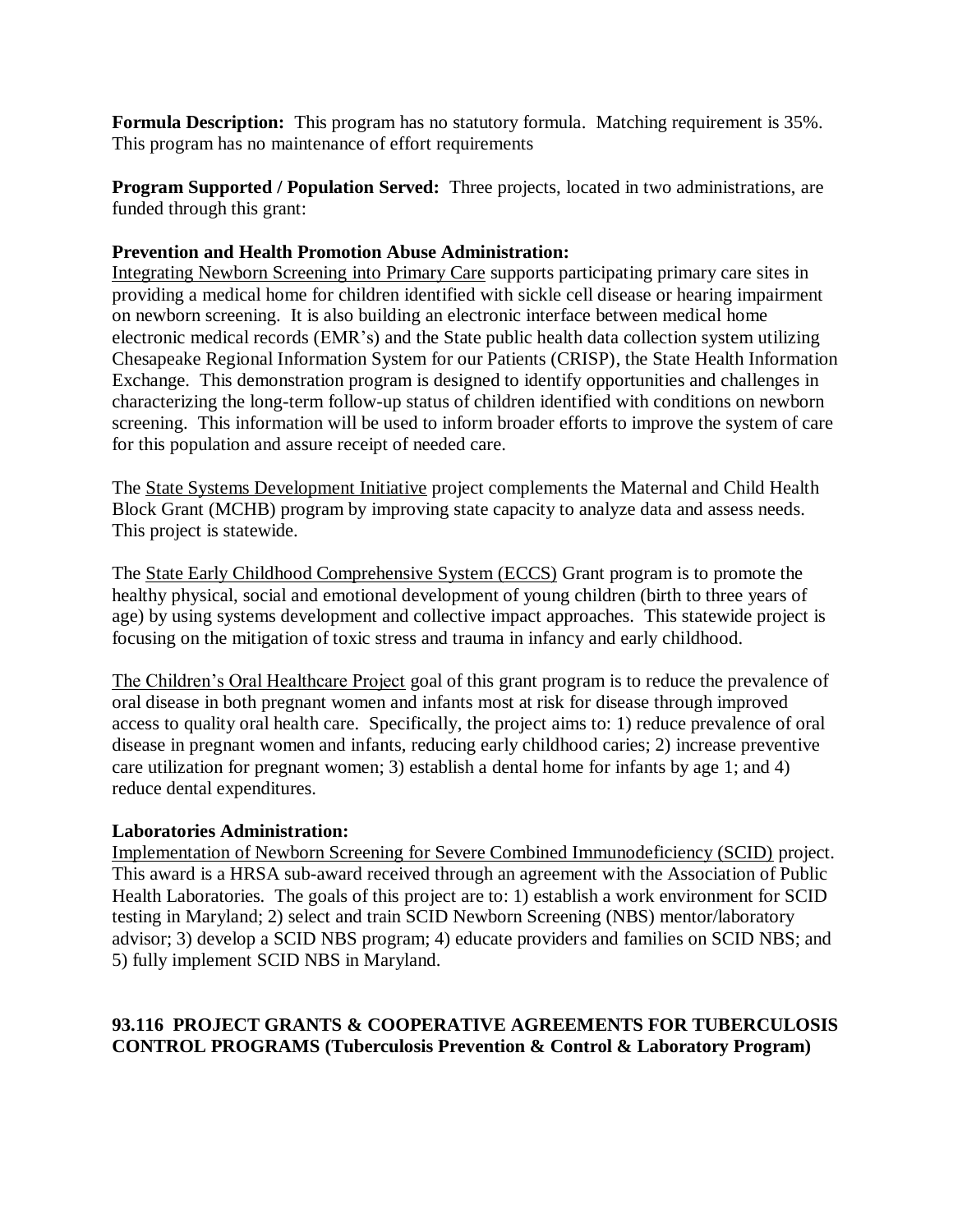**Program Description:** Assist state and local health agencies in carrying out tuberculosis (TB) control activities designed to prevent transmission of infection and disease. Financial assistance is provided to TB programs, to ensure that program needs for the core TB prevention and control activities are met. Each core activity (completion of therapy, contact investigation, TB surveillance, and TB laboratory activities) is essential to effective TB prevention and control.

**Formula Description:** This program has no statutory formula or matching requirements. Although there are no matching requirements, applicants must assume part of the project costs and fiscal information must be provided in the narrative portion of the application pursuant to provisions of Section 317(b)(2)317E. Maintenance of effort requirements are not applicable to this program.

**Program Supported / Population Served:** Supports State and local TB prevention and control efforts through technical support to counties and the provision of laboratory services. Activities include basic TB education and training, TB surveillance, and formal collaboration with the District of Columbia and Virginia TB programs regarding issues related to patient movement between jurisdictions and contact investigations through the Capital Region Tuberculosis Council. The MDH TB laboratory also processes specimens for the District of Columbia. Other target populations are the homeless, substance abusers, the incarcerated, and those who are HIV co-infected. Three county TB control programs (Prince George's, Montgomery, and Baltimore counties) receive substantial support for their TB programs through the MDH cooperative agreement with the Centers for Disease Control and Prevention (CDC). Maryland also is one of the national sites for the CDC-funded Tuberculosis Epidemiologic Research Consortium and is an active participant in the CDC-funded TB genotyping network.

#### **93.130 COOPERATIVE AGREEMENTS TO STATES/TERRITORIES FOR THE COORDINATION & DEVELOPMENT OF PRIMARY CARE OFFICES (State Primary Care Offices)**

**Program Description:** Coordinates local, state, and Federal resources contributing to primary care service delivery and workforce issues in the state, to meet the needs of medicallyunderserved populations through health centers and other community-based providers of comprehensive primary care and the retention, recruitment, and oversight of health professions for medically underserved populations.

**Formula Description:** This program has no statutory formula, and no matching or maintenance of effort requirements.

**Program Supported / Population Served:** The Primary Care Office (PCO) plays an integral part in Maryland with the continued implementation of healthcare reform by partnering and collaborating with key healthcare stakeholders to assess the needs of the underserved throughout the State. The PCO is a point of contact for Federally Qualified Health Centers (FQHCs), local health departments, hospitals, public health clinics, school-based health centers and other health entities for analysis of healthcare access for primary care, dental and mental health; and the use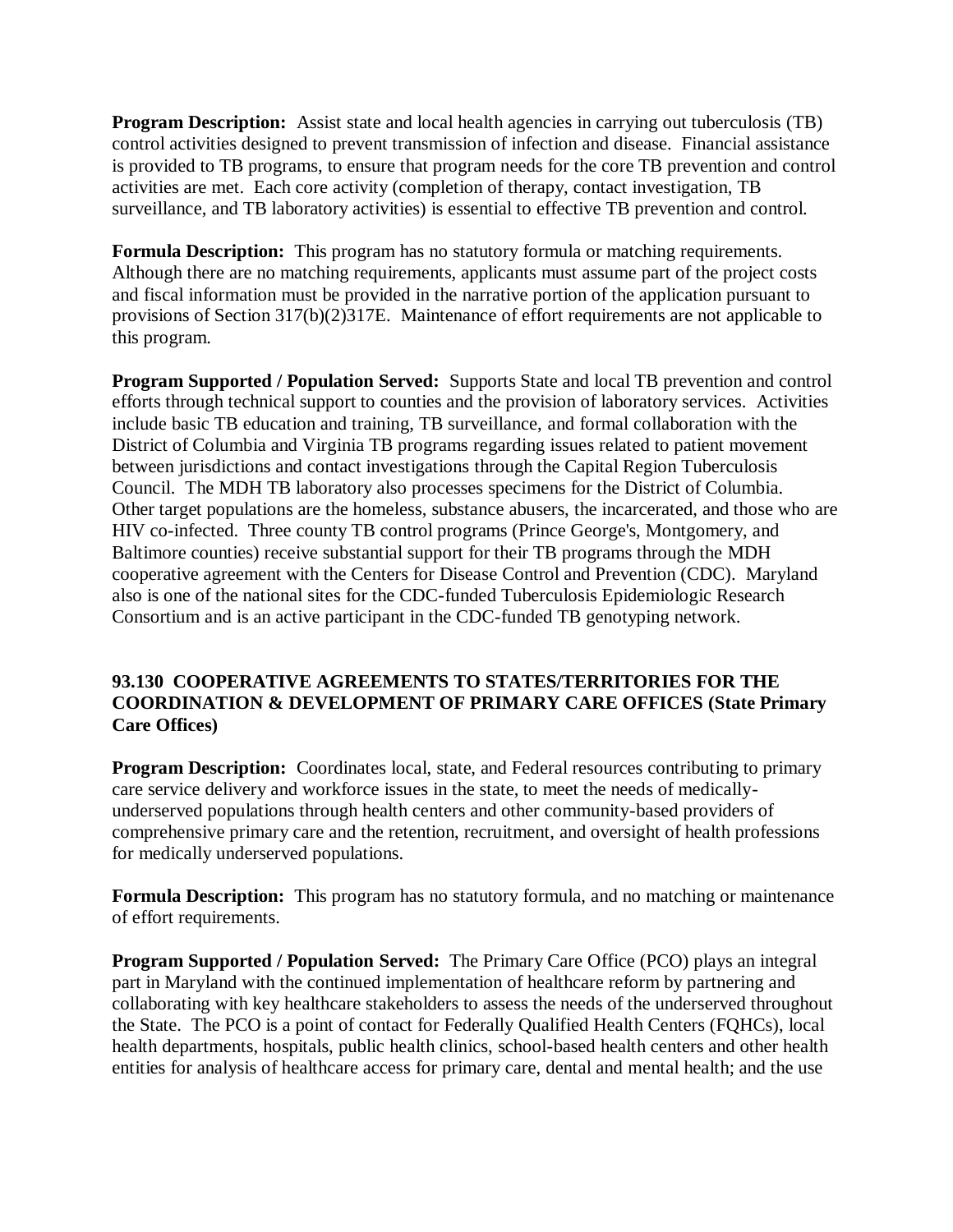of relevant statewide and sub-county data to support applications for new and expanded capacity of health centers. This project is statewide

# **93.136 INJURY PREVENTION & CONTROL RESEARCH & STATE & COMMUNITY BASED PROGRAMS (National Center for Injury Prevention & Control)**

**Program Description:** RESEARCH GRANTS: (1) support injury control research on priority issues; (2) integrate aspects of engineering, public health, behavioral sciences, medicine, engineering, health policy, economics and other disciplines in order to prevent and control injuries more effectively; (3) rigorously apply and evaluate current and new interventions, methods, and strategies focusing on the prevention and control of injuries; (4) stimulate and support Injury Control Research Centers (ICRCs) in academic institutions which will develop a comprehensive and integrated approach to injury control research and training; and (5) bring knowledge and expertise of ICRCs to bear on the development of effective public health programs for injury control.

STATE AND COMMUNITY PROGRAM GRANTS/COOPERATIVE AGREEMENTS: Develop, implement, and promote effective injury and violence prevention and control practices.

**Formula Description:** This program has no statutory formula, and no matching or maintenance of effort requirements.

**Program Supported / Population Served:** Three projects, located in two administrations, are funded through this grant:

# **Prevention and Health Promotion Abuse Administration:**

The Rape Prevention and Education Program (previously named The Sexual Violence Prevention and Education Program) provides a planned combination of initiatives focused on preventing sexual violence in the lives of Maryland citizens. Collaborative relationships have been developed with other State agencies, community-based organizations, advocacy groups, and academic institutions to implement interventions in 3 key areas: 1) comprehensive schoolbased sexual violence education, 2) community-based sexual violence prevention education, 3) professional education and training, and 4) college-based sexual violence prevention education.

The Maryland Violent Death Reporting System (MVDRS) is a state-based surveillance system that collects information on violent deaths including homicides, suicides, legal intervention deaths (i.e. deaths caused by police and other persons with legal authority to use deadly force, excluding legal interventions) unintentional firearm deaths and deaths of undetermined intent. MVDRS links data from death certificates, medical examiner and law enforcement reports and provides detailed information on circumstances precipitating violent deaths in order to provide a comprehensive description of each violent death. In addition, MVDRS links multiple deaths that are related to one another (e.g, multiple homicides, suicide pacts and cases of homicide followed by suicide of the alleged perpetrator). MVDRS generates surveillance data to monitor the magnitude and characteristics of violent death at the state and local level and to develop and evaluate violence prevention programs and policies.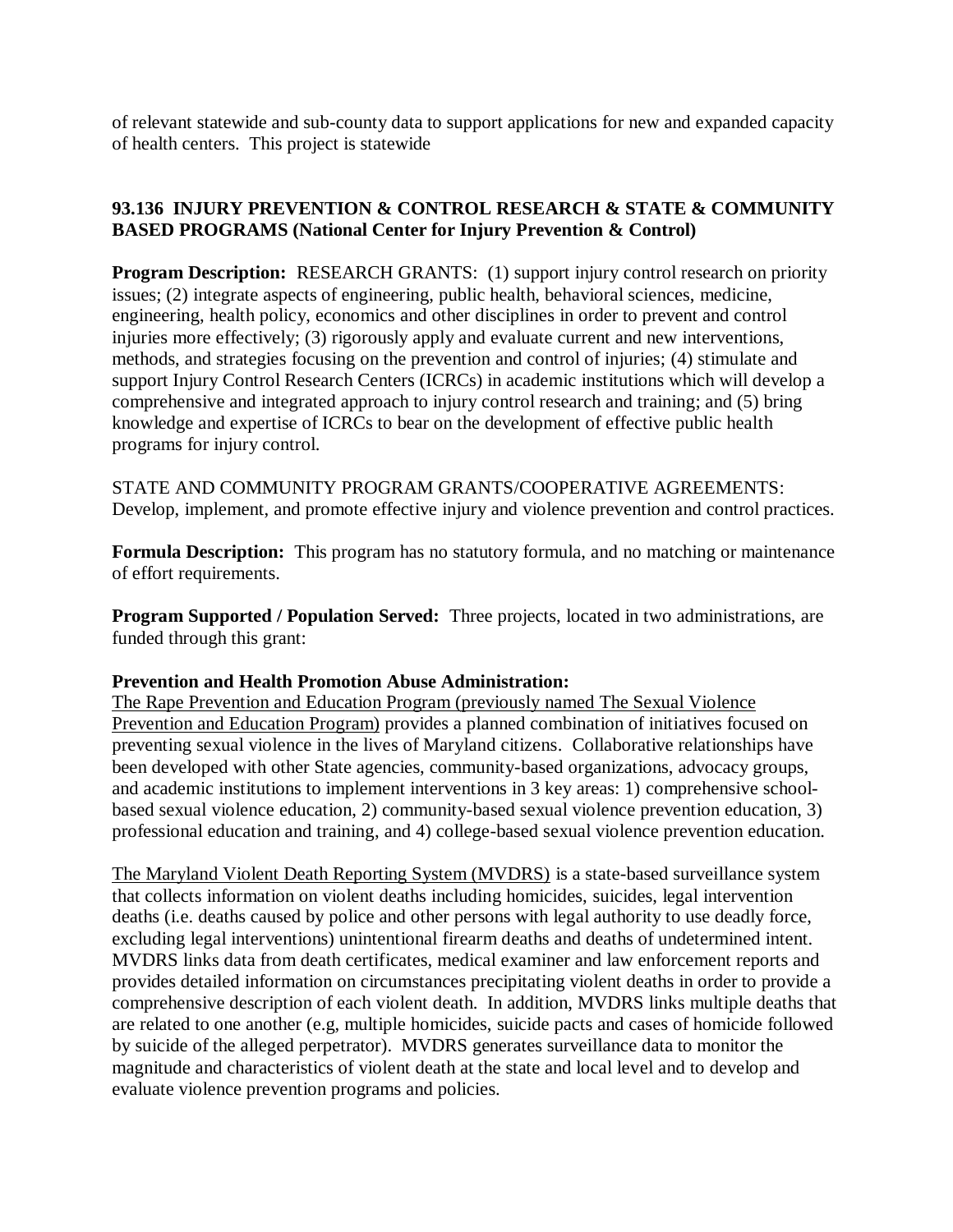The Public Health Injury Surveillance and Prevention Program goals are to increase the capacity of the injury prevention program in Maryland to address the prevention of injuries and violence and to monitor and detect fatal and non-fatal injuries. The Center works with State injury partners through the Maryland Partnership for a Safer Maryland and addresses injury consistent with the Maryland Injury Prevention State Plan. Through the Partnership for a Safer Maryland and the State plan, key injury priority areas have been identified (Falls Prevention in Older Adults, Motor Vehicle Accidents, Prescription Drug Overdose and Interpersonal Violence), and selected interventions focusing on these areas are, as directed by CDC, implemented in the local communities. In addition, injury surveillance activities will continue sets. This will culminate in the production of a comprehensive injury report and participation in the CDC Multi-State Injury Data Report and special reports.

#### **Behavioral Health Administration:**

The Prescription Drug Overdose Prevention for States goals are to conduct public health surveillance of the opioid addiction and overdose epidemic; identify healthcare providers whose practices have the potential to increase the risk of addiction and overdose among patients and the community; identify patients potentially at high-risk for addiction and overdose; conduct targeted, direct outreach and education to identified high-risk providers to improve inappropriate practices; and issue unsolicited reports, electronic alerts and other notifications to providers treating high-risk patients.

# **93.150 PROJECTS FOR ASSISTANCE IN TRANSITION FROM HOMELESSNESS (PATH)**

**Program Description:** Provides financial assistance to states to support services for individuals suffering from a serious mental illness or serious mental illness and substance abuse and are homeless or at imminent risk of becoming homeless. Programs and activities include: (1) outreach services; (2) screening and diagnostic treatment services; (3) habilitation and rehabilitation services; (4) community mental health services; (5) alcohol and drug treatment services; (6) staff training; (7) case management services; (8) supportive and supervisory services in residential settings; (9) referrals for primary health services, job training, educational services, and relevant housing services; and (10) a prescribed set of housing services.

**Formula Description:** Statutory formula, Title 45, Part 92, Public Law 101-645. The formula allots funds on the basis of the population living in urbanized areas of the state, compared to the total population living in urbanized areas in the entire United States except that no state receives less than \$300,000. States must make available, directly or through donations from public or private entities, nonfederal contributions equal to but not less than \$1 (in cash or in kind) for each \$3 of federal funds provided in such grant. This program has maintenance of effort requirements; see funding agency (DHHS, Substance Abuse and Mental Health Services Administration) for further details.

**Program Supported / Population Served:** Projects for Assistance in Transition from Homelessness include a mental health program providing outreach, screening and diagnostic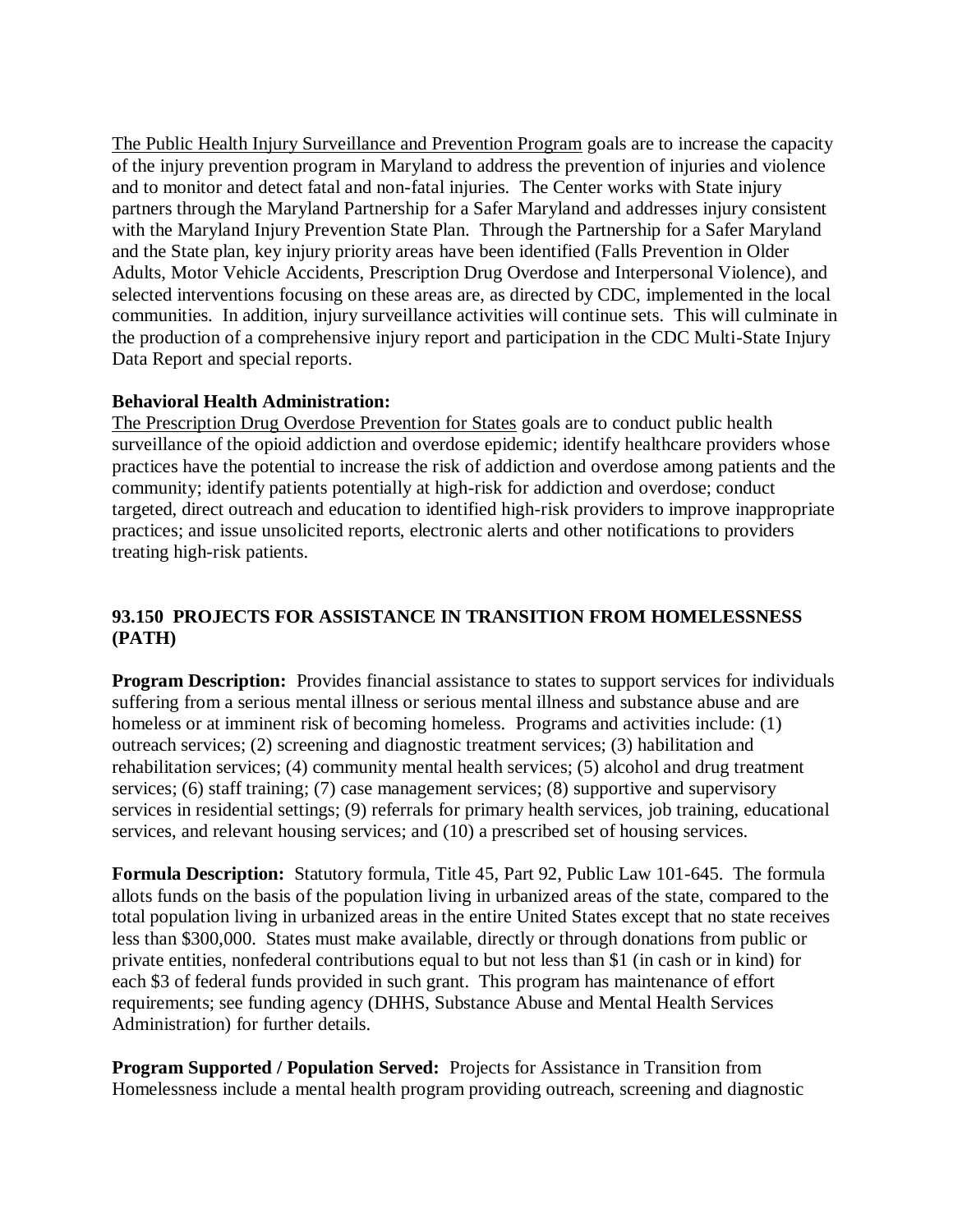treatment, community mental health, alcohol and drug abuse treatment, and training to persons who suffer from serious mental illness and may also have a substance abuse disorder and are homeless or at imminent risk of becoming homeless. Program is statewide.

# **93.184 DISABILITIES PREVENTION**

**Program Description:** Engaging Public Health to Increase Access and Support for People with Mobility Limitations and Intellectual Disabilities to Improve Chronic Disease Outcomes This program will work to improve the health and quality of life among people with mobility limitations and/or intellectual disabilities (ID) through adaptation and implementation of evidence-based strategies in their communities. This funding allows states to develop and strengthen internal capacity and health-related disability programs to:

- Improve knowledge and awareness about the usefulness and effectiveness of programmatic, policy, systems and environmental changes for people with select functional disability types (i.e., mobility limitations and/or ID), and
- Support programs to plan, implement, evaluate, and disseminate non-research activities aimed at promoting inclusion and accessibility and reducing health disparities between people with and without disabilities.

**Formula Description:** This program has no statutory formula. Cost sharing or matching funds are not required for this program. Although no statutory matching requirement for this program exists, leveraging other resources and related ongoing effort to promote sustainability is strongly encouraged.

**Program Supported / Population Served:** This project focuses on adults with disabilities, in particular individuals with mobility limitations and intellectual disabilities.

# **93.217 FAMILY PLANNING SERVICES (Title X Family Planning Services)**

**Program Description:** Provides educational, counseling, comprehensive medical and social services necessary to enable individuals to freely determine the number and spacing of their children, and by so doing help to reduce maternal and infant mortality, promote the health of mothers, families, and children.

**Formula Description:** This program has no statutory formula, and no matching or maintenance of effort requirements.

**Program Supported / Population Served:** Funding supports family planning services including contraceptive services, infertility services, and special services to women, men, and adolescents, with a priority towards low-income individuals. Services include information on all medically approved methods of contraception including natural family planning methods, counseling services, physical examinations, sexually transmitted disease and human immunodeficiency virus prevention education, screening, and referral, and follow-up exams.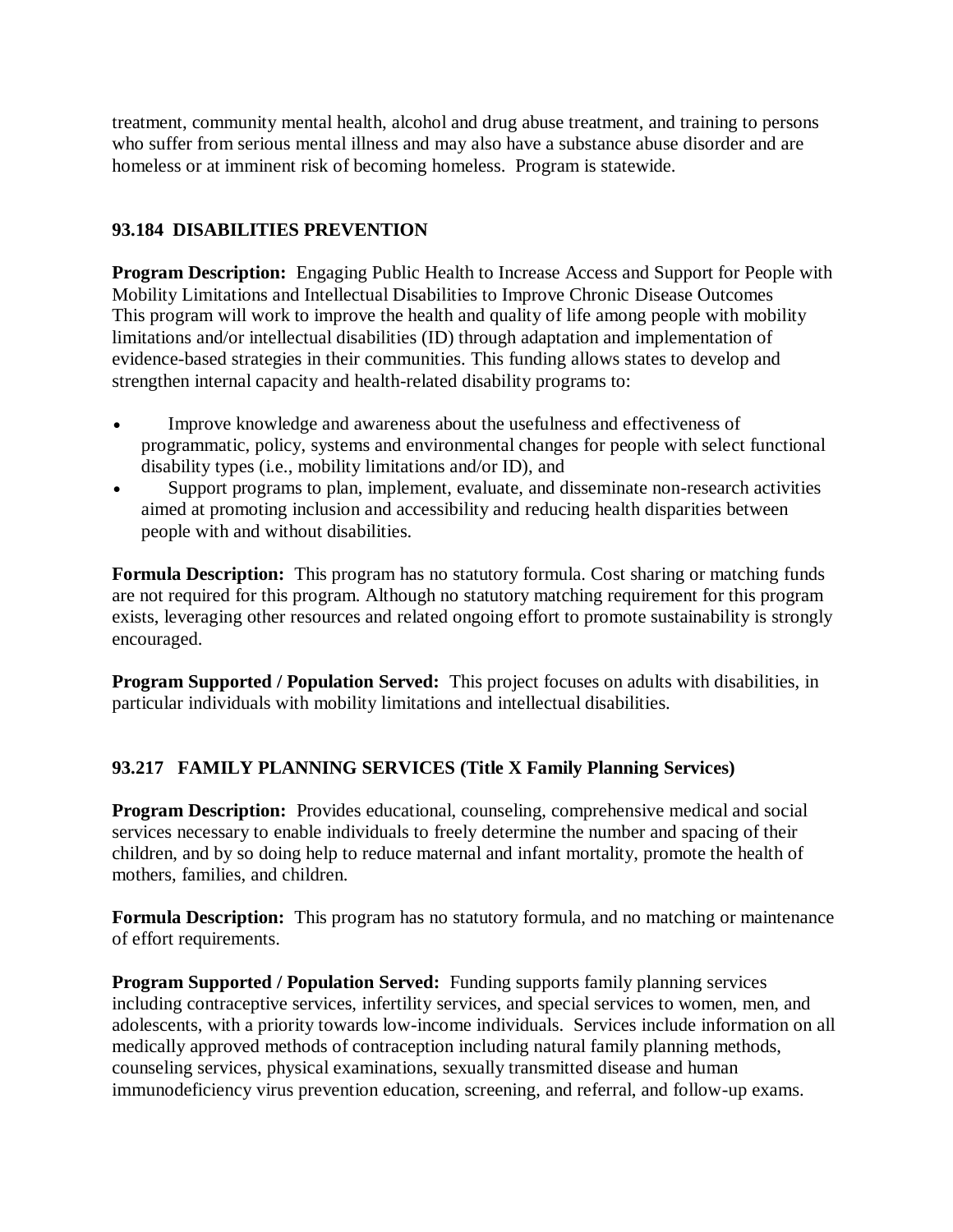Services are client-centered and available without coercion with respect for the privacy, dignity, social, and religious beliefs of the individuals being served. No funds are used to support abortion services.

# **93.235 AFFORDABLE CARE ACT (ACA) ABSTINENCE EDUCATION PROGRAM (Abstinence Education Program)**

**Program Description:** To enable States to provide abstinence education, and at the option of the State, where appropriate, mentoring, counseling, and adult supervision to promote abstinence from sexual activity, with a focus on those groups which are most likely to bear children out-ofwedlock. This program can redistribute unclaimed funds to states currently receiving funding with the provision that the funding is used for abstinence-only education.

**Formula Description:** Statutory formula: Title V. Matching Requirements: This statutory formula for this program is based upon census data. Grants awarded to each state are determined by a formula using the state's proportion of low-income children compared to the total number of low-income children in the U.S. based on the most recent Census data for children in poverty. For each fiscal year, the estimated allotment for each state or territory will be updated based on the most current available census data and will be communicated to states by August 15 of the preceding fiscal year. There is a required match of 43 nonfederal dollars for every 100 federal dollars. The match can be reached by use of state dollars, local government dollars, and private dollars including foundation dollars, in-kind support, or any combination thereof. Program has no maintenance of effort requirements.

**Program Supported / Population Served:** Funding supports the Maryland Abstinence Education Program (MAEP). MAEP awards funds to local health departments and communitybased groups to support curriculum-based abstinence education programming in targeted areas of the State. Programming is offered in both in-school and after-school settings. The target population includes middle and high school students.

# **93.236 GRANTS TO STATES TO SUPPORT ORAL HEALTH WORKFORCE ACTIVITIES (Grants to States to Support Oral Health Workforce Activities)**

**Program Description:** Assists states to develop and implement innovative programs to address the dental workforce needs of designated dental health professional shortage areas.

**Formula Description:** This program has no statutory formula. Matching requirements: an entity receiving a grant under this program must contribute non-Federal funds to activities carried out under this grant to an amount equal to at least 40% of the Federal funding in support of this project. Matching funds may be a combination of in-kind contributions, fairly-valued, including plant, equipment, and services and may provide contributions from state, local, or private sources. Maintenance of effort requirements are not applicable to this program.

**Program Supported / Population Served:** The HRSA" Grants to States to Support Oral Health Workforce Activities" has allowed the Office of Oral Health (OOH) programs to expand and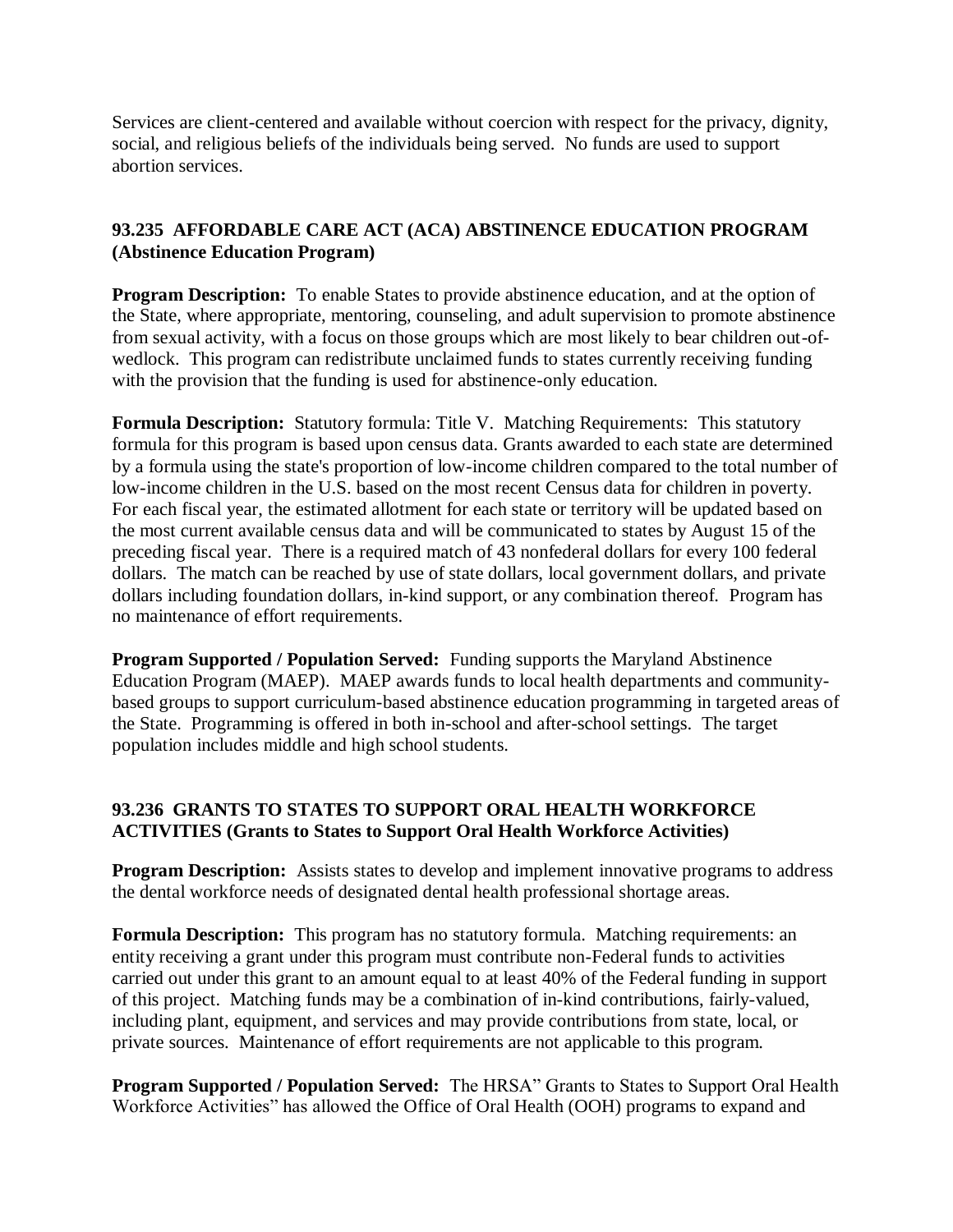implement OOH programs increasing access to care for all Marylanders. Through HRSA funding, OOH is administrating the following initiatives:

Increase access to community-based education and preventive dental services including dental sealants and fluoride varnish for high-risk children in Maryland by: increasing the number of clinical and school-based or school-linked public health programs providing these strategies; and partnering with key regional agencies with the capability of providing oral disease prevention measures to young, high-risk children through a pilot program with WIC centers on the Eastern Shore.

Increase the proportion of children receiving dental services in Title I schools in Prince George's County through the Deamonte Driver Dental Van Project by supporting a part-time dentist.

Increase Community Water Fluoridation water operations workforce and infrastructure in order to increase the percentage of Marylanders receiving optimally fluoridated water.

Increase the extent to which population-based interventions address objectives that are informed by surveillance data by establishing a Health IT Surveillance System.

Expand the efforts of the Oral Health Literacy Campaign (OHLC) entitled "Healthy Teeth, Healthy Kids" in promoting oral health and disease prevention and expand the target population to include pregnant woman and mothers of at-risk children of all ages. The Office continued to support the OHLC Project Director to implement the continuation of the campaign.

Expand medical-dental collaboration and workforce in Maryland by designing programs targeting medical and dental health care providers to enhance their knowledge about oral health promotion and disease prevention so they are able to provide more services to the public, improve their communication skills when interacting with the public and serve as a resource to help patients navigate the health care system.

Ensure that the statewide oral health coalition (MDAC) is sustainable by increasing its resources and activities. Collaborate with the MDAC to hire a grant writer and training coordinator to support the oral health programs and build a sustainable organization.

#### **93.243 SUBSTANCE ABUSE & MENTAL HEALTH SERVICES – PROJECTS OF REGIONAL & NATIONAL SIGNIFICANCE (PRNS)**

**Program Description:** The Substance Abuse and Mental Health Services Administration has the authority to address priority substance abuse treatment, prevention, and mental health needs of regional and national significance through assistance (grants and cooperative agreements) to states, political subdivisions of states, Indian tribes and tribal organizations, and other public or nonprofit private entities. Under these sections, CSAT, CMHS and CSAP seek to expand the availability of effective substance abuse treatment and recovery services available to Americans to improve the lives of those affected by alcohol and drug additions, and reduce the impact of alcohol and drug abuse on individuals, families, communities and societies and address priority mental health needs of regional and national significance and assist children in dealing with violence and traumatic events through funding grant and cooperative agreement projects. Grants and cooperative agreements may be for (1) knowledge and development and application projects for treatment and rehabilitation and the conduct or support of evaluations of such projects; (2) training and technical assistance; (3) targeted capacity response programs (4) systems change grants including statewide family network grants and client-oriented and consumer run self-help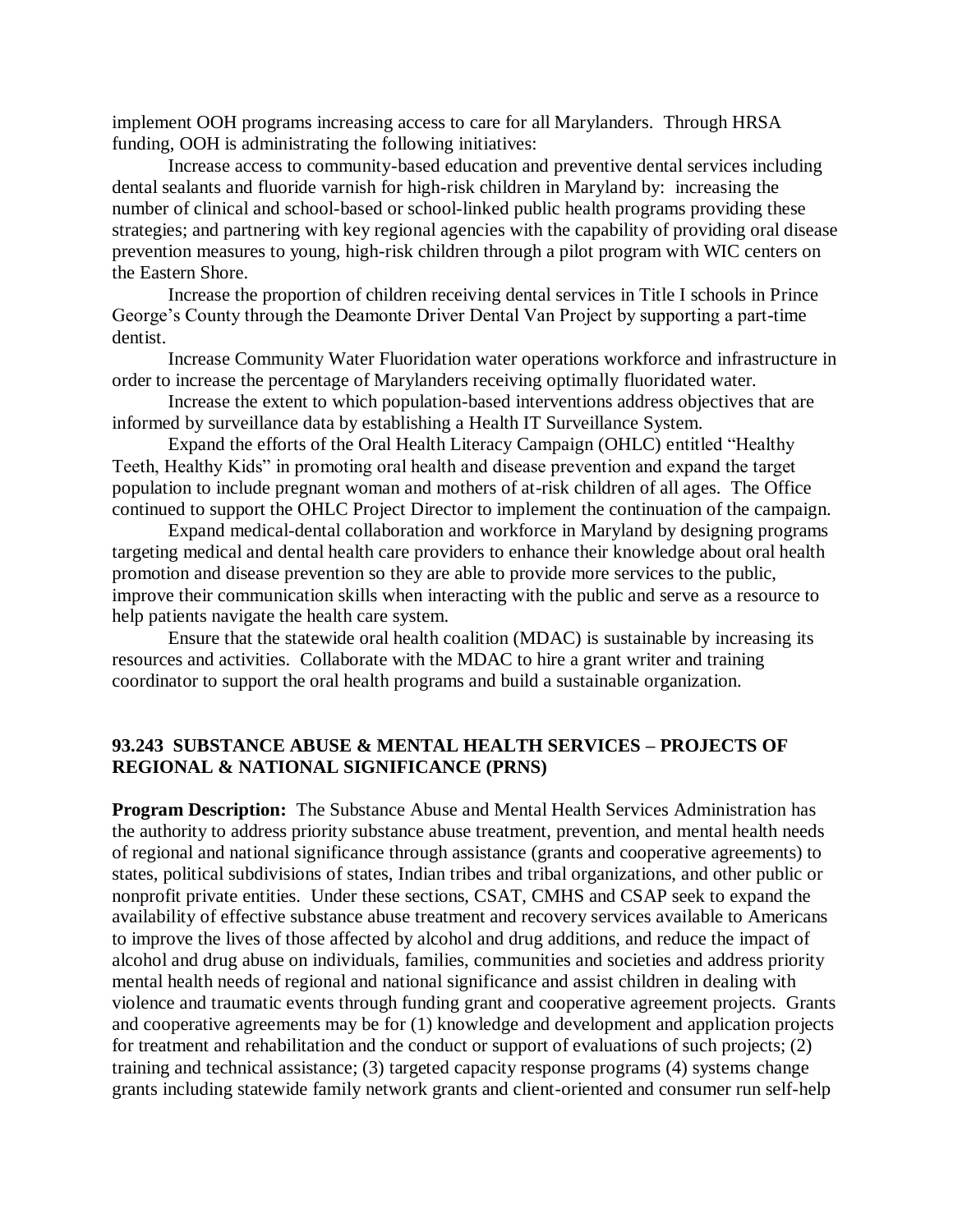activities and (5) programs to foster health and development of children; and (6) coordination and integration of primary care services into publicly-funded community mental health centers and other community-based behavioral health settings funded under Affordable Care Act (ACA).

**Formula Description:** This program has no statutory formula, and no matching or maintenance of effort requirements.

**Program Supported / Population Served:** Multiple MDH administrations, projects and/or activities are funded through this grant. These multiple projects and/or activities are listed by MDH administration and sub-program as follows:

#### **Prevention and Health Promotion Administration:**

Integrated Health/Primary Care Network project complements Maryland's ECHPP scale-up efforts to achieve the National HIV/AIDS Strategy primary goals of: reducing HIV incidence, increasing access to care and optimizing health outcomes, and reducing HIV-related health disparities, in the context of increased coordination and collaboration. The project provides seamless access for new or existing clients in the Baltimore-Towson Metropolitan Statistical Area (MSA) who access the mental health, substance abuse, and HIV/STI/AVH/TB public health systems of care. The project expands the availability of culturally competent and integrated infectious disease and behavioral health services for the populations most disproportionately affected by HIV in the Baltimore MSA, namely young, African American men who have sex with men, heterosexual African American women of childbearing age, and high-risk African American heterosexual men. Core components of the grant include the development of comprehensive, integrated client assessments across HIV and behavioral health disciplines, the establishment of active referral and linkage networks among providers, increased integration of infectious disease screening in behavioral health, capacity building, and increased programming to support clients in risk reduction.

#### **Behavioral Health Administration:**

Behavior Health Adolescent and Youth Treatment (BHAY) enables MDH, BHA to implement, increase access to and improve the quality of treatment for youth, ages 12-24, with substance use and co-occurring substance related disorders and mental health disorders. BHAY will partner with University of Maryland, School of Psychiatry to enhance statewide infrastructure and strategic collaborations, delivering evidence-based treatment in school and community settings, and developing sustainable funding and delivery mechanisms to support these changes.

Care Coordination, Treatment Expansion and Peer Enhancement in this project the Behavioral Health Administration is working collaboratively with local implementation partners in two high risk communities, Baltimore City and Anne Arundel County, to provide targeted Care Coordination, Treatment Expansion and Peer Enhancement services with the intent of reducing the number of overdoses and overdose related deaths by: 1) increasing enrollment in Medication Assisted Treatment (MAT) through peer outreach to overdose survivors in emergency rooms; 2) bridging gaps between the overdose experience and entry into a standard MAT program with the use of Interim Methadone Maintenance; 3) in lieu of detoxification, begin Buprenorphine induction prior to discharge from a 3.7 facility and facilitate admission into MAT programs; 4)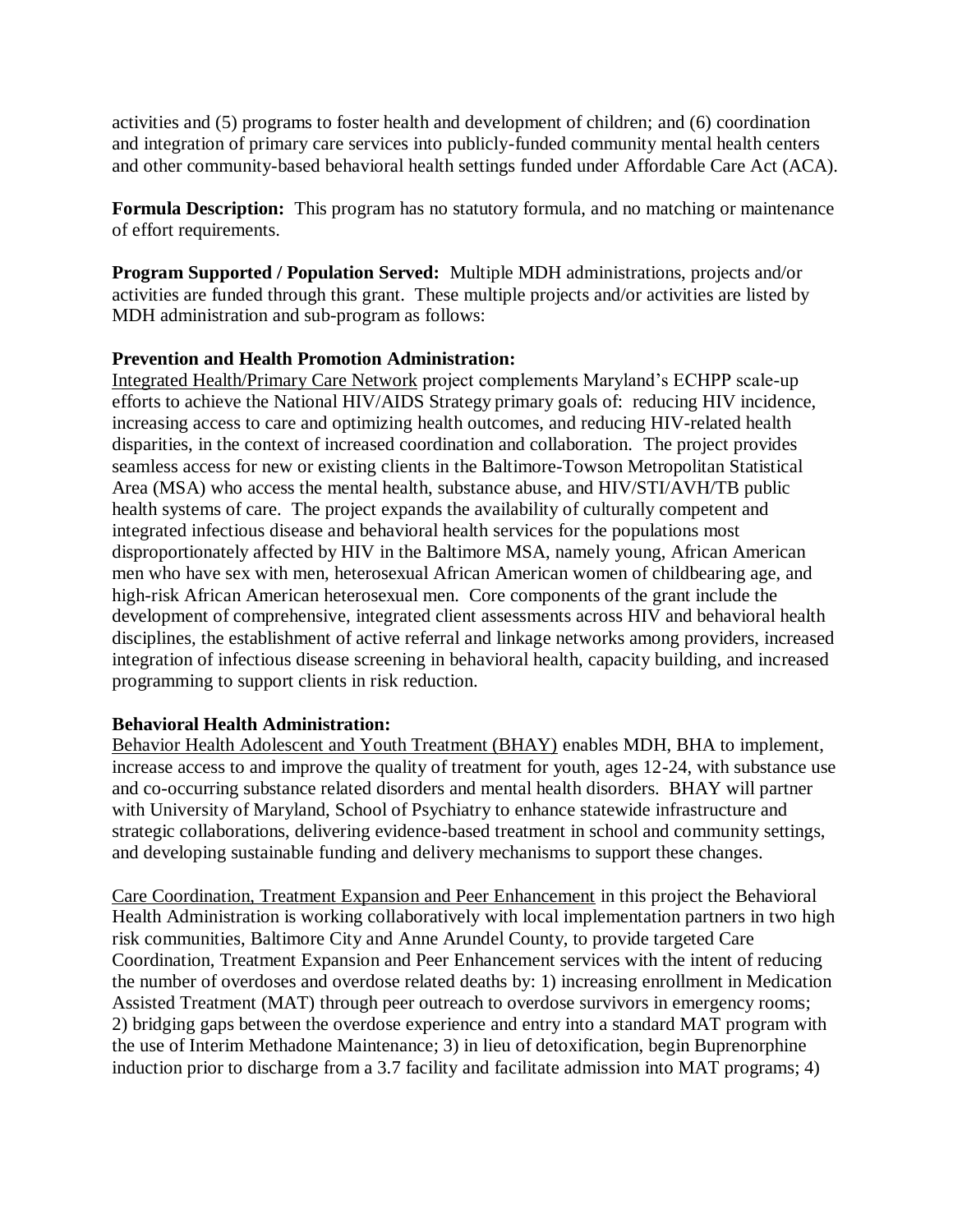provide specialized training to peers around initial engagement and or outreach; and 5) enhance existing MAT services through the use of innovative peer and social supports.

Collaboration for Homeless Enhancement Services project increases capacity of both the permanent housing and service treatment systems to provide accessible, effective, comprehensive, coordinated and integrated evidenced –based treatments to individuals experiencing chronic homelessness with substance use disorders, serious mental illness or cooccurring mental and substance use disorders. Special emphasis will also be placed on serving veterans and reducing health disparities.

Enhancing Data Infrastructure to Address Gaps in State Mental Health Reporting project enables MDH, BHA to strengthen the annual collection and reporting of the Uniform Reporting System measures and to encourage, support and facilitate the use of data and data analysis to plan and improve State and local Public Mental Health System activities. Data systems will be used to improve accountability, increase access, target resources, and continuously improve the quality of care.

Healthy Transitions program raises awareness of mental health challenges faced by transitionaged youth (TAY) ages 16-25, increases early identification of mental health conditions among TAY, and provides services and supports meeting the needs of TAY transitioning to adulthood. MD-HT, developed in full partnership with Howard County and the Southern Maryland Tri-County region, and consumers, youth and families and through the collaborative support of multiple local and State agencies and stakeholders, leverages the experience and solid infrastructure built both within Maryland's child and adult systems setting forth a commitment and partnership increasing awareness and early identification and improved outcomes for TAY with mental health needs.

Maryland LAUNCH (Cooperative Agreements for Linking Actions for Unmet Needs in Children's Health promotes the wellness of young children ages birth to 8 by addressing the physical, social, emotional, cognitive and behavioral aspects of their development. The goal of Maryland LAUNCH is to create a shared vision for the wellness for young children driving the development of State and locally based networks responsible for coordinating key child-serving systems and the integration of behavioral and physical health services. Prince George's County has been identified as the local jurisdiction in which local service delivery will occur.

Maryland LIFT (Launching Individual Futures Together) As the next step in bringing our System of Care (SOC) efforts to scale, BHA is utilizing Launching Individual Futures Together (LIFT) to infuse SOC practice and principles throughout the entire public behavioral health system for children and families. Building upon progress made in developing a comprehensive behavioral health strategic plan for youth with co-occurring mental health and substance use needs and their families, LIFT targets youth, ages 13-17, with serious emotional disturbance and co-occurring substance abuse needs. LIFT puts into practice Maryland's implementation of the Patient Care and Protection Affordable Care Act (ACA), which includes full merger of mental health and substance abuse authority and rollout of a new Medicaid financing and behavioral health integration model, at the local level while addressing a critical gap in the public behavioral health system service delivery.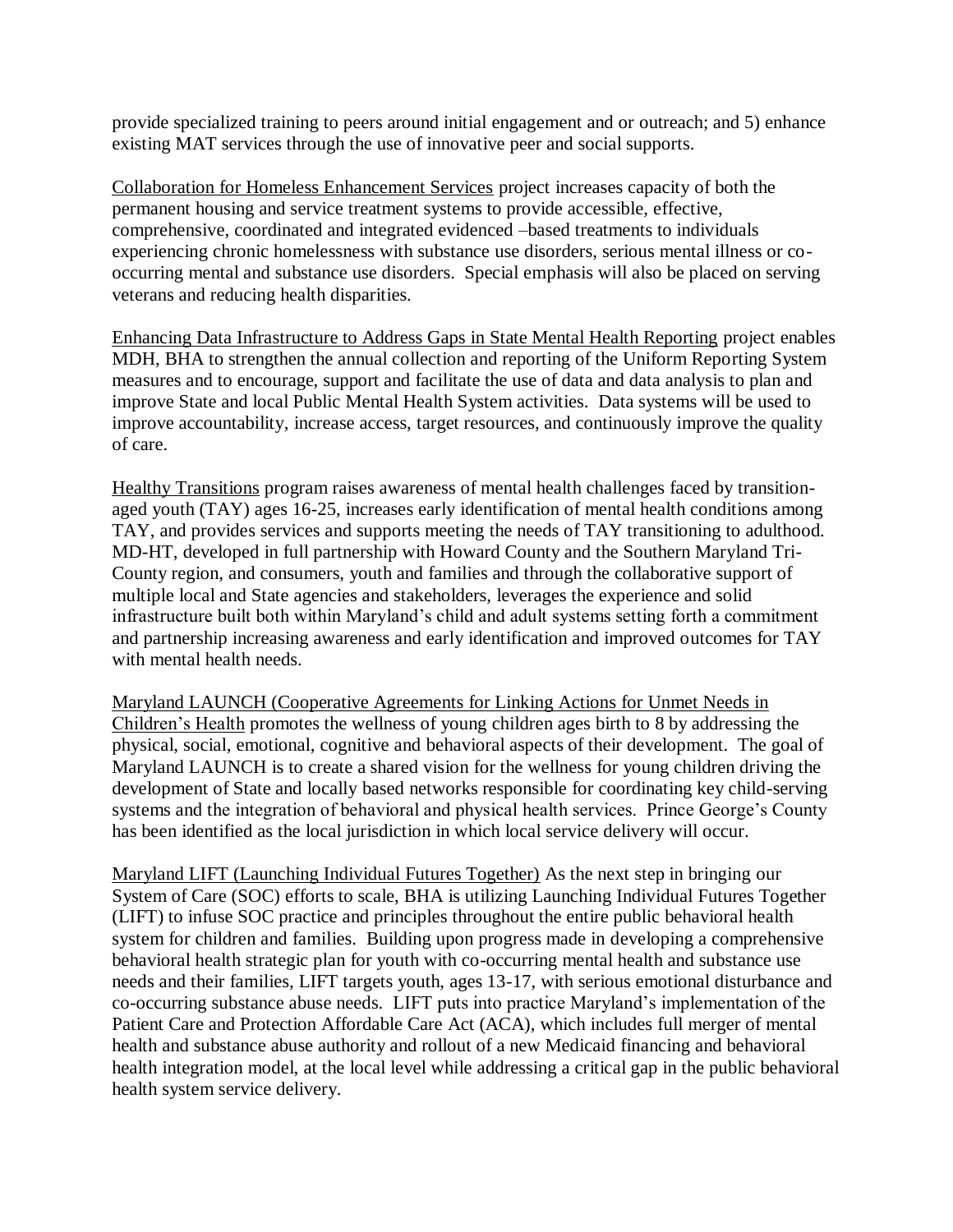Maryland Strategic Prevention Framework (MSPF-PFS) provides funding to strengthen the efforts in preventing and reducing the progression of drug abuse, including childhood and underage drinking, binge drinking, reduce substance abuse-related problems, and build prevention capacity and infrastructure. SPF-PFS is a planning and infrastructure design that requires data decision making and the use of evidence-based practices to produce effective outcomes to support the sustainability of services. The goals of the MSPF are to:

- 1) Prevent the misuse of alcohol by youth and young adults in Maryland, as measured by reductions in: under-age drinking, youth and young adult binge drinking, and alcohol related crashes involving youth and young adults.
- 2) Build and sustain prevention system capacity and infrastructure at the State, county and community levels.

The Maryland Strategic Prevention Framework is an operational partnership with the Governor's Drug and Alcohol Abuse Council and the MDH Behavioral Health Administration.

Screening, Brief Intervention and Referral to Treatment enables MDH, (BHA) to implement and expand Screening, Brief Intervention and Referral to Treatment (SBIRT) services in community health centers across Maryland. SBIRT is an evidence-based approach to screening and providing early intervention to patients at risk for substance related disorders and mental health disorders. SBIRT has already been implemented in health centers in Baltimore City and Prince George's County and we intend to use the experience gained in those centers to implement SBIRT in approximately 11 health center organizations and several hospitals in at least 15 Maryland jurisdictions over the next 5 years.

Suicide Prevention and Early Intervention Network (MD-SPIN) project enables MDH, BHA to provide a continuum of suicide prevention training, resources, and technical assistance to advance the development of a comprehensive suicide prevention and early intervention service system for youth and young adults. MD-SPIN will increase the number of youth, ages 10-24, identified, referred and receiving quality behavioral health services, with a focus of serving high risk youth populations (LGBTQ, transition age, veterans and military families, youth with emotional and behavioral concerns) and in target settings (school, colleges/universities, juvenile services facilities, primary care, and emergency departments).

# **93.251 UNIVERSAL NEWBORN HEARING SCREENING**

**Program Description:** Supports state and territory programs in developing a comprehensive and coordinated system of care targeted toward ensuring that newborns and infants receive appropriate timely services including continuous screening, evaluation, diagnosis and early intervention services. Additionally, family engagement and leadership is also a focus of this program, as families have a unique perspective on how the system currently affects them personally and can provide invaluable insight on the strategies that can be implemented to improve the system. The Universal Newborn Hearing Screening program also provides support to two organizations that assist the grantees/territories with technical assistance.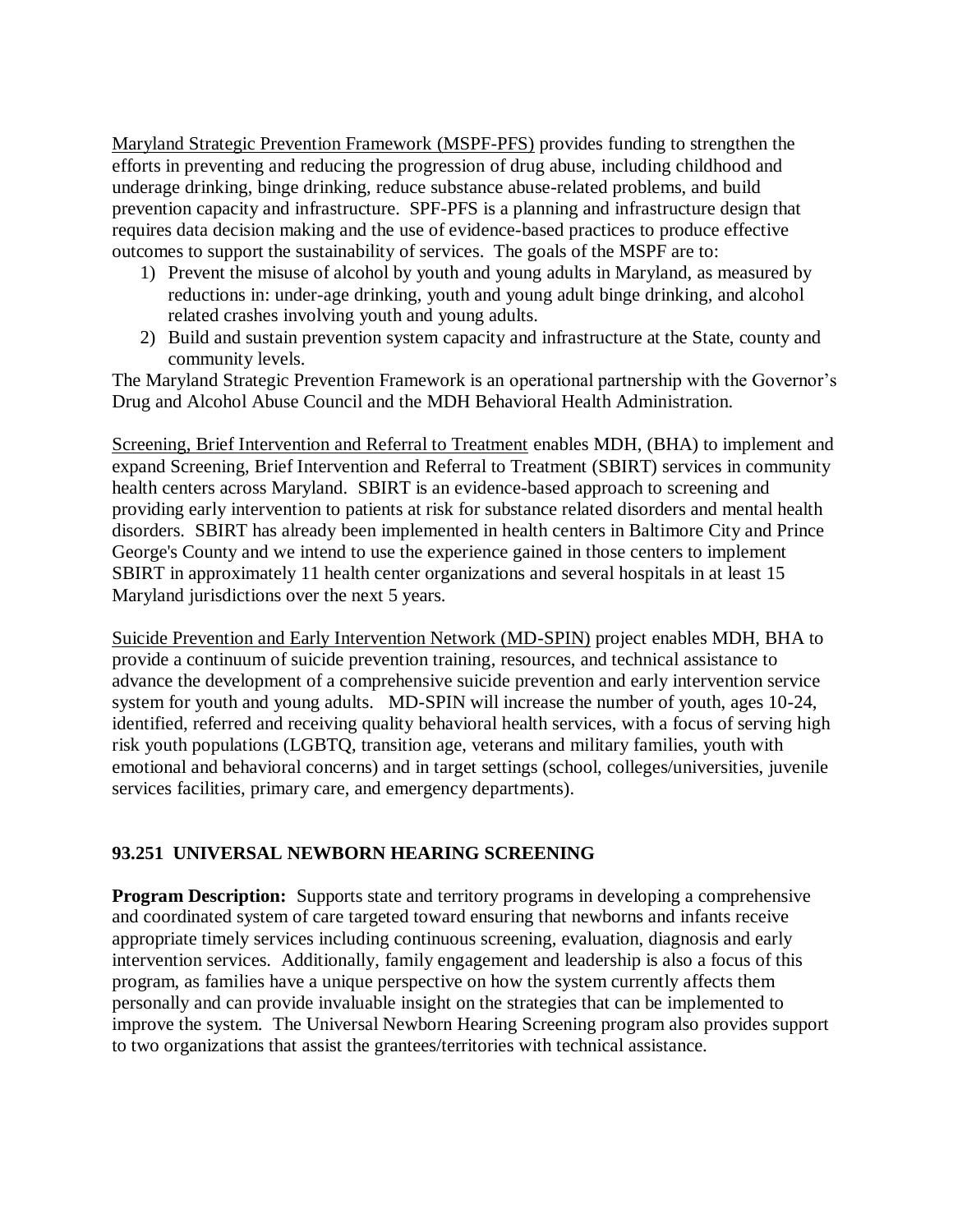**Formula Description:** This program has no statutory formula, and no matching or maintenance of effort requirements.

**Program Supported / Population Served:** This statewide program serves all babies born in Maryland. The program provides follow up services to help ensure that all babies born in Maryland are screened for hearing loss and risk factors for later onset and progressive hearing loss. The program also seeks to ensure that babies who are diagnosed with hearing loss are referred for early intervention services if appropriate. Funds are used to support staff required to conduct follow up on infants who miss or do not pass the birth screen, for parent services and support, and for provider education. Additionally, funds are used to extend outreach and support to providers in underserved areas of the State, as well as Maryland's out of hospital birth population to further reduce the rate of loss to follow up for babies who miss or do not pass the newborn hearing screening.

# **93.262 OCCUPATIONAL SAFETY & HEALTH PROGRAM**

**Program Description:** To (1) recognize new hazards; (2) define the magnitude of the problem; (3) follow trends in incidence; (4) target exceptional hazardous workplaces for intervention; and (5) evaluate the effectiveness of prevention efforts. The goal of this program is to increase worker safety and health. To develop specialized professional and paraprofessional personnel in the occupational safety and health field with training in occupational medicine, occupational health nursing, industrial hygiene, occupational safety, and other priority training areas.

**Formula Description:** This program has no statutory formula, and no matching or maintenance of effort requirements.

**Program Supported / Population Served:** This ongoing project, funded by a cooperative agreement with the National Institute for Occupation Safety and Health, to create a State fundamental program in occupational disease surveillance. Maryland does not have any existing capacity for surveillance of work-related diseases, despite statutory requirements for health care providers to report occupational diseases. This five-year project will enable the Infectious Disease and Bureau of Environmental Health to collect data from existing sources and create an infrastructure for occupation illness reporting. This project will be done in close coordination with the Maryland Occupational Safety and Health program at the Department of Labor, Licensing, and Regulation, as well as with the Department of the Environment.

# **93.268 IMMUNIZATION COOPERATIVE AGREEMENTS (Immunizations CoAg & Vaccines for Children Program previously published as Immunization Grants & Vaccines for Children Program)**

**Program Description:** Assists states and communities in establishing and maintaining preventive health service programs to immunize individuals against vaccine-preventable diseases (including measles, rubella, poliomyelitis, diphtheria, pertussis, tetanus, hepatitis B, hepatitis A, varicella, mumps, haemophilus influenza type b, influenza, and pneumococcal pneumonia).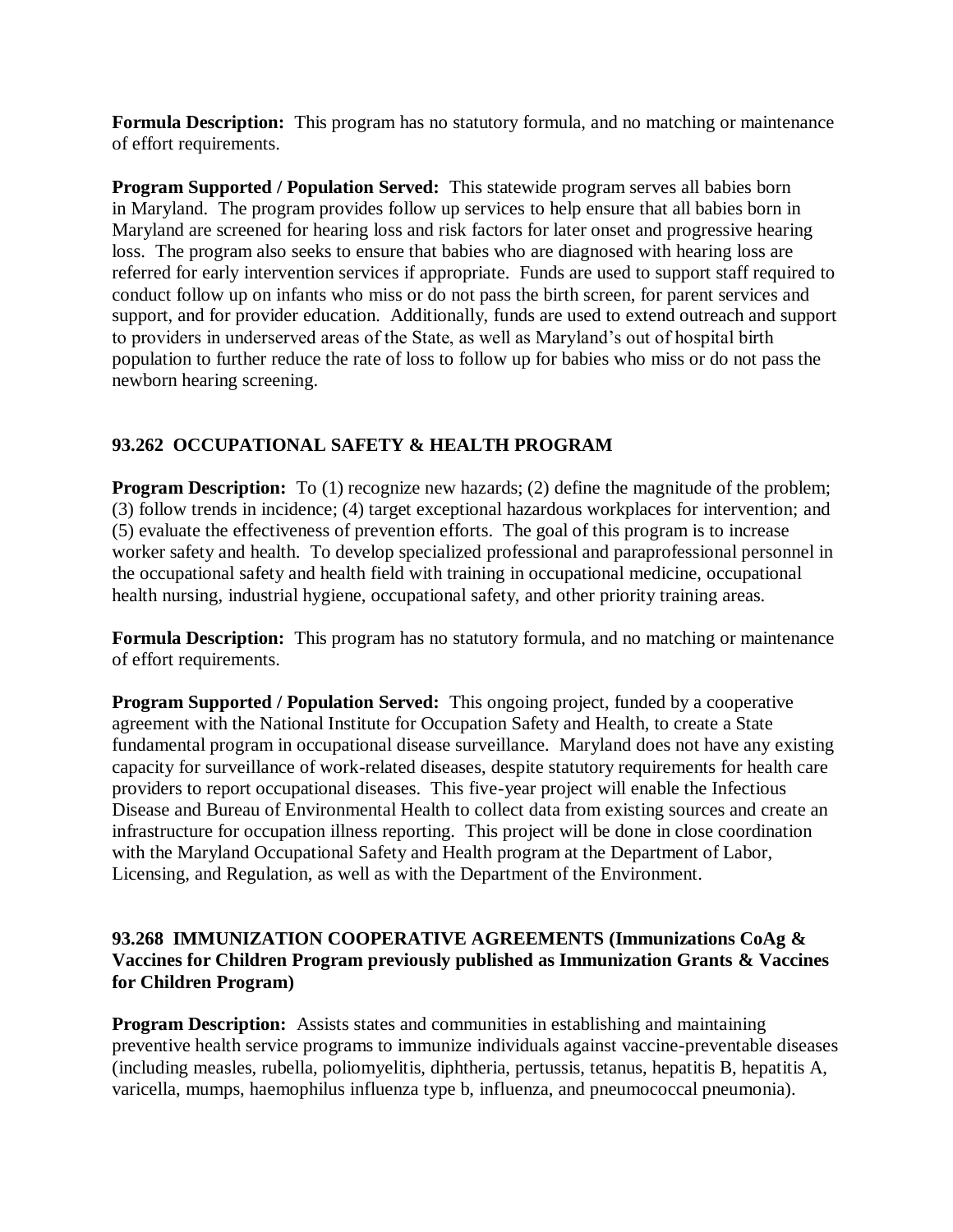**Formula Description:** This program has no statutory formula, and no matching or maintenance of effort requirements.

**Program Supported / Population Served:** The program, including the Vaccines for Children project, investigates all reported cases of vaccine-preventable disease; enforces school and day care immunization laws; monitors adverse vaccine reactions; provides consultation, follow-up and vaccine to prevent perinatal transmission of Hepatitis B; conducts in-service and training programs for health care providers; conducts a variety of immunization surveys in schools and health care facilities; provides immunization advice and direction to local health departments and health care providers; and measures immunization levels in the general population. This project is statewide.

# **93.270 ADULT VIRAL HEPATITIS PREVENTION & CONTROL (Viral Hepatitis Prevention, Screening, Linkage to Care & Education)**

**Program Description:** Activities under this funding will allow for MDH to partner with multiple organizations (local health departments, clinical care providers, corrections and community-based organizations) to benefit individuals by reducing viral hepatitis transmission, identifying infected persons, and linking infected individuals with treatment.

**Formula Description:** This program has no statutory formula, and no matching or maintenance of effort requirements.

# **Program Supported / Population Served:**

Community-Based Programs to Test and Cure Hepatitis C is a cooperative agreement from CDC designed to:

- Increase the number of persons tested, who receive lifesaving care and treatment, and are ultimately cured.
- Expand primary-care providers' capacity to diagnose and cure hepatitis C infection.
- Establish networks of key partners (i.e., health departments, specialists in hepatitis C care, and primary care providers) to develop and implement services in areas with high rates of hepatitis C.
- Support and evaluate efforts to reduce hepatitis C infections and provide best practices that can be applied nationwide.

The Improving State and Local Hepatitis B and C Care Cascades cooperative agreement from CDC supports a single position to:

- Incorporate viral hepatitis prevention activities into existing public health, clinical care, and community settings.
- Educate the public, partners, and stakeholders on relevant policies including statemandated hepatitis B and hepatitis C reporting, and public/private insurance reimbursement for recommended testing and treatment.
- Work with state agencies to improve hepatitis B and hepatitis C testing, detection, and linkage to care and treatment in all settings.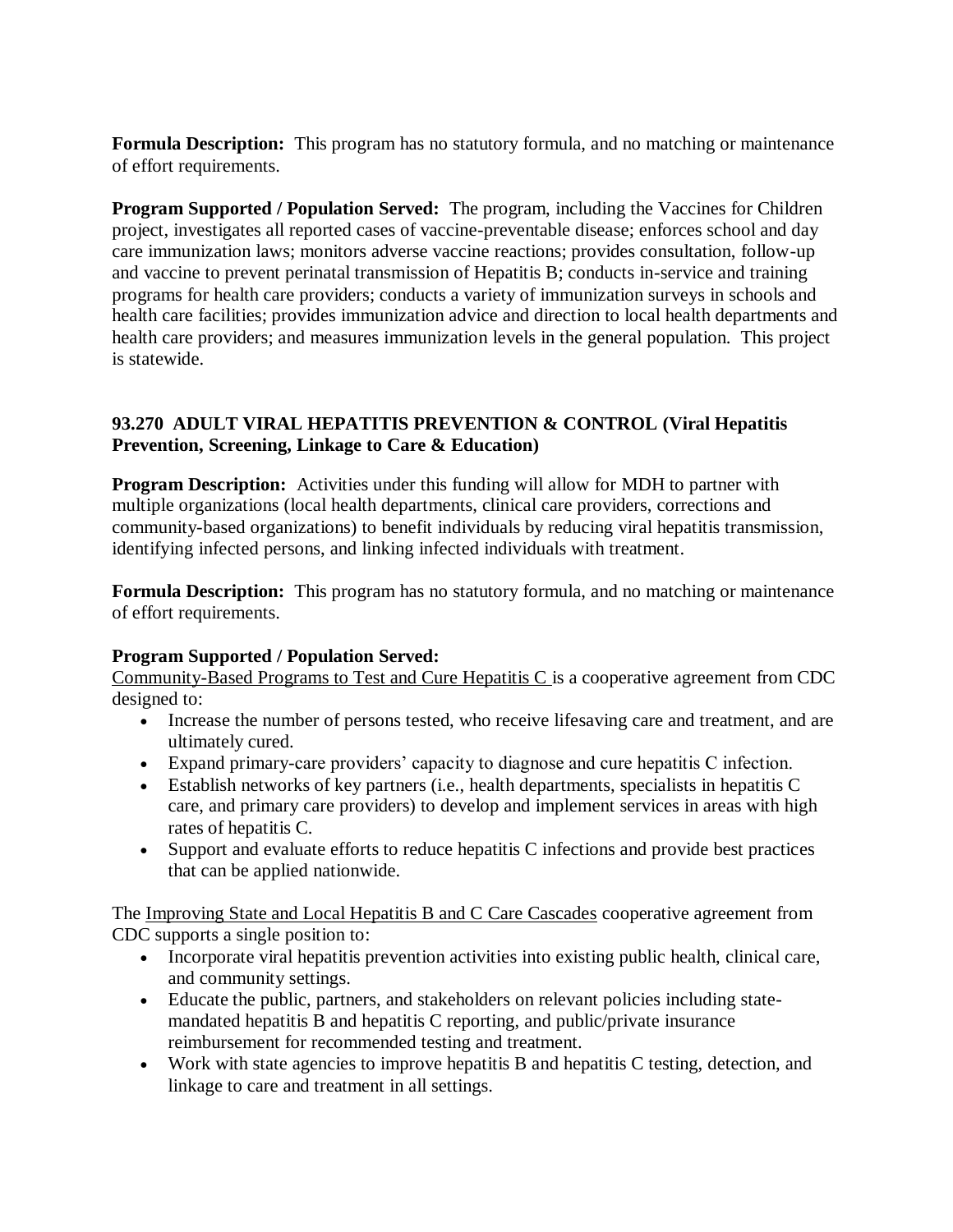Monitor and evaluate how policies impact testing, care, and treatment of hepatitis B and hepatitis C.

# **93.283 CENTERS FOR DISEASE CONTROL & PREVENTION – INVESTIGATIONS & TECHNICAL ASSISTANCE (CDC Investigations, Technical Assistance)**

**Program Description:** Assists states, local health authorities and other health related organizations in controlling communicable diseases, chronic diseases and disorders, and other preventable health conditions. Investigations and evaluations of all methods of controlling or preventing disease and disability are carried out by providing epidemic aid, surveillance, technical assistance, consultation, and program support; and by providing leadership and coordination of joint national, state and local efforts.

**Formula Description:** This program has no statutory formula, and no matching or maintenance of effort requirements.

**Program Supported / Population Served:** Multiple projects and/or activities are funded through this grant. These multiple projects and/or activities are listed as follows:

The goal of the (Maryland) National Cancer Prevention and Control Program is to implement cancer prevention and control programs to reduce morbidity, mortality, and related health disparities in Maryland. The Program includes three components:

Component 1 – National Breast and Cervical Cancer Early Detection Program: The Maryland Breast and Cervical Cancer Early Detection Program (MBCCEDP) will implement a comprehensive and coordinated approach to make positive environmental, community-clinical and health systems changes to decrease breast and cervical cancer disparities, morbidities and mortalities in the State. With this award MBCCEDP will continue to provide breast and cervical cancer screening, diagnostic and patient navigation services to program-eligible women through a decentralized service model. The program will also enhance State and regional-level local program client recruitment efforts and work with partners to develop worksite wellness activities and expand evidence-based interventions in health systems.

Component 2 – The National Comprehensive Cancer Control Program: The goal of the Maryland Comprehensive Cancer Control Program (MCCCP) is to address cancer prevention and control issues by convening stakeholders, assessing epidemiologic data, and implementing formal plans to reduce the burden of cancer in Maryland. The focus will be on the implementation of policy, systems and environmental approaches to prevent cancer and clinicalcommunity linkages that reduce the cancer burden. MCCCP will also continue to enhance collaboration of the National Center for Chronic Disease Prevention and Health Promotion federally-funded programs within MDH's Center for Cancer Prevention and Control and Center for Chronic Disease Prevention and Control and other key partners.

Component 3 – The National Program of Cancer Registries: The overall goal of the Maryland Cancer Registry (MCR) is to reduce the burden of cancer in Maryland. Through this component,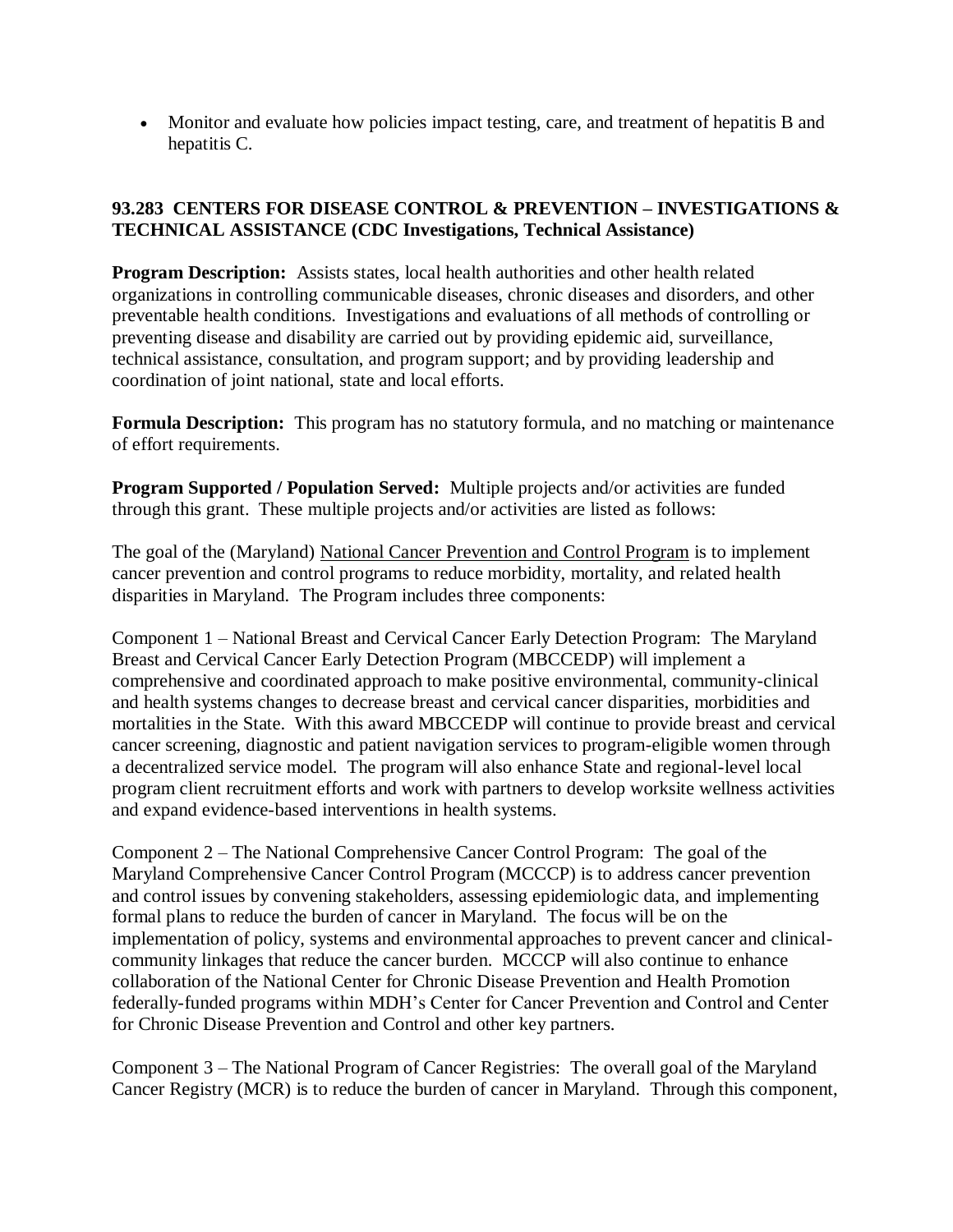the MCR will be able to continue to collect all the incidence cases of cancer in the State. The collected data will be used to monitor trends and patterns of cancer incidence and guide the planning and evaluation of cancer control programs.

Matching funds are required of both the Breast and Cervical Cancer Early Detection Program and the National Program of Cancer Registries.

Emerging Infections Program is a collaborative effort among MDH, local health departments, healthcare providers, clinical laboratories, the Johns Hopkins University Bloomberg School of Public Health and the University of Maryland School of Public Health to enhance reporting, investigation, and control of infectious diseases of public health importance. Project areas include foodborne diseases (e.g. salmonella), healthcare associated infections, influenza, tickborne diseases (e.g. Lyme Disease), arboviral diseases (e.g. West Nile Virus) and vaccine preventable diseases (e.g. meningitis). Program activities are conducted statewide and are funded through a cooperative agreement with the Centers for Disease Control and Prevention.

State-Based Oral Disease Prevention program is a partnership with the CDC through a collaborative agreement to build on existing efforts of the Office of Oral Health (OOH) to establish, strengthen, and enhance the infrastructure and capacity of Maryland's Office of Oral Health to plan, implement, and evaluate population-based oral disease prevention and promotion programs, prioritizing populations-based on oral disease burden.

OOH will maintain its infrastructure and expand surveillance and evidence-based communityclinical linked interventions to best target the oral health needs of Marylanders. OOH intends to retain key staff positions including the epidemiologist/evaluation scientist, water fluoridation coordinator, dental sealant coordinator, and health policy analyst/CDC grant program coordinator. OOH will utilize these experts to sustain and expand its current programs and implement new community water fluoridation and dental sealant initiatives as well as implement health system interventions to improve the effective delivery of preventive oral health services. Building on its existing strong network of partners and stakeholders, the OOH has successfully worked with the former Dental Action Committee to become an independent statewide Oral Health Coalition called the Maryland Dental Action Coalition. OOH also developed a broad, comprehensive State Oral Health Plan to represent the entire State and will continue to expand its strong base of partners by collaborating with this expanded network to develop a statewide Oral Health Summit and statewide Oral Health Literacy Campaign.

The School Dental Sealant Program will: 1) continue to fund public health programs that provide Title I school based/school linked sealant services; 2) increase the number of children receiving sealants through OOH funded public health programs; 3) increase the number of Title I schools served by dental sealant programs; and 4) increase the number of public health dental sealant programs reporting program data to OOH that includes program efficiency and reach information. In partnership with the Maryland Department of the Environment, OOH will collaborate with the Maryland Rural Water Association to implement a community water fluoridation quality control training program of State water operations to enhance Maryland's existing community water fluoridation program. Having already taken significant strides in policy development and systems level assessments, the OOH will continue to build upon these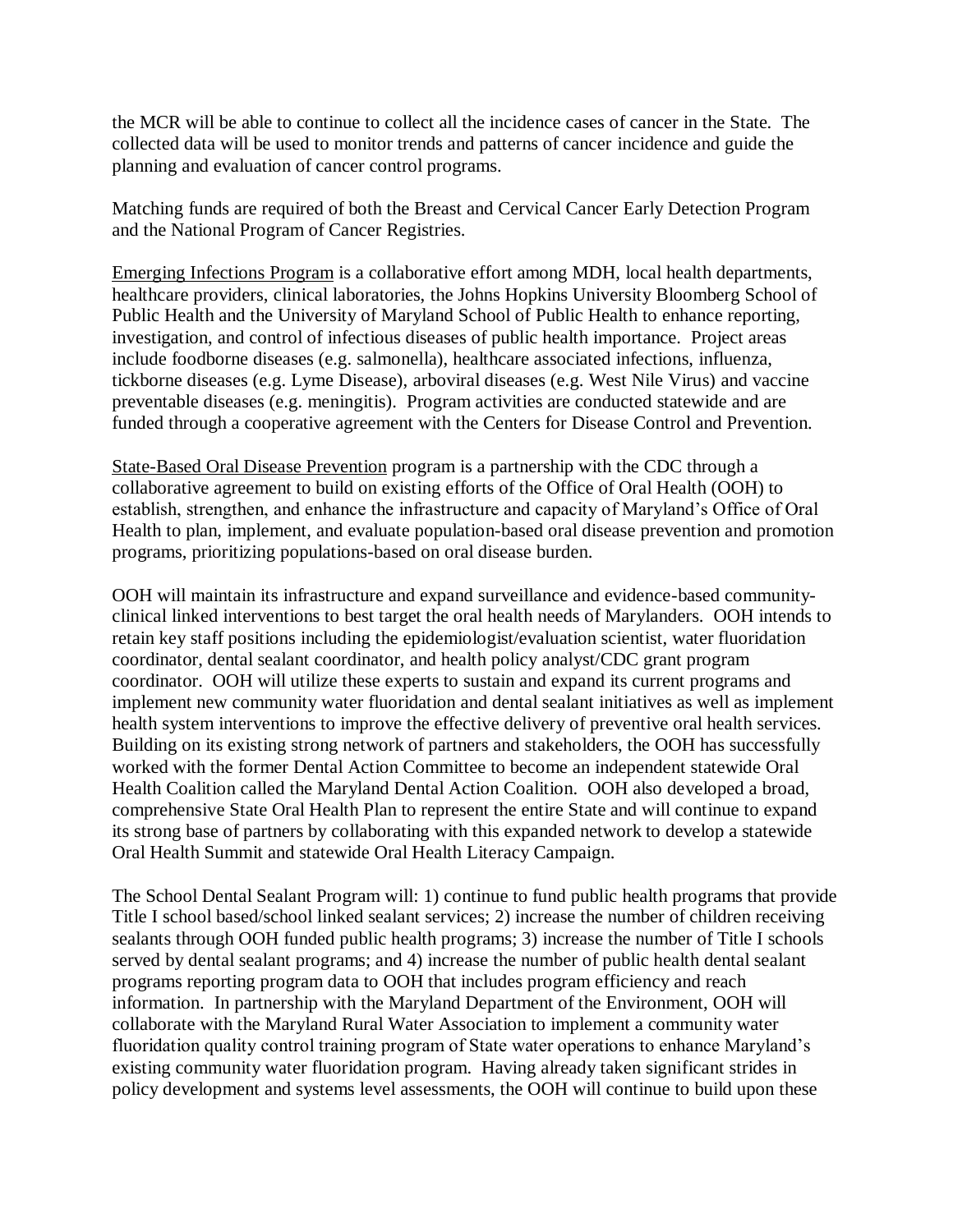skills and conduct periodic policy assessments in an effort to reduce oral diseases. The OOH continues to strive for the integration of oral health priorities into other public health efforts, including program collaboration with other CDC funded programs, of which there are many located within the Prevention and Health Promotion Administration. An evaluation will be developed and implemented focusing on the fluoride varnish program, partnerships and collaborations, and the dental sealant program with technical assistance from the CDC in order to effectively incorporate evaluation from the beginning of each of these initiatives. By the end of the funding period, policies and programs supporting oral disease prevention will be increased as will community-based public health prevention services for prioritized populations based on disease burden. These activities will contribute to a reduced prevalence of caries among prioritized populations.

# **93.296 STATE PARTNERSHIP GRANT PROGRAM TO IMPROVE MINORITY HEALTH (State Partnership Initiative to Address Health Disparities)**

**Program Description:** Facilitate the improvement of minority health and eliminate health disparities (adult/child immunization, asthma, cancer, diabetes, heart disease and stroke, HIV, infant mortality, and mental health) through the development of partnerships with state and territorial offices of minority health.

**Formula Description:** This program has no statutory formula, and no matching or maintenance of effort requirements.

**Program Supported / Population Served:** Multiple projects and/or activities are funded through this grant. These multiple projects and/or activities are listed as follows:

Statewide Training on the New National CLAS Standards project offers training and promote adoption of the enhanced National Standards for Culturally and Linguistically Appropriate Services in Health Care (CLAS Standards). The primary focus of the CLAS Standards is to offer CLAS training to 16 health care delivery organizations in targeted Maryland communities and to offer CLAS training 12 to15 community-based organizations to educate consumers regarding what they should expect from the health care delivery organizations to improve health care services in a way that is culturally and linguistically appropriate to Maryland's residents. The adoption and training on CLAS is strategic in that these programs are directly linked to major key statewide initiatives currently underway in Maryland to improve health disparities.

Educating Minorities of Benefits Received After Consumer Enrollment (EMBRACE) In August 2015, the Maryland Office of Minority Health and Health Disparities was awarded a fiveyear [State Partnership Grant from the U.S. Department of Health and Human Services Office of](http://minorityhealth.hhs.gov/omh/browse.aspx?lvl=2&lvlid=51)  [Minority Health](http://minorityhealth.hhs.gov/omh/browse.aspx?lvl=2&lvlid=51) to implement the EMBRACE project. The goal of EMBRACE is to increase rates of health insurance, increase use of primary care services, and reduce rates of emergency department visits and hospital readmissions. EMBRACE addresses the [Healthy](https://www.healthypeople.gov/)  [People 2020](https://www.healthypeople.gov/) topic area "Access to Health Service" and the objectives of 1) Increase proportion of persons with medical insurance and 2) Increase the proportion of persons with a usual primary care provider. Activities are focused in six identified zip that lie in the western corner of Prince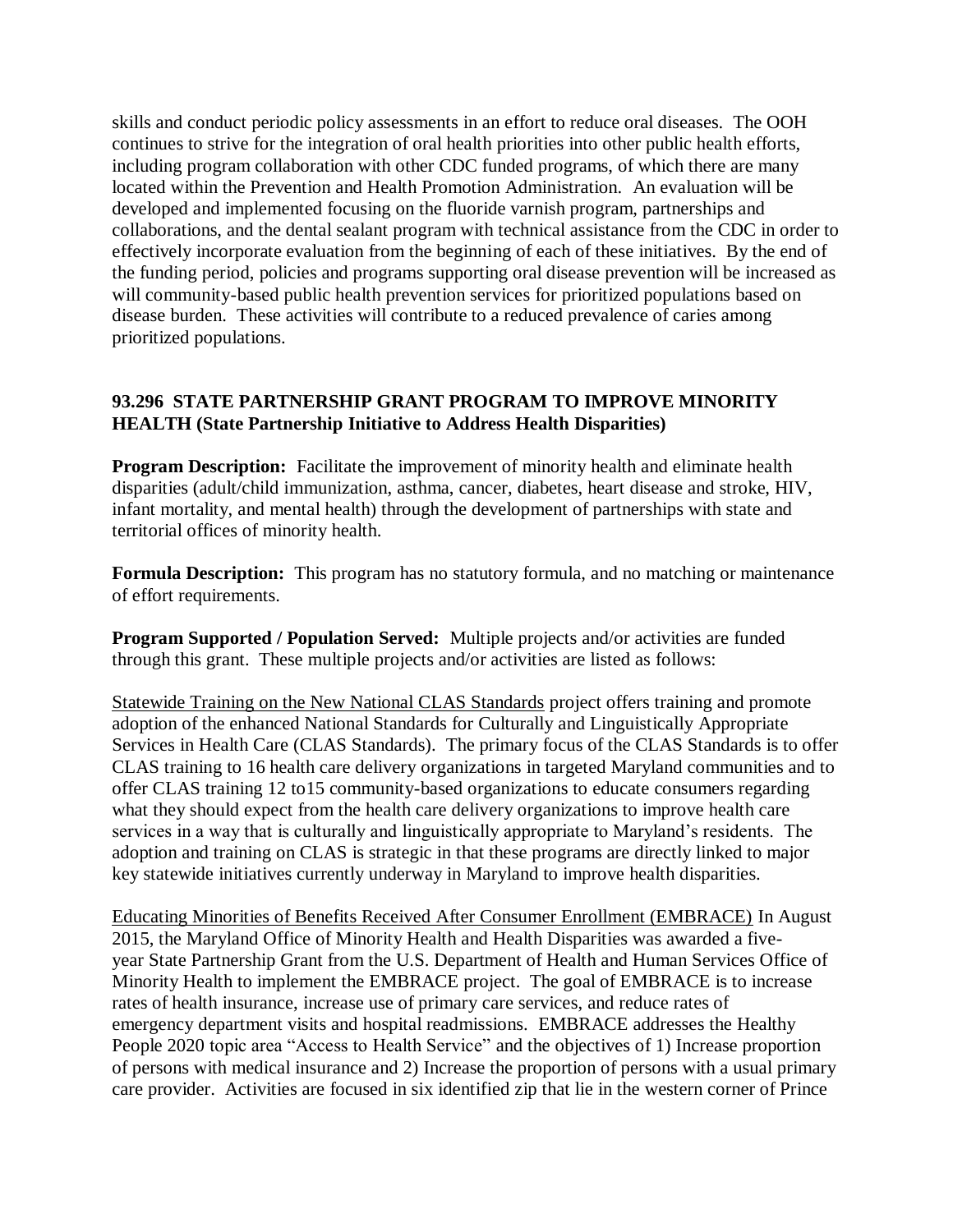George's County and the bordering region of Montgomery County: 20712, 20737, 20781, 20782, 20783, and 20903. The targeted zip codes were chosen due to the following factors:

- High number of residents reporting that they were uninsured prior to the enactment of the Affordable Care Act (American Community Survey 2013 5-year average)
- A minority population that ranges from 76-92% (compared to 45% for the State as a whole)
- Clustering of the zip codes in one area of the state, allowing for more efficient targeting of services

# **93.301 SMALL RURAL HOSPITAL IMPROVEMENT GRANT PROGRAM**

**Program Description:** Support activities related to quality improvement, attaining equipment and/or training to comply with meaningful use of health information technology, ICD-10 standards (10th revision of the [International Statistical Classification of Diseases and Related](http://en.wikipedia.org/wiki/International_Statistical_Classification_of_Diseases_and_Related_Health_Problems)  [Health Problems\)](http://en.wikipedia.org/wiki/International_Statistical_Classification_of_Diseases_and_Related_Health_Problems) and payment bundling. Hospitals will utilize funds to: 1) pay for costs related to maintaining accurate prospective payment systems billing and coding such as updating and or implementing ICD-10 hardware/software, and 2) pay for the costs related to delivery system changes as outlined in the Affordable Care Act such as value-based purchasing, accountable-care organizations and payment bundling.

**Formula Description:** This program has no statutory formula, and no matching or maintenance of effort requirements.

**Program Supported / Population Served:** The Small Rural Hospital Improvement Program (SHIP) involves hospitals in designated rural counties with fewer than 49 beds. Federal legislation requires that all monies be directed to eligible hospitals to only pay for costs related to purchasing computer software and hardware, educating and training hospital staff on computer information systems. In State Fiscal Year 2016, only 2 hospitals (Garrett County Memorial Hospital and McCready Memorial Hospital) met eligibility criteria for SHIP funds.

# **93.305 NATIONAL STATE BASED TOBACCO CONTROL PROGRAMS**

**Program Description:** This cooperative agreement program addresses tobacco use and secondhand smoke exposure in the United States and supports four National Tobacco Control Program goals to (1) Prevent initiation of tobacco use among youth and young adults; (2) Eliminate exposure to secondhand smoke; (3) Promote quitting among adults and youth; and (4) Identify and eliminate tobacco related disparities. Achievement of these goals will reduce chronic disease morbidity, mortality, and disability related to tobacco use and secondhand smoke exposure. This cooperative agreement program relates to Healthy People 2020 objectives in the topic area of Tobacco Use.

**Formula Description:** This program has no statutory formula. Matching Requirements: Matching funds are required from non-federal sources in the amount of not less than \$1 for each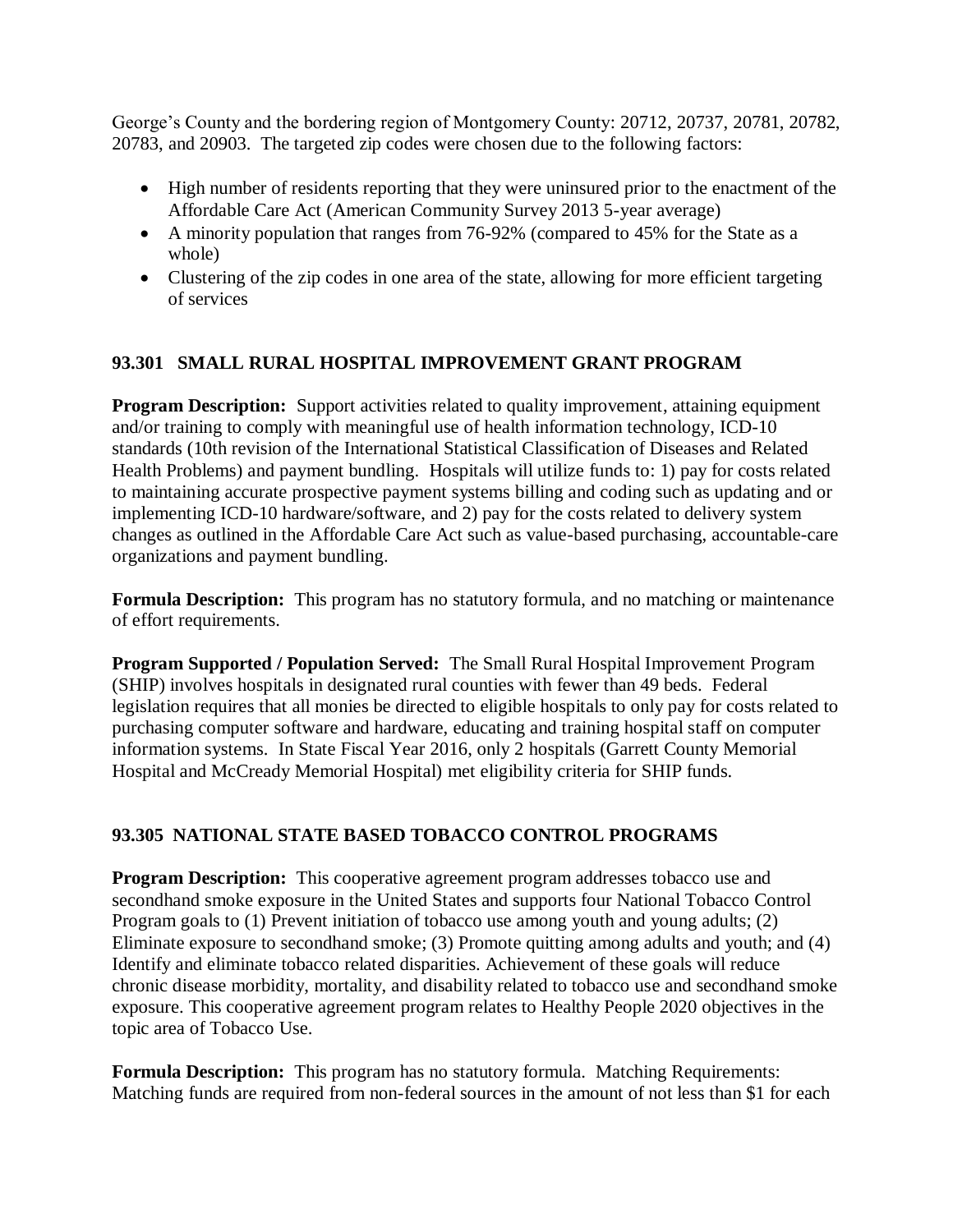\$4 federal funds awarded. The match must be from non-federal sources and can be all cash, inkind, or a combination thereof. In-kind activities must support evidence-based interventions outlined in CDC's Best Practices for Comprehensive Tobacco Control Programs. The match must be for the total dollar amount requested.

**Program Supported / Population Served:** The current Tobacco Control program cooperative agreement enables the State to provide infrastructure and program support to improve the health of Marylanders through tobacco use prevention and control. The Maryland Statewide Tobacco Control program goals are to indentify and eliminate tobacco-related disparities, prevent the initiation of tobacco use among youth and young adults, provide easily accessible cessation resources to residents, incorporate tobacco use prevention and cessation within health systems, and eliminate secondhand smoke exposure.

# **93.314 EARLY HEARING DETECTION & INTERVENTION INFORMATION SYSTEM (EHDI-IS) SURVEILLANCE PROGRAM (EHDI Information System)**

**Program Description:** The objective of this program is to assist EHDI programs in developing and maintaining a sustainable, centralized newborn hearing screening tracking and surveillance system capable of accurately identifying, matching, collecting, and reporting data on all occurrent births that is unduplicated and individually identifiable. Additionally, for those programs with fully developed EHDI information systems, program will enhance the electronic system capacity to collect data, and exchange data accurately, effectively, securely, and consistently between the EHDI-IS and Electronic Health Record Systems (HER-S).

**Formula Description:** This program has no statutory formula, and no matching or maintenance of effort requirements.

**Program Supported / Population Served:** Since May 2008, the program has been using a web-based, secure online data system (OZ eSP™) to track and monitor newborn hearing screenings. Maryland follows the Joint Committee on Infant Hearing protocol of screening by age 1 month, diagnosis by age 3 months, and referral to early intervention services by age 6 months (the 1-3-6 protocol). All Maryland birth hospitals and birthing centers are required to report births directly into the eSP™ data system, including demographics, risk factors for later onset hearing loss, and hearing screen results. Audiologists and pediatricians or their staff report hearing screening and diagnostic hearing evaluation test results directly into the system. Early intervention providers use the system to document entry into early intervention services for babies who are diagnosed with a hearing loss. The data system is also used for Critical Congenital Heart Defects and Birth Defects Reporting.

This project enhances the existing data system in ways that allow the MD EHDI program to address the challenges to receiving complete, timely and consistent documentation of newborn hearing screening follow-up services (diagnostic test results and early intervention enrollment). Expected outcomes are the collection of complete, accurate and valid data on follow-up hearing screening, diagnostic testing and early intervention enrollment and outcomes in accordance with the CDC EHDI-IS Functional Standards. This will be accomplished by strengthening data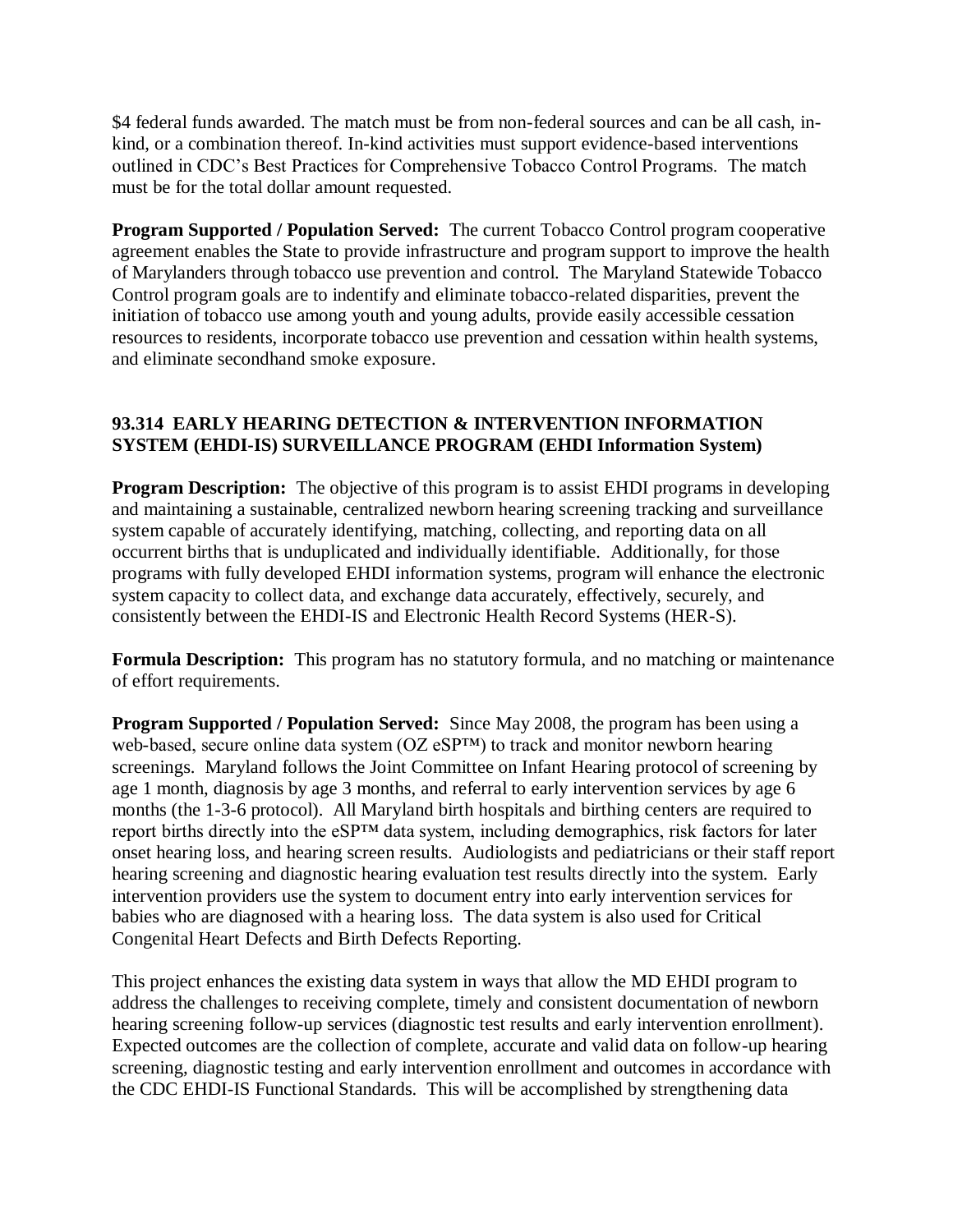analysis and reporting capabilities, promoting ease of use to reduce the incidence of reluctant users, improvements to the diagnostic page and to expand upon the data received via the State's Health Information Exchange.

# **93.317 EMERGING INFECTIONS PROGRAM**

**Program Description:** The purpose of the Emerging Infections Programs (EIP) is to assist in local, state, and national efforts to prevent, control, and monitor the public health impact of infectious diseases. The EIP cooperative agreement was formed in 1995 as a key component of CDC's national strategy to address and reduce emerging infectious disease (EID) threats. The EIP is a population-based network of state health agencies and their collaborators, including (but not limited to) academic institutions, local health departments, public health and clinical laboratories, infection control professionals, and healthcare providers. The network plays a critical role in conducting surveillance and applied epidemiologic and laboratory research, implementing and evaluating prevention and intervention projects, and responding quickly to new infectious disease issues. The unique strength of the EIP lies in the network's ability to quickly translate surveillance and research activities into informed policy and public health practice.

**Formula Description:** This program has no statutory formula, and no matching or maintenance of effort requirements.

**Program Supported / Population Served:** Emerging Infections Program: Maryland is one of ten states funded by the Centers for Disease Control and Prevention for the Emerging Infections Program (EIP). EIP is a national network that conducts enhanced public health surveillance and applied public health research. The Maryland Emerging Infections Program (MD EIP) is a working partnership among MDH, the Johns Hopkins University Bloomberg School of Public Health, and the University of Maryland School of Public Health. Maryland became a national EIP network member site in 1997, and over the ensuing twenty years, has developed into a mature partnership capable of performing active, laboratory-based surveillance using defined surveillance populations; conducting applied public health epidemiologic and laboratory activities; and implementing and evaluating pilot prevention and intervention projects. The MD EIP is also capable of rapidly responding to emerging infectious disease threats, as was demonstrated during the 2009-2010 pandemic influenza season. The MD EIP continues its collaboration with CDC, other federal partners, and other EIP sites to assess the public health impact of, and respond to, emerging infections. Specifically, the MD EIP will continue to participate in the Active Bacterial Core surveillance, the Foodborne Diseases Active Surveillance Network, the Healthcare-Associated Infections – Community Interface projects, the Influenza Surveillance Network, and the Lyme and Other Tickborne Diseases activities. With few exceptions, the surveillance area for each of these activities will be the entire State. The MD EIP will continue to enhance its capacity to quickly respond to newly emerging infectious disease issues by continuing to cross-train EIP staff and strengthening relationships with other partners (e.g. public health preparedness and response). A variety of training opportunities will also be provided for infection control professionals, laboratory scientists, local health department staff, medical residents, and public health graduate students.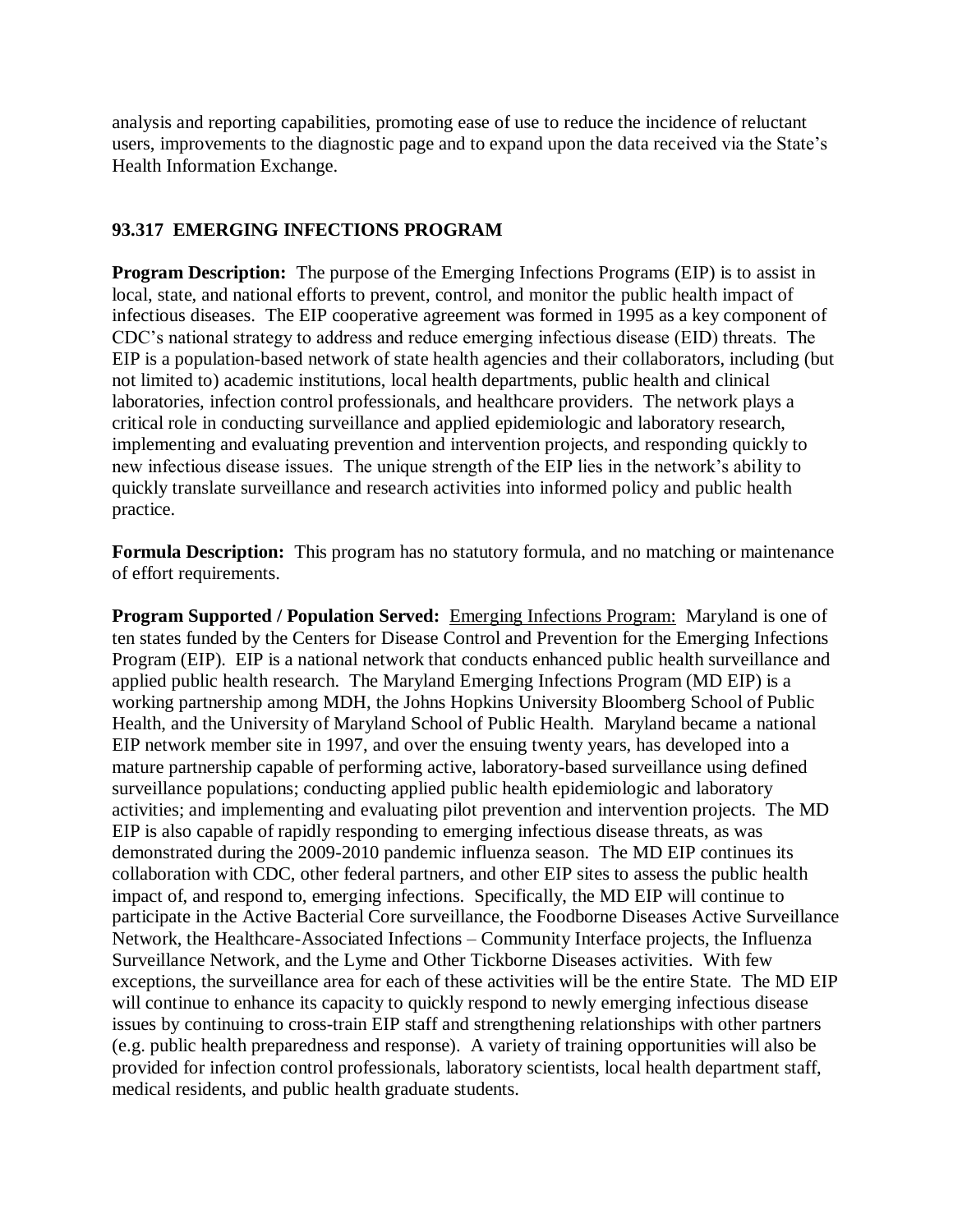# **93.323 EPIDEMIOLOGY & LABORATORY CAPACITY FOR INFECTIOUS DISEASES (ELC)**

**Program Description:** The purpose of this program is to protect the public health and safety of the American people by enhancing the capacity of public health agencies to effectively detect, respond, prevent and control known and emerging (or re-emerging) infectious diseases. This is accomplished by providing financial and technical resources to (1) strengthen epidemiologic capacity; (2) enhance laboratory capacity; (3) improve information systems; and (4) enhance collaboration among epidemiology, laboratory and information systems components of public health departments.

**Formula Description:** This program has no statutory formula, and no matching or maintenance of effort requirements.

**Program Supported / Population Served:** Epidemiology and Laboratory Capacity for Infectious Diseases program is a cooperative agreement with the CDC. Funding supports enhancement of current surveillance systems for communicable diseases and building improved disease detection and prevention activity through enhancement of epidemiology, laboratory and information technology infrastructure. This project also supports the National Electronic Disease Surveillance System. Population served includes Maryland residents.

# **93.336 BEHAVIORAL RISK FACTOR SURVEILLANCE SYSTEM (Department of Health & Human Services DHHS, Centers for Disease Control & Prevention CDC, Center for Chronic Diseases & Health Promotion, Division of Population Health DPH, Population Health Surveillance Branch PHSB)**

Behavioral Risk Factor Surveillance System (BRFSS) is an ongoing telephone surveillance program designed to collect data on the behaviors and conditions that place Marylanders at risk for chronic diseases, injuries, and preventable infectious diseases. These data collected are used to characterize health behaviors, ascertain the prevalence of risk factors, and target demographic groups with increased needs. Knowing the type and frequency of health issues and risky behaviors enables the public health professionals to devise and implement programs geared toward the prevention of chronic diseases, injury, and disability. This system has been collecting information on residents 18 years of age and older since 1986. BRFSS data from 1995 to the present are available on our website: [www.marylandbrfss.org](http://www.marylandbrfss.org/).

**Formula Description:** This program has no statutory formula, and no matching or maintenance of effort requirements.

**Program Supported / Population Served:** The Maryland BRFSS is an ongoing telephone surveillance program designed to collect data on the behaviors and conditions placing Marylanders at risk for chronic diseases, injuries, and preventable infectious diseases. Data collected through the MD BRFSS are critical for identifying areas of need, developing public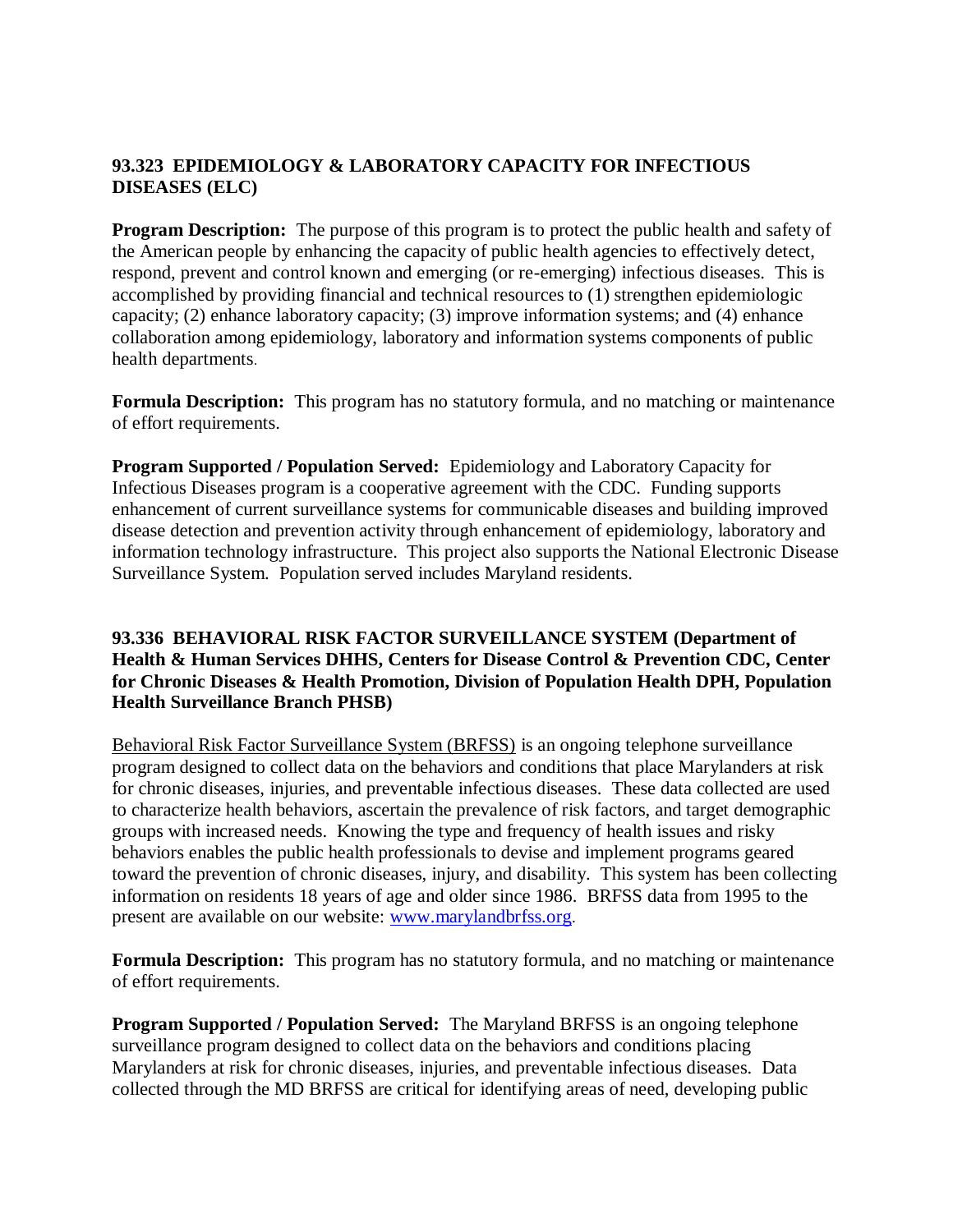health programs and measuring the effectiveness of initiatives. Data collected through the survey will be widely disseminated through Maryland BRFSS.

# **93.344 RESEARCH, MONITORING AND OUTCOMES DEFINITIONS FOR VACCINE SAFETY**

**Program Description:** The National Vaccine Program Office (NVPO) collaborates with federal partners to provide strategic direction for the coordination of the vaccine and immunization enterprise for the National Vaccine Plan (NVP) implementation http://www.hhs.gov/nvpo/vacc\_plan/2010%20Plan/nationalvaccineplan.pdf NVPO is looking to partner with an institution or organization to conduct research or surveillance improvements related to vaccine safety. The areas of research are specifically, but not limited to, predicting the safety profile of new vaccines during the early development stage, developing or modifying existing vaccines to improve their safety, conducting applied research that will have a direct impact on the current vaccine safety monitoring system, conducting research that will improve the safety profile of currently marketed vaccines, conducting research that will improve the understanding of the safety profile of immunizations that are or will be recommended for adults over 65 years old.

**Formula Description:** This program has no statutory formula, and no matching or maintenance of effort requirements.

**Program Supported / Population Served:** This funding represents a short-term memorandum of understanding between the Alzheimer's Association and the Maryland Department of Health to cooperate on a project on the implementation of two or more specific action items in *The Healthy Brain Initiative: The Public Health Roadmap for State and National Partnerships, 2013-* 2018.

# **93.448 FOOD SAFETY & SECURITY MONITORING PROJECT (FERN Grant Program)**

**Program Description:** Complement, develop and improve state, Indian Tribal, and local food safety and security testing programs through the provision of supplies, personnel, facility upgrades, training in current food testing methodologies and participation in proficiency testing to establish additional reliable laboratory sample analysis capacity and analysis of surveillance samples. New programs will be included to complement, develop and improve state, Indian Tribal, and local food safety and security analyses of foods and food products related to radiological terrorism or other emergency situations through the provision of supplies, personnel, facility upgrades, training in current food testing methodologies, participation in proficiency testing to establish additional reliable laboratory sample analysis capacity, participation in method enhancement activities to extend analysis capability, and analysis of surveillance samples in the event of a large-scale radiological terrorism event affecting foods or food products.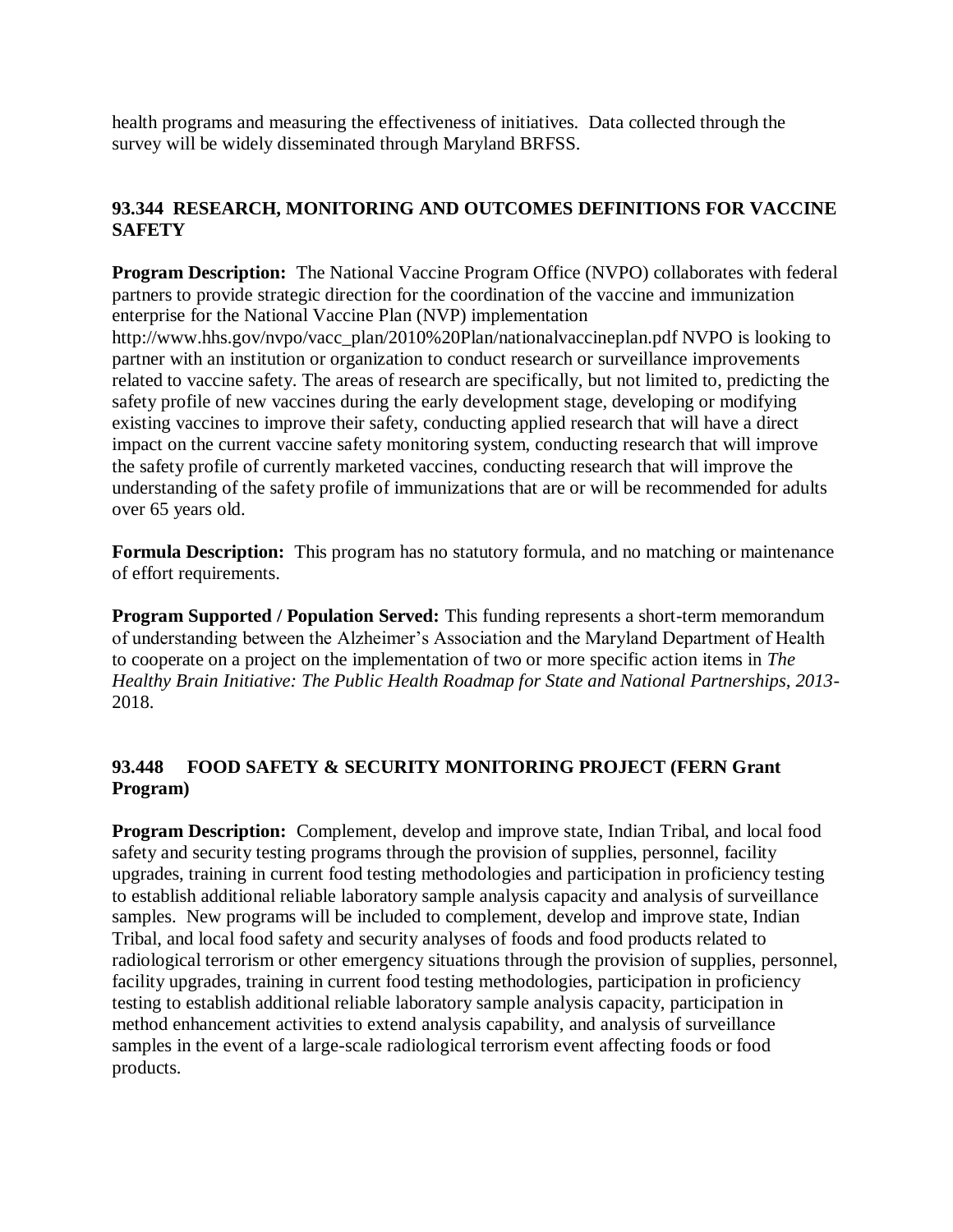**Formula Description:** This program has no statutory formula, and no matching or maintenance of effort requirements.

**Program Supported / Population Served:** The Laboratories Administration Radiation chemistry laboratory is an active member of the Food Emergency Response Network (FERN). Funding is used for maintaining instruments and equipment, supplies, personnel, staff training and facility upgrades. Funding enables the Laboratory Administration to expeditiously analyze food and food products in the event additional surge capacity is needed by the FDA/FERN for radiological terrorism or other related public health emergency event.

# **93.505 AFFORDABLE CARE ACT (ACA) MATERNAL, INFANT, & EARLY CHILDHOOD HOME VISITING PROGRAM (MIECHV or Federal Home Visiting Program)**

**Program Description:** The Maternal, Infant, and Early Childhood Home Visiting Program is designed to: (1) strengthen and improve the programs and activities carried out under Title V; (2) improve coordination of services for at risk communities; and (3) identify and provide comprehensive services to improve outcomes for families who reside in at risk communities. Voluntary evidence-based home visiting is the primary strategy to deliver services. A nurse, social worker, parent educator, or other paraprofessional regularly visits an expectant mother or father, new parent, or primary caregiver of a young child from birth to kindergarten entry to support and strengthen the parent-child relationship to improve the health, development and well-being for the child and family.

**Formula Description:** This program has no statutory formula, and no matching or maintenance of effort requirements.

Statutory Formula – formula funding is determined as follows:

i. The number of children under age five in families at or below 100% of the Federal poverty line in each state was obtained by using 2011 U.S. Census Bureau's Small Area Income Poverty Estimate (SAIPE) data

(available at http://www.census.gov/did/www/saipe/data/statecounty/data/2011.html). ii. The percentage of children under age five in families at or below 100% of the Federal poverty line in the state, as compared to the number of such children nationally, was calculated. iii. For each state, the percentage of children under age five in families at or below 100% of the Federal poverty line was multiplied by the total amount of funding available, (excluding the funding allocated for Puerto Rico, Guam, the Virgin Islands, the Northern Mariana Islands, and American Samoa. Because SAIPE data is not available for these jurisdictions, each was allocated a base amount of \$1,000,000.

iv. This initial distribution, based on the percentage of children in poverty, was reviewed and proportionally modified to ensure a floor of the allocation provided in federal FY 2012 (excluding the funding provided for the Supporting Evidence Based Home Visiting Program).

This program has MOE requirements, see funding agency for further details (DHHS, Health Resources and Services Administration). Funds provided to an eligible entity receiving a grant shall supplement, and not supplant, funds from other sources for early childhood home visitation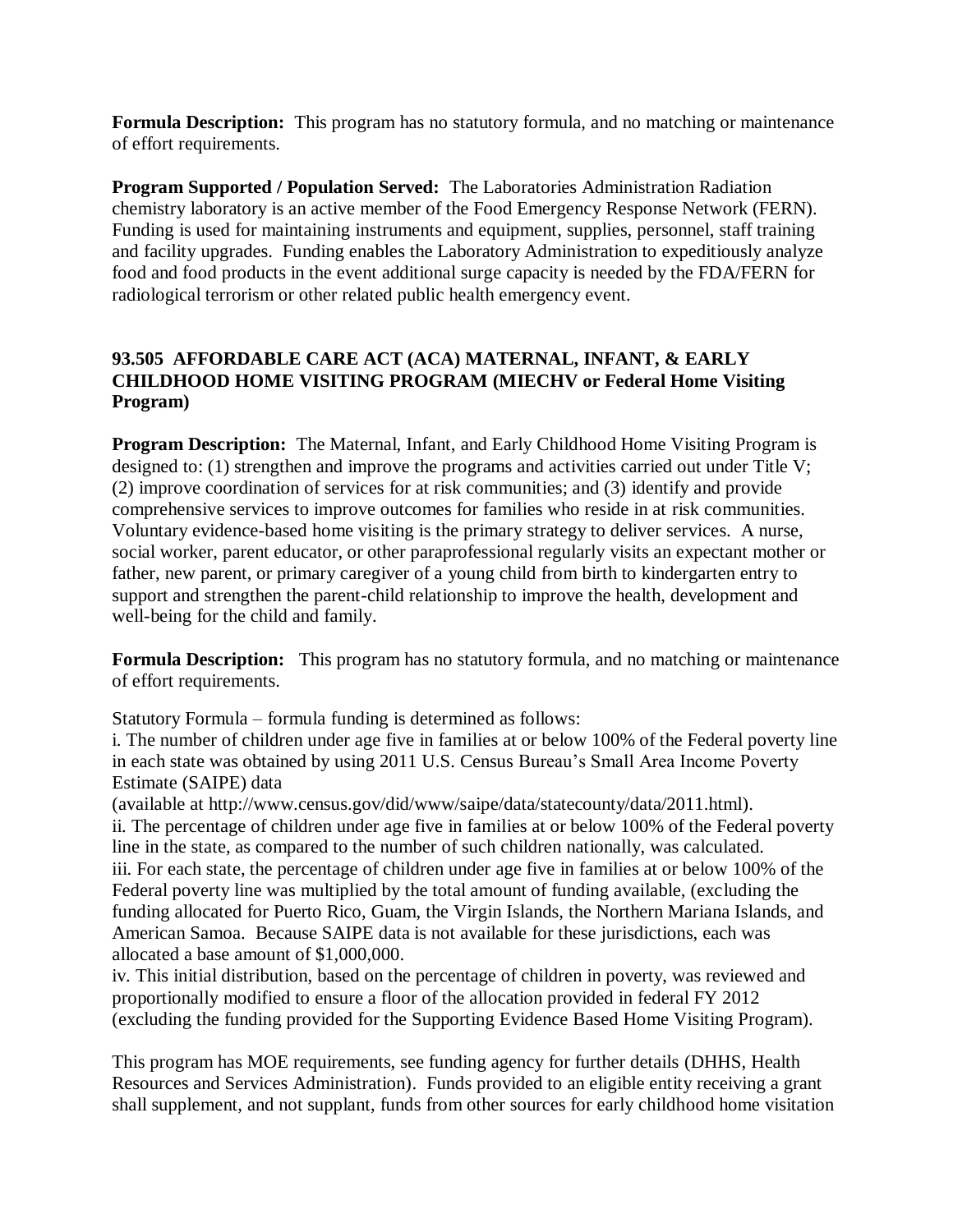programs or initiatives (per the Social Security Act, Title V, § 511(f)). The grantee must agree to maintain non-Federal funding (State General Funds) for grant activities at a level which is not less than expenditures for such activities as of the most recently completed fiscal year.

For purposes of maintenance of effort/non-supplantation, home visiting is defined as an evidence-based program, implemented in response to findings from a needs assessment, that includes home visiting as a primary service delivery strategy (excluding programs with infrequent or supplemental home visiting), and is offered on a voluntary basis to pregnant women or children birth to age five targeting the participant outcomes in the legislation which include improved maternal and child health, prevention of child injuries, child abuse, or maltreatment, and reduction of emergency department visits, improvement in school readiness and achievement, reduction in crime or domestic violence, improvements in family economic self-sufficiency, and improvements in the coordination and referrals for other community resources and supports.

**Program Supported / Population Served:** The Maternal and Child Health Services Block Grant project is administered jointly by the MDH Center for Maternal and Child Health and the MDH Office of Genetics and Children with Special Health Care Needs. Funds are intended to promote the health of women, children, and adolescents, including children with special care needs. Federal funds must be allocated as follows: 1) at least 30% for preventive and primary care for children; 2) at least 30% for children with special needs; and, 3) no more than 10% for administrative costs. This program is statewide.

# **93.511 AFFORDABLE CARE ACT (ACA) GRANTS TO STATES FOR HEALTH INSURANCE PREMIUM REVIEW (Premium Review Grants)**

**Program Description:** Program assists States in a) in reviewing and, if appropriate under State law, approving premium increases for health insurance coverage; b) in providing information and certain data requirements to the HHS Secretary on premium increase patterns, and c) establishing and enhancing data centers that will compile and publish fee schedule information. Refer to funding opportunity announcement for additional information.

**Formula Description:** This program has no statutory formula and no matching requirements. Program has maintenance of effort requirements; see funding agency (DHHS, Centers for Medicare and Medicaid Services) for further details.

**Program Supported / Population Served:** This program supports The Maryland Health Care Commission (MHCC) in collaboration with the Maryland Insurance Administration (MIA) in optimizing the All Payer Claims Database (APCD) for rate review applications and broader pricing transparency efforts by accelerating data collection and developing standard analytics that will be pre-processed and made readily available for access by MIA actuaries, rate review analysts, and the Maryland Health Benefit Exchange (MHBE) staff.

The goal of this program is to design and establish new Data Center capabilities that will enhance rate review processes in Maryland by providing meaningful comparisons to the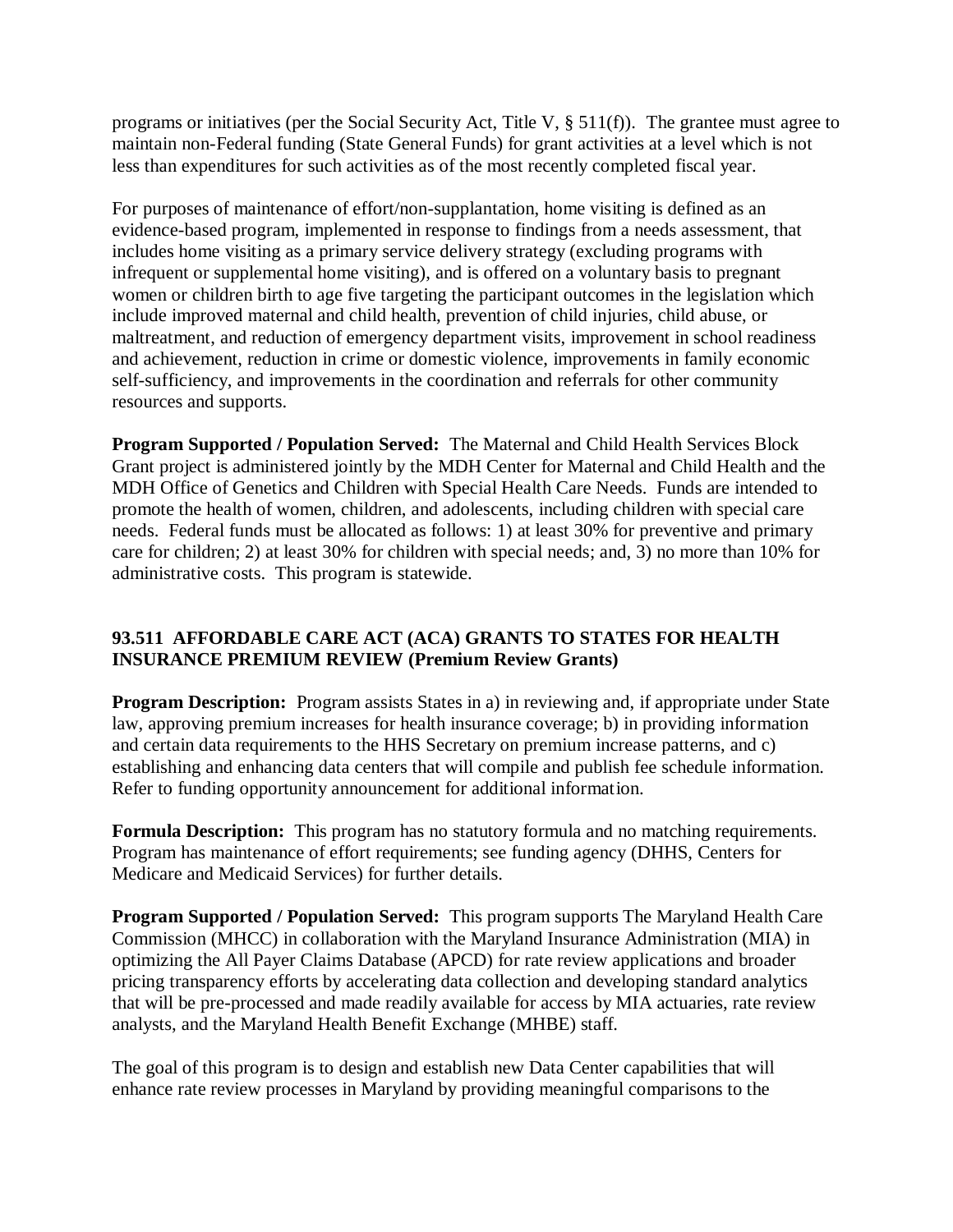information submitted by carriers in rate applications. Funding from this grant will be used to develop two discrete activities that, together, will enable Maryland to continue to enhance its rate review processes. First, the grant will fund the establishment of a flexible extract, transform, and load (ETL) platform that will accept, reconcile, and transfer carriers' claims data to the MHCC's APCD warehouse. The ETL process will shorten the current 120-day cycle time required currently to edit and integrate individual claims data submission into a consistent data base. Second, MHCC will use other grant funds to specify and create metrics that are easily accessible by the MIA, the Exchange, and the public for rate review or for pricing comparison. Metrics used for rate review will be organized in data marts that will be easily and quickly accessible to support actuaries' most common analytic inquires and approaches yet provide for additional drilling down in the summarized data.

# **93.521 THE AFFORDABLE CARE ACT: BUILDING EPIDEMIOLOGY, LABORATORY, & HEALTH INFORMATION SYSTEMS CAPACITY IN THE EPIDEMIOLOGY & LABORATORY CAPACITY FOR INFECTIOUS DISEASE (ELC) & EMERGING INFECTIONS PROGRAM (EIP) COOPERATIVE AGREEMENTS; PPHF (ELC/EIP – Prevention & Public Health Fund & Other Capacity-Building Activities)**

**Program Description:** The Prevention and Public Health Fund (Title IV, Section 4002) was established under Patient Protection and Affordable Care Act (PPACA) to provide for expanded and sustained national investment in prevention and public health programs to improve health and help restrain the rate of growth in private and public-sector health care costs. The Epidemiology and Laboratory Capacity for Infectious Diseases (ELC) and Emerging Infections Program (EIP) cooperative agreements were formed in 1995 as key components of Centers for Disease Control and Prevention's (CDC) national strategy to address and reduce emerging infectious disease (EID) threats. The programs play a critical role in strengthening national infectious disease infrastructure by serving as collaborative platforms for state and local health departments, CDC programs, and academic and various other public health partners to improve the ability to detect and respond to EIDs and other public health threats. Specifically, the programs build epidemiology, laboratory, and information systems capacity, integrate epidemiology and laboratory practice, implement active surveillance, and conduct targeted research aimed at improving methods and informing national surveillance and response activities. Overall, additional funds from multiple sources including PPHF will allow ELC and EIP partner agencies to substantially address gaps in EID epidemiology and laboratory capacity (e.g. number and training level of epi and lab staff, efficient/functional information systems, et cetera).

**Formula Description:** This program has no statutory formula, and no matching or maintenance of effort requirements.

**Program Supported / Population Served:** Emerging Infections Program cooperative agreement supports State and local health departments' surveillance infrastructure through enhancement of the epidemiology and laboratory capacity of the existing EIP network. Over the past 20 years, the EIP network has proved to be a national resource for conducting active,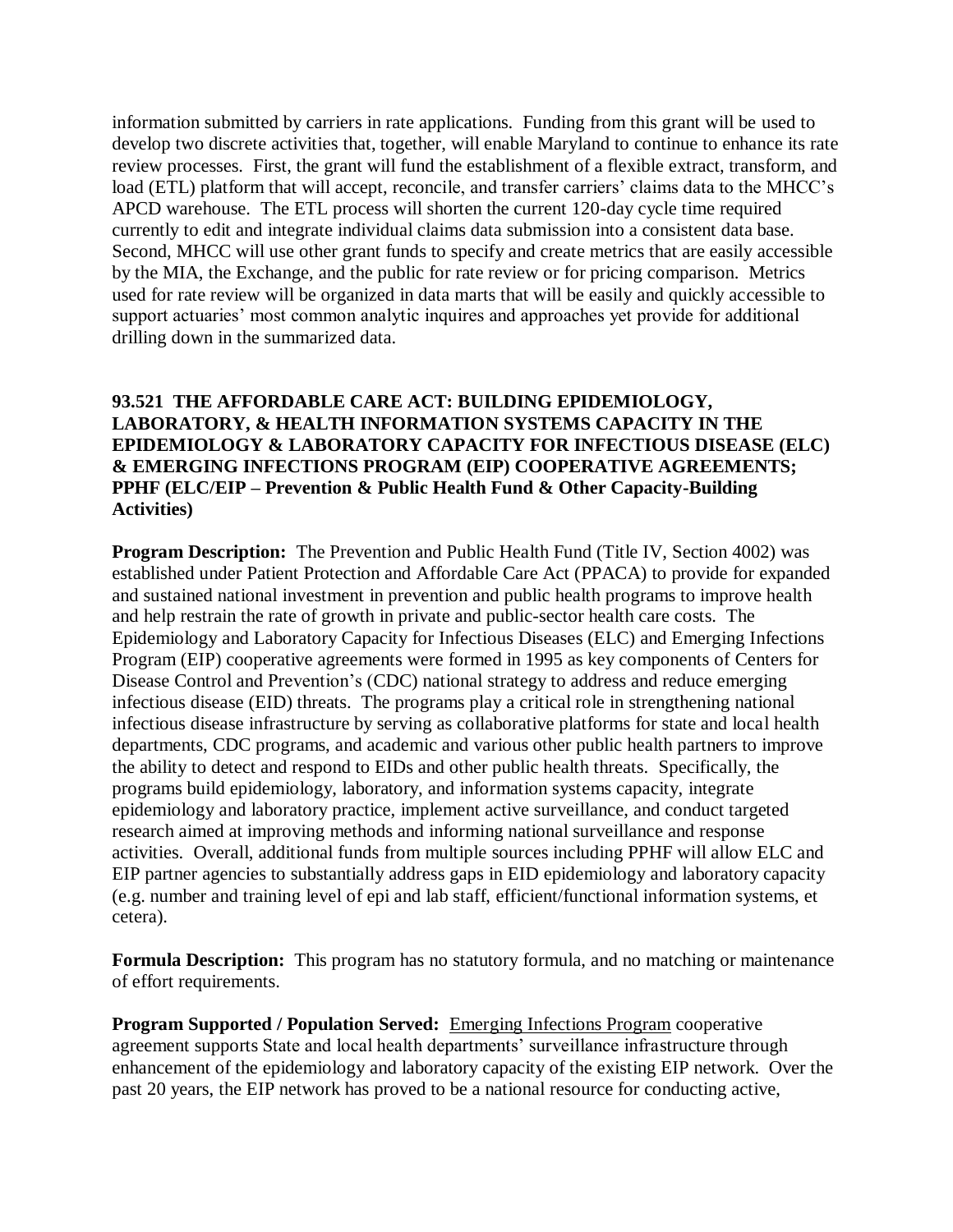population-based surveillance and special studies for invasive bacterial diseases, foodborne pathogens, healthcare associated infections (HAIs), influenza, and many other infectious diseases. The network has been instrumental in measuring the impact of the 7-valent pneumococcal conjugate vaccine, informing and evaluating treatment guidelines for Group B Streptococcus, estimating the burden of foodborne illness, documenting the emergence of community-associated methicillin-resistant *Staphylococcus aureus*, and monitoring the safety of the 2009 H1N1 vaccine as part of the influenza safety network. The flexibility of the EIP network is critical so that activities and special studies can adapt to changing priorities for infectious disease emergency response and program areas. These investments in the basic infrastructure support multiple activities at each site and are critical for a comprehensive, efficient, and coordinated approach to general program management from which all activities benefit. EIP sites may conduct up to 65 different surveillance and research activities related to infectious diseases during the course of a year. These activities require investments in personnel time to implement or modify, including building collaborative relationships with local hospitals, laboratories, and healthcare providers; submitting applications to multiple institutional review boards for dozens of studies; hiring, supervising and training staff; facilitating information exchange between CDC, local epidemiologists and laboratories; and actively participating in numerous conference calls, conferences, and meetings with CDC investigators. This cooperative agreement provides funding to enhance support for the basic infrastructure of the EIP network as well as to enhance EIP programmatic activities.

Emerging Infections Program – PPHF the purpose of this cooperative agreement is to enhance the epidemiology and laboratory capacity of the existing EIP network. EIP is a national network that conducts enhanced public health surveillance and applied public health research. The Maryland Emerging Infections Program (MD EIP) is a working partnership among MDH, the Johns Hopkins University Bloomberg School of Public Health, and the University of Maryland, College Park. Maryland became a national EIP network member site in 1997, and over the ensuing eighteen years, has developed into a mature partnership capable of performing active, laboratory-based surveillance using defined surveillance populations; conducting applied public health epidemiologic and laboratory activities; and implementing and evaluating pilot prevention and intervention projects. The MD EIP is also capable of rapidly responding to emerging infectious disease threats, as was demonstrated during the 2003-2004 and subsequent influenza seasons. Through this application, the MD EIP is requesting funding to continue to: (1) support collaborative projects with the University of Maryland College Park, School of Public Health, in the areas of foodborne diseases, geospatial analysis, and climate change; (2) provide training opportunities for EIP epidemiologists in the areas of database management, the use of statistical analysis software, web site design and use of social media, and geospatial analysis as well as host an annual infectious diseases conference; (3) integrate electronic data collection methods into existing EIP processes; and (4) expand existing genomic sequencing and bioinformatics capacity to further enhance the characterization of EIP pathogens and integrate these methods into routine case investigations and epidemiologic analyses.

#### **93.524 MEDICAID NATIONAL DIABETES PREVENTION PROGRAM**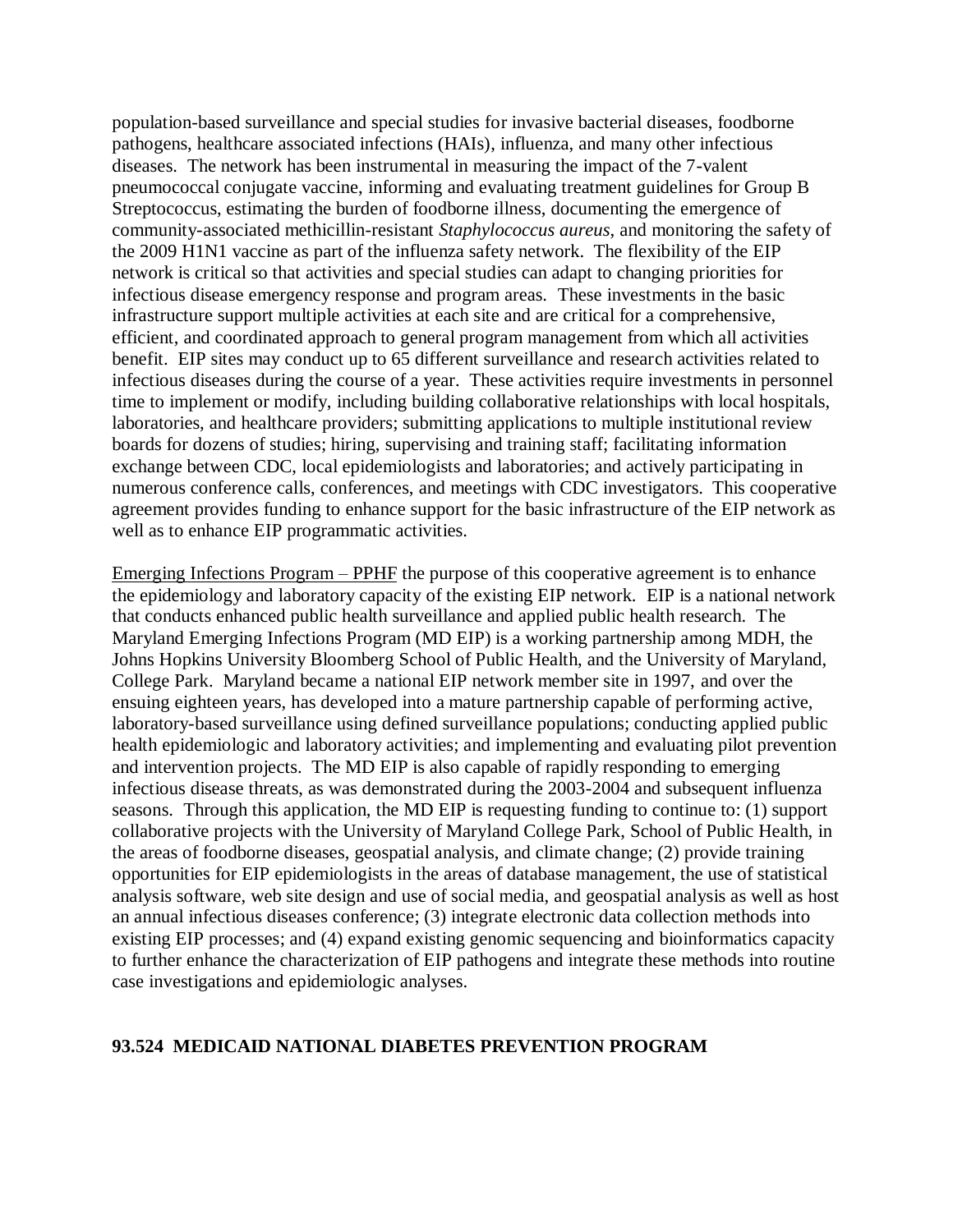**Program Description:** This program allows The Maryland Medicaid Administration's Office of Planning to administers a grant program to demonstrate how state Medicaid agencies, in collaboration with state health departments, can implement a delivery model for the National Diabetes Prevention Program (DPP), either alone or as part of a bundled package of chronic disease preventive services, to Medicaid beneficiaries at high risk for type 2 diabetes through Managed Care Organizations and/or Accountable Care Organizations (MCOs/ACOs).

**Formula Description**: The National DPP project is as discretionary federal grant tracked and reimbursed separately from Medicaid.

**Program Supported / Population Served:** Supports MCOs in their work to enhance community clinical linkages and implementing interventions that strengthen systems and resources for early detection and better management of hypertension and diabetes. Serves counties with the highest number of at-risk Medicaid beneficiaries for type 2 diabetes.

#### **93.539 PPHF CAPACITY BUILDING ASSISTANCE TO STRENGTHEN PUBLIC HEALTH IMMUNIZATION INFRASTRUCTURE & PERFORMANCE FINANCED IN PART BY PREVENTION & PUBLIC HEALTH FUNDS (Prevention & Public Health Fund Affordable Care Act – Immunization Program)**

**Program Description:** Program activities under this funding support efforts to transition immunization programs supported by Section 317 funding to the healthcare environment being transformed by the Affordable Care Act (ACA). Section 317 grantees manage the public health force that implements and supports immunization practices in the public and private sectors. Additionally, the importance of monitoring the effectiveness and impact of vaccines is critical for maintaining an immunization program that is scientifically and programmatically sound. The specific objectives may include but are not limited to:

1. Enhance interoperability between electronic health records and immunization information systems and reception of Health Level 7 (HL7) standard messages into IIS. 2. Develop a vaccine ordering module in an immunization information system that interfaces with CDC's VTrckS vaccine ordering and management system. 3. Develop and/or implement strategic plans for billing for immunization services in health department clinics to enable programs to increase program revenue, reach additional populations, provide recommended vaccines that are not currently offered, and address under-vaccinated populations. 4. Plan and implement adult immunization programs to improve adult immunization rates by establishing collaborations with employers and pharmacies and other healthcare entities to expand adult vaccination activities. 5. Enhance the sustainability of school-located vaccination (SLV) to make SLV programs successful, efficient, and sustainable through new technologies and innovative systems and thirdparty payer billing to recover program costs. 6. Increase Human Papillomavirus (HPV) vaccination coverage rates among adolescents.

**Formula Description:** This program has no statutory formula, and no matching or maintenance of effort requirements.

**Program Supported / Population Served:** Immunization and Vaccines for Children – PPHF ImmuNet is the State's immunization information system, a secure database that can store an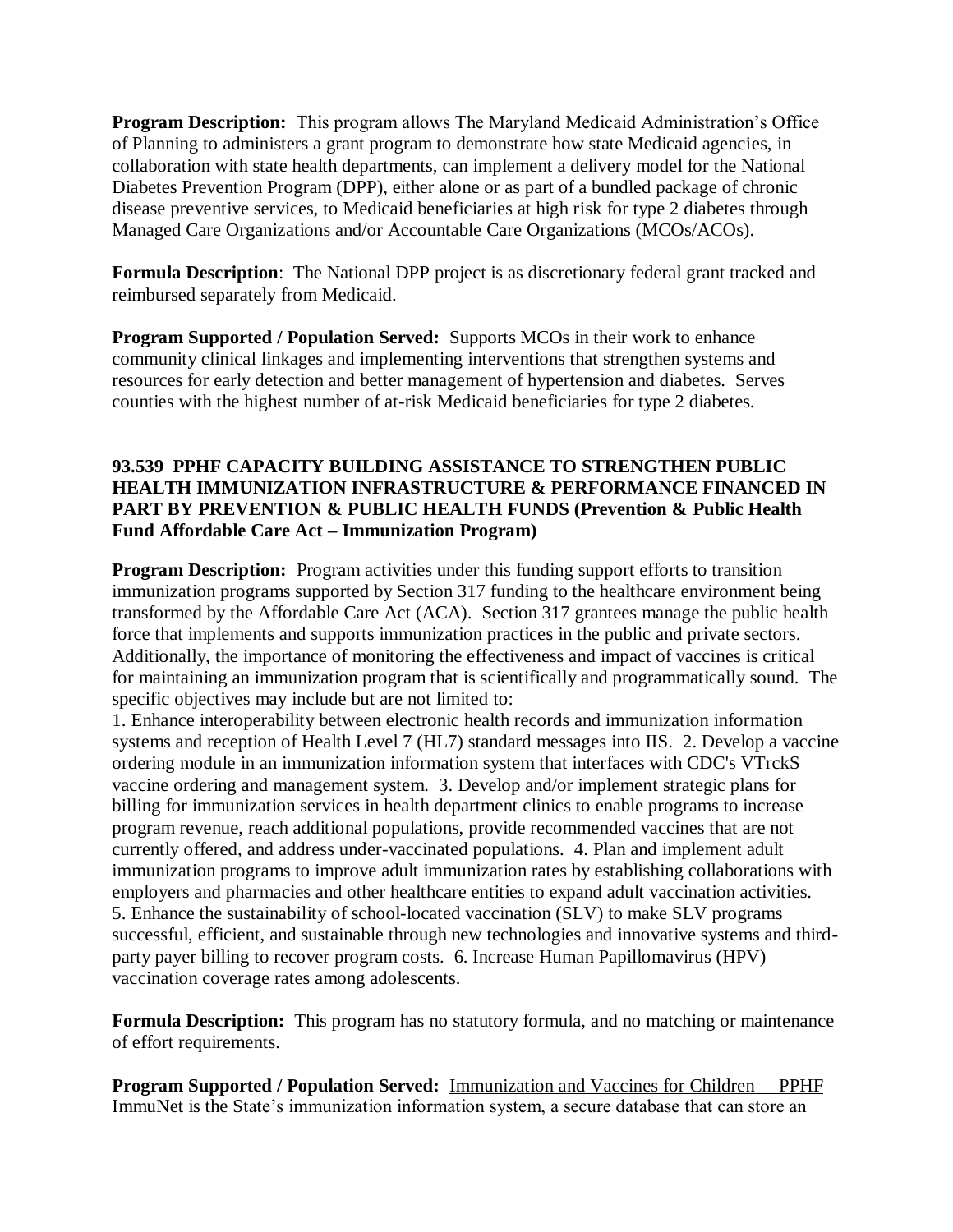individual's immunization records and a web-based tool for health care providers and schools to keep their patients/students vaccinated on time, and avoid under/over immunization. This project supports ImmuNet by providing technical service, upgrades, software patches, and database design consultation.

# **93.576 REFUGEE & ENTRANT ASSISTANCE – DISCRETIONARY GRANTS**

**Program Description:** The objectives of the discretionary grant programs include: (1) decreasing the numbers of refugees on public assistance and the length of time refugees require such assistance; (2) encouraging the placement of refugees in locations with good job opportunities and lower costs of living; (3) providing supplemental services to areas with high numbers of arrivals; (4) promoting older refugees' access to aging services; (5) assisting lowincome refugees with matching funds for individual development accounts and with financial literacy classes; (6) providing micro-credit to refugees interested in starting new businesses but unable to access commercial sources of capital; (7) providing services to refugees in rural areas; (8) providing preventive health services; and (9) providing school impact assistance.

**Formula Description:** This program has no statutory formula, and no matching or maintenance of effort requirements.

**Program Supported / Population Served**: Refugee and Migrant Health Program provides oversight of health screening services to newly arriving refugees and asylees. Through the Refugee Health Promotion Program, the Office of Immigrant Health (OIH) in partnership with the resettlement agencies, community-based organizations, and clinical providers, proposes to build upon its existing refugee mental health program to: (1) ensure that refugees, shortly upon arrival, are educated on the U.S. healthcare system, preventive health, emotional wellness, coping strategies, and how to access mental healthcare services; (2) provide support groups to refugees beyond the initial resettlement period (6 months to 2 years); (3) collaborate with existing community-based organizations to provide adjustment support groups for refugee adolescents; (4) build mental health capacity from within the refugee community to expand the number of 'doors' refugees can access in times of emotional distress, and (5) ensure that all programs (adjustment groups, support groups, mental health evaluations) are conducted in a manner that is culturally and linguistically appropriate. As a result of this comprehensive approach to refugee mental health project, newly arrived refugees, as well as those who are already in our community, will be able to access timely and culturally sensitive mental health care and achieve the maximum level of good health and wellness; thereby, being provided with the best opportunity at a successful life in the United States. Match requirement in reimbursable funding is anticipated from billing fee-for-services to Maryland Office of Refugees and Asylees.

# **93.624 ACA – STATE INNOVATION MODELS: FUNDING FOR MODEL DESIGN AND MODEL TESTING ASSISTANCE (State Innovation Models SIM)**

**Program Description:** The Center for Medicare and Medicaid Innovation (Innovation Center) announces the second round of funding for the State Innovation Models (SIM) program. SIM is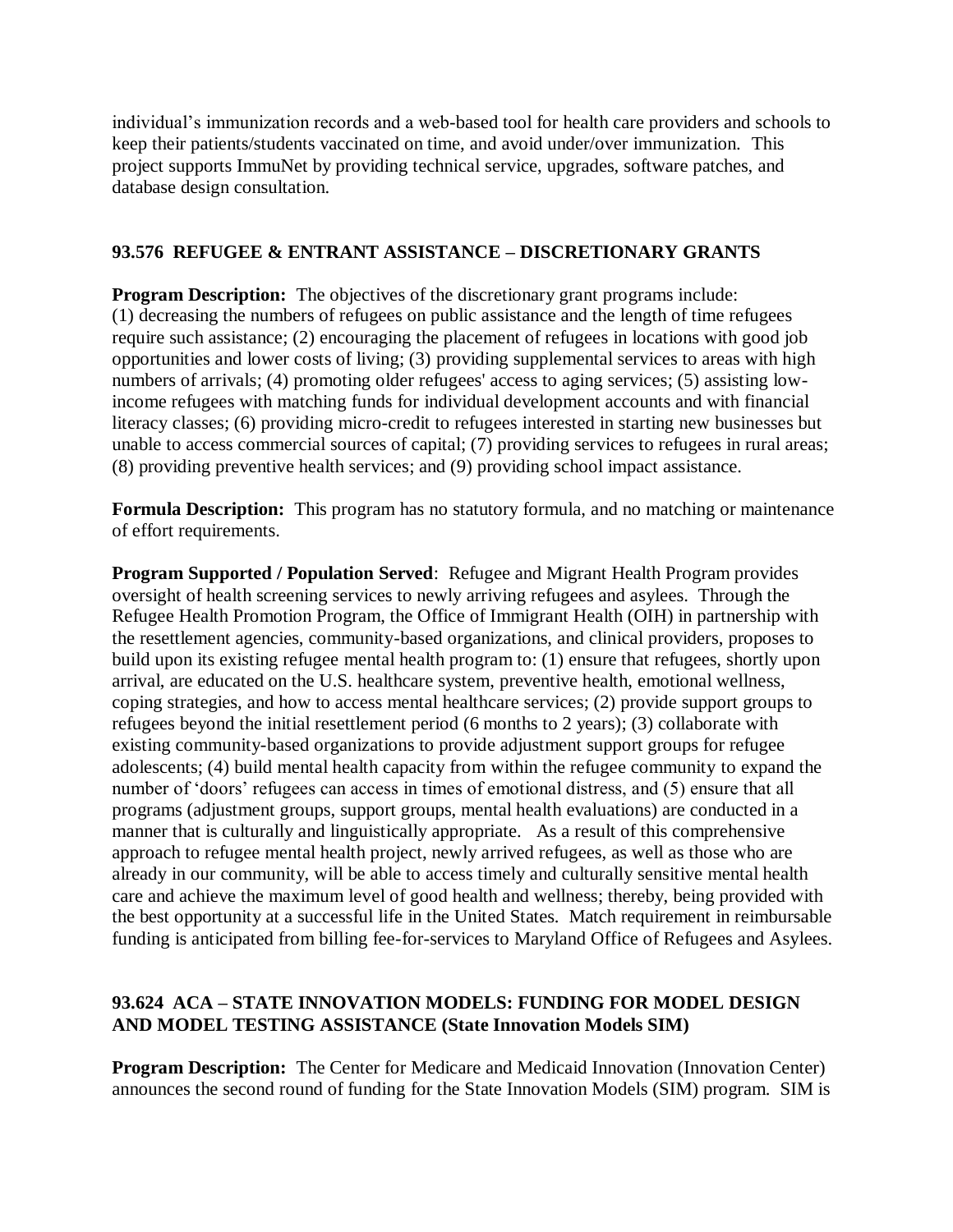based on the premise that state innovation with broad stakeholder input and engagement, including multi-payer models, will accelerate delivery system transformation to provide better care at lower costs. SIM is focused on public and private sector collaboration to transform the state's delivery system. SIM provides financial and technical support to states to test the ability of state governments to use their regulatory and policy levers to accelerate health transformation. In Round 1, CMS partnered with 6 Model Test states to implement state-wide health transformation strategies and 19 Model Design states to develop and refine State Healthcare Innovation Plans to guide future implementation efforts.

Drawing on lessons from the funding opportunity released in Round 1, State Innovation Models: Funding for Model Design and Testing Assistance (CMS-1G1-12-001) (Round 1 FOA), Round 2 of SIM specifies additional parameters that CMS believes correlate with successful state-wide health transformation. These parameters are described in this Funding Announcement in the form of requirements for Round 2 applications. CMS will fund up to 12 Model Test states with approximately \$20-100 million grants per state, with funding based in part on the size of the state population and the scope of the transformation proposal. Additionally, CMS will provide up to \$3 million per state for up to 15 Model Design cooperative agreements to design new State Health System Innovation Plans or enhance existing plans developed in Round 1. All Round 1 Model Design states must apply for Round 2 of SIM. The Round 1 FOA indicated that states receiving Round 1 Model Design awards must submit a Model Testing proposal for the Round 2 FOA. CMS is amending that requirement to submit a testing proposal in Round 2, so that a Model Design state may either apply for a Model Test award or may apply for a second Model Design award in order to enhance their State Health System Innovation Plan for future testing.

**Formula Description:** This program has no statutory formula, and no matching or maintenance of effort requirements.

**Program Supported / Population Served:** State Innovation Models (SIM) Grant the Center for Medicare and Medicaid Innovation (Innovation Center) has announced the second round of funding for the SIM program. SIM is based on the premise that state innovation with broad stakeholder input and engagement, including multi-payer models, will accelerate delivery system transformation to provide better care at lower costs. SIM is focused on public and private sector collaboration to transform the state's delivery system and provides financial and technical support to states to test the ability of state governments to use their regulatory and policy levers to accelerate health transformation. In Round 1, CMS partnered with 6 Model Test states to implement state-wide health transformation strategies and 19 Model Design states to develop and refine State Healthcare Innovation Plans to guide future implementation efforts. Round 2 of SIM specifies additional parameters that CMS believes correlate with successful state-wide health transformation, described in funding Announcement in the form of requirements for Round 2 applications.

Maryland's hospital modernization waiver ("All-Payer Model") is the first in the country to bring hospitals under global budgets, making imperative the shift from volume- to value-based care. The success of the All-Payer Model is dependent on the implementation of further innovations. Many initiatives have already been developed and are in various stages of implementation, including Maryland Medicaid's §1115 waiver for managed care, patient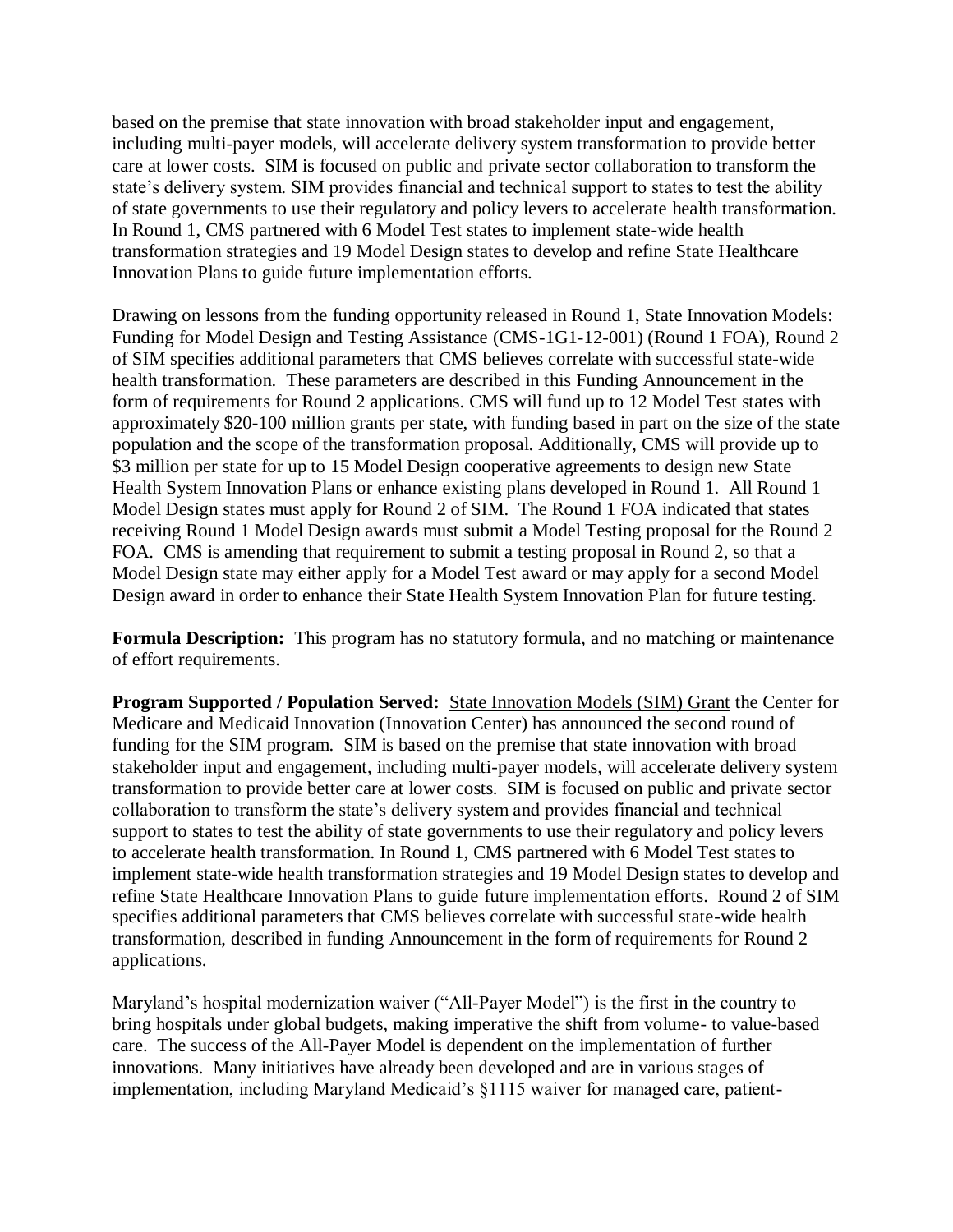centered medical homes, chronic health homes, and home- and community-based services programs, among others. Maryland has also seen a large uptake in health information technology, highlighted by the health information exchanges, the Chesapeake Regional Information System for our Patients. SIM Design funding will target some of the remaining gaps with a multi-faceted approach. At the population health level, funds will be utilized to create a dashboard to filter the myriad information collected by CRISP into a user-friendly application. Additionally, SIM Design monies will be used to bring one of the remaining populations not currently benefitting from managed care—individuals dually-eligible ("dual eligibles") for Medicare and Medicaid—under an accountable care organization (ACO) structure. MDH will work in close collaboration with the Health Services Cost Review Commission, which is concurrently developing an integrated care network for the State's unmanaged Medicare population, together aiming to contain costs while improving the quality of care and patient satisfaction. This grant is expected to be completed in FY16-FY17; no funds are requested for FY18.

# **93.733 CAPACITY BUILDING ASSISTANCE TO STRENGTHEN PUBLIC HEALTH IMMUNIZATION INFRASTRUCTURE AND PERFORMANCE – financed in part by the Prevention and Public Health Fund (PPHF)**

**Program Description:** This program will improve the efficiency, effectiveness, and/or quality of immunization practices by strengthening the immunization information technology infrastructure, building capacity for public health department insurance billing, and expanding immunization delivery partnerships so that more children, adolescents, and adults are protected against vaccine-preventable diseases. The specific objectives may include but are not limited to: 1. Develop strategic plans for billing for immunization services in health department clinics;

2. Enhance interoperability between electronic health records (EHRs) and Immunization Information Systems (IIS) and reception of HL7 standard messages in IIS;

3. Develop a vaccine ordering module in an immunization information system that interfaces with CDC's VTrckS vaccine ordering and management system;

4. Vaccine barcode improvement to improve the system functions to capture data from 2-D barcodes on vaccine vials and syringes as well as improve data capture from the Vaccine Information Statements;

5. Improve vaccine management, storage and handling at provider and grantee level;

6. Use immunization information systems to improve adolescent vaccination coverage;

7. Conduct hepatitis B vaccination pilot to reduce the incidence of acute hepatitis B infection among adults through targeted hepatitis B vaccination of adults who present for medical care in high risk settings or who have behaviors that increase their risk of hepatitis B virus (HBV) infection;

8. Conduct school vaccination assessment evaluation to implement substantial improvements in the quality of kindergarten coverage and exemption data collected at state and local levels while building state and local area capacity;

9. Use immunization information systems to conduct small area analysis of vaccination coverage.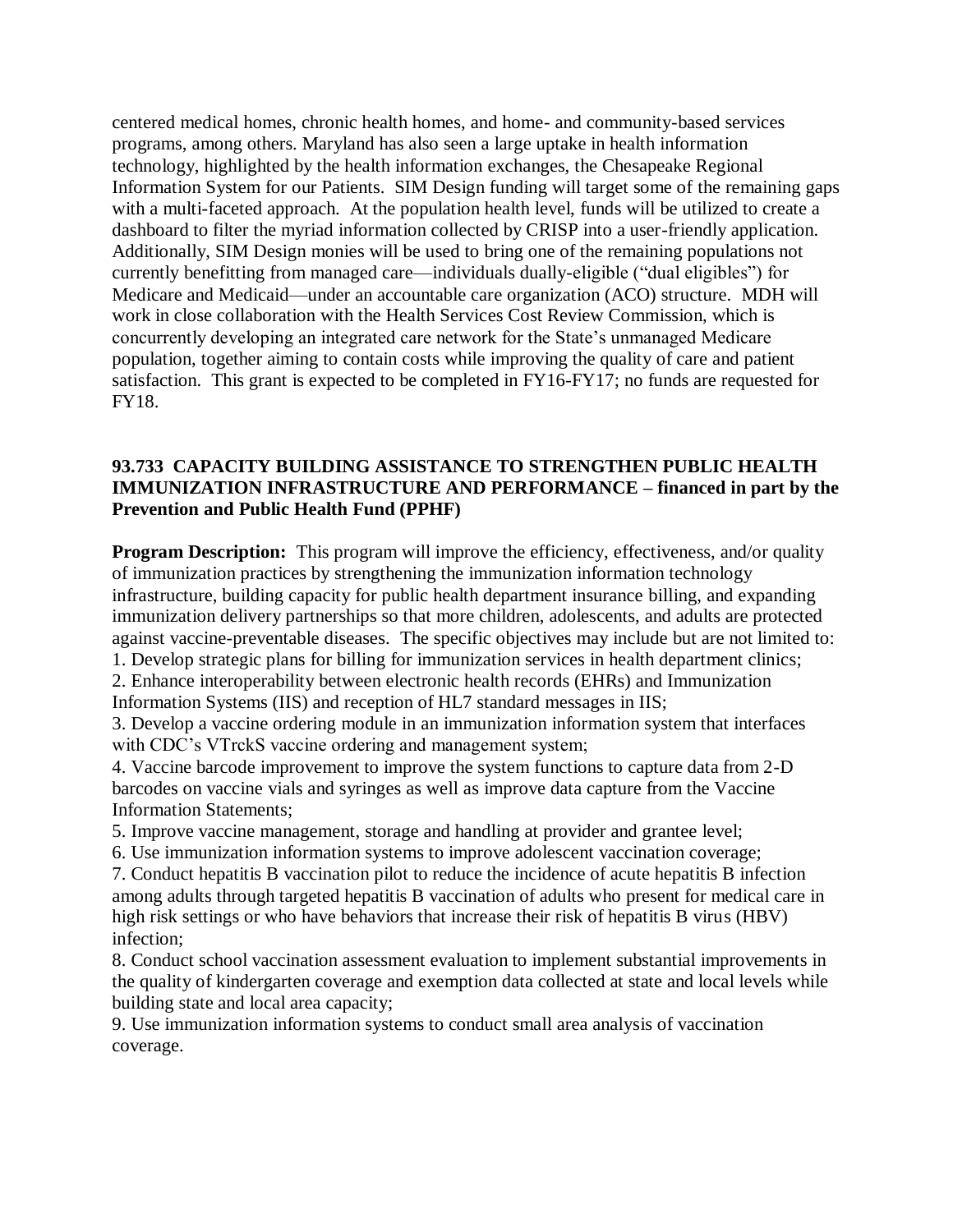**Formula Description:** This program has no statutory formula, and no matching or maintenance of effort requirements.

**Program Supported / Population Served:** The Department will increase HPV vaccination coverage rates in Maryland by strengthening existing adolescent focused AFIX activities throughout the State and decreasing provider-level missed vaccination opportunities among adolescents. These outcomes will be achieved through implementation of the following:

- Increasing the staff capacity to conduct adolescent AFIX visits through the hire of three AFIX Site Reviewers;
- Increasing the number of new and follow-up adolescent AFIX site reviews held each year, allowing annual adolescent AFIX visits to all Maryland VFC providers;
- Implementing Quality Improvement (QI) strategies among Maryland VFC providers;
- Providing a HPV Educational Forum for Maryland VFC providers that have been identified as having low HPV vaccination rate (CMEs provided); and
- Providing Report Cards to all Maryland VFC providers with their Tdap/HPV vaccine ordering ratio, including how their ratio compares with other VFC providers in their specialty and other VFC providers in their local jurisdiction.

# **93.735 STATE PUBLIC HEALTH APPROACHES FOR ENSURING QUITLINE CAPACITY – FUNDED IN PART BY PREVENTION & PUBLIC HEALTH FUNDS (PPHF)**

**Program Description:** As part of the overall effort to reduce the burden of chronic diseases and chronic disease risk factors, the Centers for Disease Control and Prevention (CDC), National Center for Chronic Disease Prevention and Health Promotion, Office on Smoking and Health announces the opportunity to apply for funds to ensure and support state quitline capacity, in order to respond to upcoming federal initiatives such as the National Tobacco Education Campaign<http://www.cdc.gov/tobacco>This program addresses the "Healthy People 2020" focus area of tobacco use and the goal of reducing illness, disability, and death related to tobacco use and secondhand smoke exposure. Preventing tobacco use and helping tobacco users quit can improve the health and quality of life for Americans of all ages. People who stop smoking greatly reduce their risk of disease and premature death. Benefits are greater for people who stop at earlier ages, but quitting tobacco use is beneficial at any age. This funding opportunity announcement will be a new, 2-year cooperative agreement for all states and territories that currently have a quitline. Funds will be used for the following:

- Address the anticipated increase in calls
- Expand capacity and eligibility to ensure all callers receive some form of assistance
- Increase efficiencies of quitline operations, such as demonstrating how they will connect to or incorporate an interactive voice recording system (IVR) at the state or federal level
- Incorporate technological enhancements to provide additional forms of assistance to callers who want to quit
- Expand paid and earned media to promote the quitline and increase quit attempts
- Develop and/or implement private/public partnerships or other strategies to sustain quitline capacity.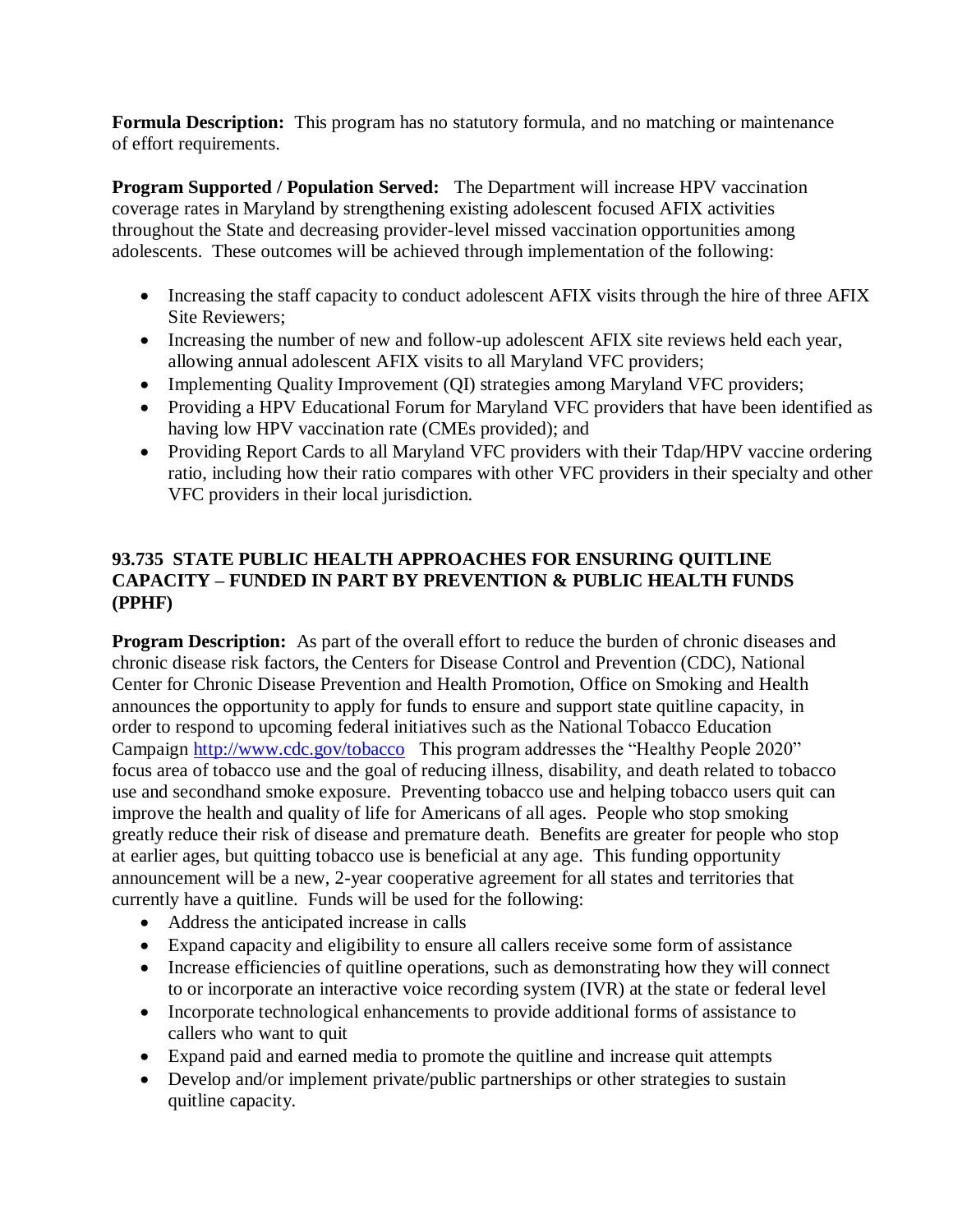**Formula Description:** This program has no statutory formula, and no matching or maintenance of effort requirements.

**Program Supported / Population Served:** The Center for Tobacco Prevention and Control's Public Health Approaches for Ensuring Quitline Capacity program has successfully managed the Maryland Tobacco Quitline (QL), 1-800-QUIT-NOW counseling service since 2006, establishing a quit rate of 30%. The QL consistently demonstrates a solid reach to minority populations and Medicaid participants. CTPC will use the grant to continue support and enhancement of QL operations. CTPC will continue to work with its QL service provider, Alere Wellbeing, Inc., to provide services to approximately 1,290 additional residents, along with small targeted media efforts to reach pregnant women and Medicaid participants.

#### **93.745 PPHF: HEALTH CARE SURVEILLANCE/HEALTH STATISTICS – SURVEILLANCE PROGRAM ANNOUNCEMENT: BEHAVIORAL RISK FACTOR SURVEILLANCE SYSTEM FINANCED IN PART BY PREVENTION & PUBLIC HEALTH FUNDS (Behavioral Risk Factor Surveillance System BRFSS)**

**Program Description:** The purpose of this program is to provide assistance to State and Territorial Health Departments to maintain and expand:

1) Specific health surveillance using telephone and multi-mode survey methodology for the behaviors of the general population that contribute to the occurrences and prevention of chronic diseases, injuries, and other public health threats;

2) The collection, analysis, and dissemination of BRFSS data to State and Territorial Health Department Categorical Programs for their use in assessing trends, directing program planning, evaluating program priorities, developing policy, and targeting relevant population groups.

Specifically, this program will:

A. Add questions specifically on health care access and use to the Federal Fiscal Year (FFY) 2013 and 2014 Behavioral Risk Factor Surveillance System (BRFSS) questionnaires to measure the effect of ACA on the population;

B. Increase the BRFSS landline sample size to restore the number of completed interviews achieved to FFY 2011 levels. BRFSS programs should develop plans for increasing their sample size of their FFY 2013 surveys which will increase the number of completed interviews achieved which will increase the precision of estimates in small areas and sub-populations;

C. Increase the proportion of cell phone interviews completed on the FFY 2013 BRFSS survey to maintain coverage and validity – achieving at least a 25% completed interview rate by cell phone mode.

**Formula Description:** This program has no statutory formula, and no matching or maintenance of effort requirements.

**Program Supported / Population Served:** The Behavioral Risk Factor Surveillance System (BRFSS) is an ongoing telephone surveillance program designed to collect data on the behaviors and conditions that place Marylanders at risk for chronic diseases, injuries, and preventable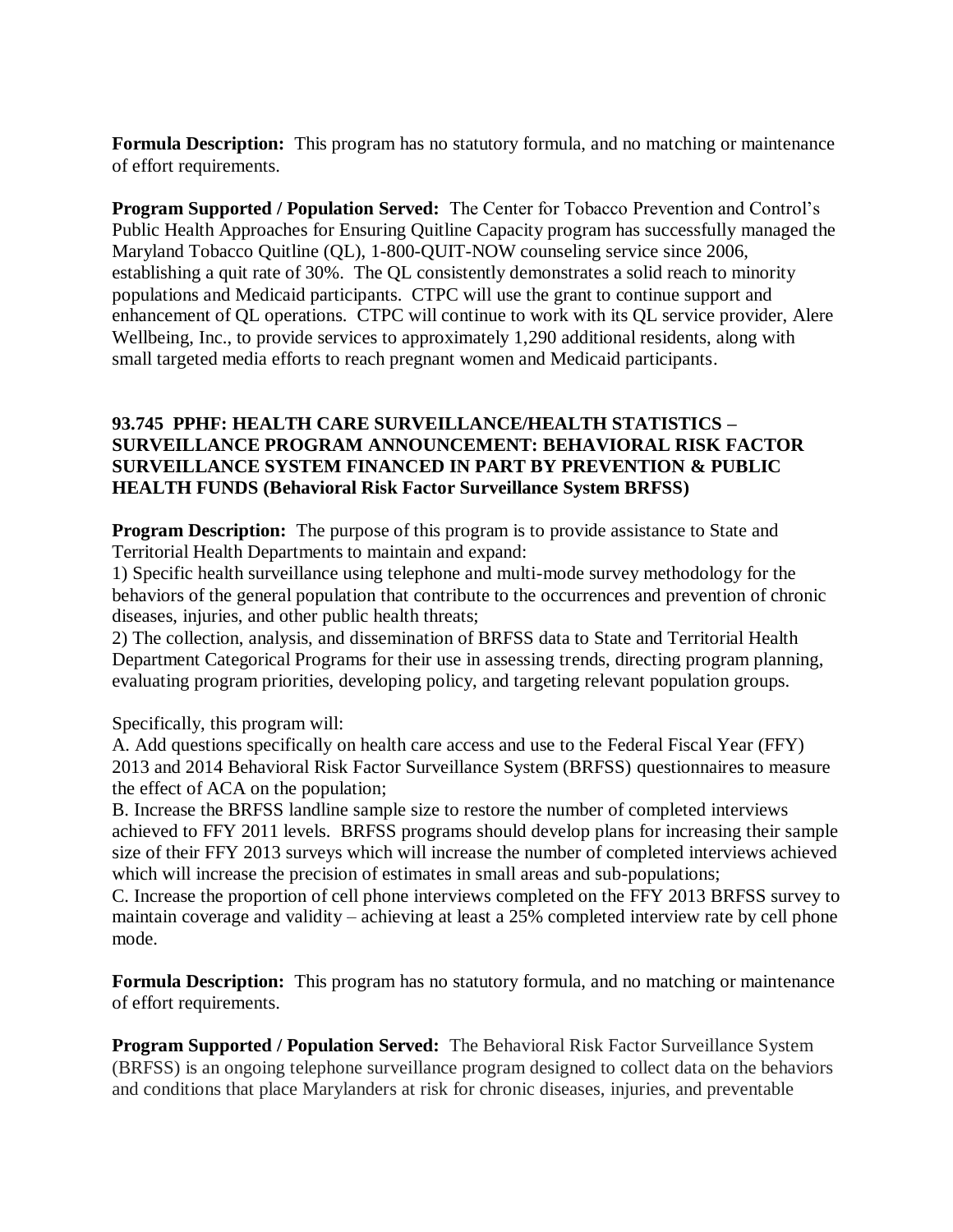infectious diseases. These data collected are used to measure the effect of ACA on the Maryland adult population and to increase the sample size and proportion of cell phone interviews in order to get a more representative estimation of disease and risk factor prevalence, as well as health behaviors. Knowing the type and frequency of health issues and risky behaviors enables the public health professionals to devise and implement programs geared toward the prevention of chronic diseases, injury, and disability.

# **93.752 CANCER PREVENTION & CONTROL PROGRAMS FOR STATE, TERRITORIAL & TRIBAL ORGANIZATIONS FINANANCED IN PART BY PREVENTION & PUBLIC HEALTH FUNDS (National Breast & Cervical Cancer Early Detection Program NBCCEDP)**

**Program Description:** To work with official State and territorial health agencies or their designees in developing comprehensive breast and cervical cancer early detection programs. To the extent possible, increase screening and follow-up among all groups of women in the State, tribe or territory, with special emphasis to reach those women who are of low income, uninsured, underinsured and minority, and Native Americans.

**Formula Description:** This program has no statutory formula. Matching Requirements: Percent: 33% - Public Law 101-354 requires States, tribes and territories to make available nonfederal contributions (cash or in-kind) toward such costs in an amount equal to not less than \$1 of matching for every \$3 of Federal dollars provided in this cooperative agreement. Such contributions may be made directly or through donations from public or private entities. Payment for treatment services or the donation of treatment services may not be used for nonfederal contributions. States, tribes and territories may include only nonfederal contribution in excess of the average amount of nonfederal contributions made by the State, tribe territory for the two-year period preceding the first fiscal year for which the State, tribe or territory is applying to receive a cooperative agreement for a comprehensive Breast and cervical cancer early detection program. This program has maintenance of effort (MOE) requirements, see funding agency for further details. The average amount of non-Federal contributions toward breast and cervical cancer programs and activities for the two-year period preceding the first Federal fiscal year of funding for NBCCEDP is referred to as MOE. Only those non-Federal contributions in excess of the MOE amount may be considered matching funds. Supplanting, or replacing, existing program efforts currently paid with Federal or non-Federal sources is not allowable.

**Program Supported / Population Served:** The Maryland Breast and Cervical Cancer Early Detection program (BCCEDP) has a matching requirement of \$1 non-federal for every \$3 federal. This program provides breast and cervical cancer screening, referral and follow up services (approximately 11,000 patients are served each year) to low income, uninsured and underinsured, non-Medical Assistance eligible women statewide with a special emphasis on ethnic minorities, older, and geographically-isolated women.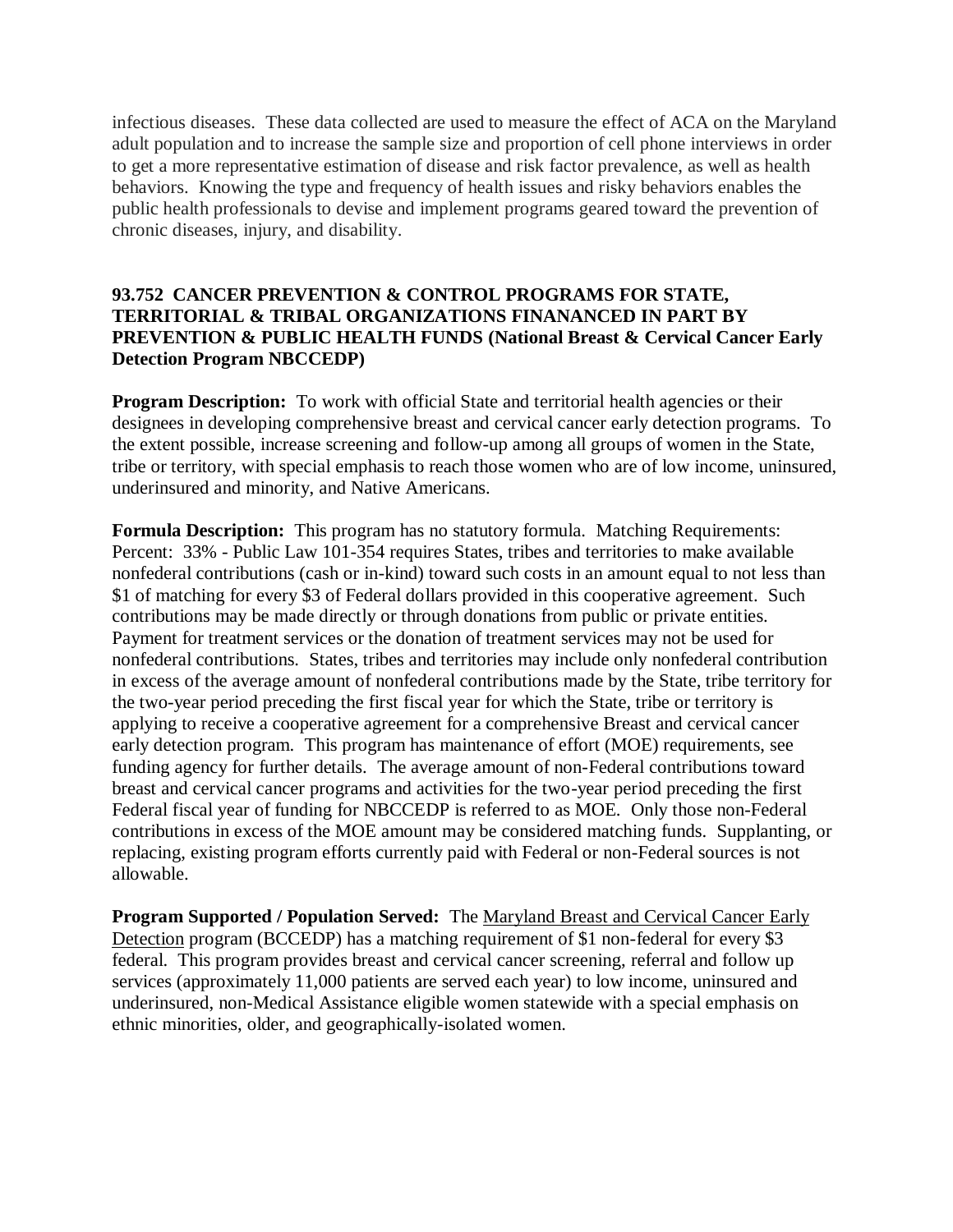# **93.757 STATE PUBLIC HEALTH ACTIONS TO PREVENT OBESITY, DIABETES, HEART DISEASE & STROKE (PPHF)**

**Program Description:** Support statewide implementation of cross-cutting, evidence-based approaches to promote health and prevent and control chronic diseases and their risk factors. The focus of this effort involves primary prevention efforts aimed at diabetes and heart disease/stroke prevention efforts. Grantees are required to assure that a percentage of their resources are redirected to local entities to accomplish their objectives. Logic models will be developed for targeted components building on existing evidence-based strategies.

# **Formula Description:**

**Program Supported / Population Served:** Healthiest Maryland: Sustaining and Enhancing State Public Health Action to Prevent and Control Chronic Disease program through the Healthiest Maryland initiative the Department seeks to implement policies, systems, and environmental changes within various setting including health systems, schools and childcare, communities, and worksites to prevent and control diabetes, heart disease, obesity and associated risk factors and promote school health. Basic component activities include partnership engagement, workforce development, the provision of guidance and support for programmatic efforts, strategic communication, evaluation and surveillance/epidemiology. Strategies in Healthiest Maryland include:

- Nutrition standards in schools, Early Care and Education sites (ECEs), and worksites;
- Physical activity standards in schools, ECEs and worksites;
- Reporting of hypertension and diabetes control measures and promotion of team-based care and blood pressure self-monitoring;
- Hypertension awareness;
- Pre-diabetes awareness, and
- Diabetes self-management education utilization.

Enhanced component activities build on basic component activities. Selected strategies strengthen environmental approaches to obesity prevention (e.g., Farmers Market access; food procurement guidelines in ECEs, worksites, and communities; nutrition environments in schools; access to places for physical activity; design streets and communities for physical activity; implement physical activity in ECEs and schools; and increase breastfeeding friendly hospitals and worksites). Health systems interventions support quality improvement at the provider and systems level including increased use of team-based care and self-measured blood pressure monitoring. Finally, community-clinical linkages will increase use of diabetes self-management education, therapeutic lifestyle intervention to prevent diabetes, and chronic disease selfmanagement programs; increase use of community health workers and pharmacists as members of the healthcare team; and strengthen school-based healthcare policies.

The State and Local Public Health Actions to Prevent Obesity, Diabetes, and Heart Disease and Stroke program implements environmental strategies to promote health and reinforce healthful behaviors; strategies to build support for lifestyle change, particularly for those at high risk, to support diabetes and heart disease and stroke prevention efforts; health system interventions to improve the quality of health care delivery to populations with the highest hypertension and pre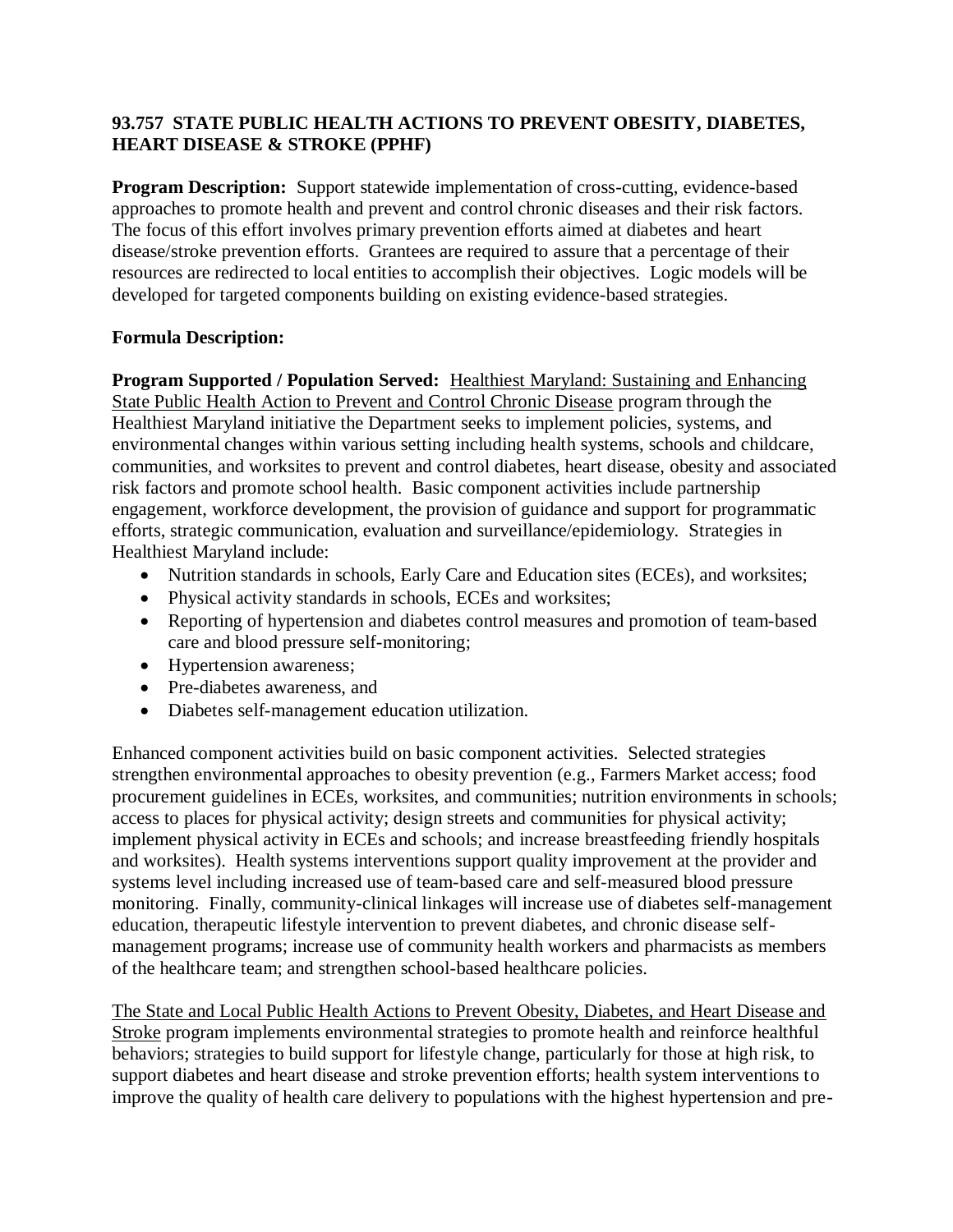diabetes disparities and community-clinical linkage strategies to support heart disease and stroke and diabetes prevention efforts.

The Department collaborates with five local communities (Garrett/Allegany Counties, Washington County, Baltimore City, Caroline/Dorchester Counties, and Wicomico/Somerset/Worcester Counties) to implement the systems and environmental approaches to prevent chronic diseases. These communities were selected using a methodology, which prioritizes chronic disease/risk factor burden, socioeconomic/ access to care characteristics, and reach of the population.

This funding provides an unprecedented opportunity to transform public health in local communities in Maryland by building upon the Center for Chronic Disease Prevention and Control (CCDPC) Healthiest Maryland initiative, which aims to prevent and control the leading causes of death and disability in Maryland, targeting populations experiencing health disparities. Healthiest Maryland is a movement to create a culture of wellness in the communities where Marylanders live, work, and play. Through this initiative, the Department has developed a robust infrastructure through strong partnerships with organizations and agencies committed to preventing obesity, heart disease and stroke, and diabetes.

The Department uses the Healthiest Maryland infrastructure and leverages other synergies with complementary programs and grants, such as the State Public Health Actions to Prevent and Control Diabetes, Heart Disease, Obesity and Associated Risk Factors and Promote School Health (1305) to facilitate collaboration, build statewide networks and engage local partners in the above-mentioned communities. This 4-year grant allows not only the building of chronic disease prevention infrastructure in these high-risk communities, setting a model for sustainable programming throughout the State, establishing community-clinical linkages and driving highrisk adults to evidence-based chronic disease programs. The Department provides resources, tools, technical assistance, and evaluation support to aid these communities with reaching longterm outcomes of reducing death/disability due to diabetes, heart disease and stroke by 3% and reducing the prevalence of obesity by 3% in these communities.

# **93.758 PREVENTIVE HEALTH & HEALTH SERVICES BLOCK GRANT FUNDED SOLELY WITH PREVENTION & PUBLIC HEALTH FUNDS (PPHF)**

**Program Description:** To provide States with the resources to improve the health status of the population of each grantee by: a) conducting activities leading to the accomplishment of the most current Healthy People objectives for the nation; b) rapidly responding to emerging health threats; c) providing emergency medical services, excluding most equipment purchases; d) providing services for sex offense victims including prevention activities; and e) coordinating related administration, education, monitoring and evaluation activities.

**Formula Description:** This program has no statutory formula, and no matching or maintenance of effort requirements.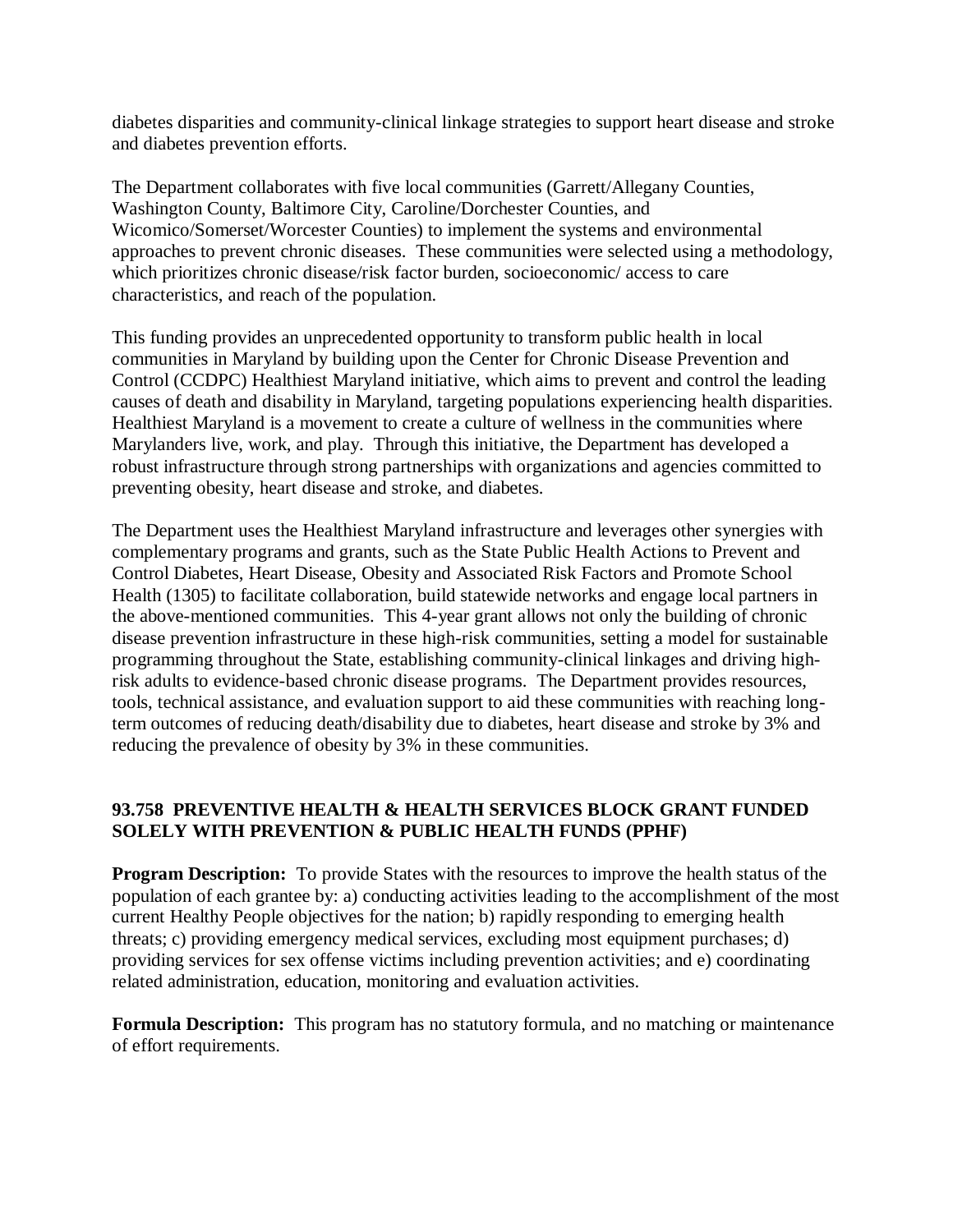**Program Supported / Population Served:** The Preventive Health and Health Services Block Grant (PHHS) addresses public health needs and challenges with innovative and community driven methods, including: addressing emerging health issues and gaps, decreasing premature death and disabilities by focusing on the leading preventable risk factors, working to achieve health equity and eliminate health disparities by addressing the social determinants of health, supporting local programs to achieve healthy communities, and establishing data and surveillance systems to monitor the health status of targeted populations.

PHHS activities align with Healthy People 2020 objectives and involve: implementing evidencebased methods and interventions; reducing chronic disease risk factors; and establishing policy, systems and environmental changes. Specific areas of focus, in alignment with Healthy People 2020, include: heart disease, diabetes, youth obesity, adult physical activity, arthritis, comprehensive epidemiology services, public health improvement, and sexual violence.

# **93.767 CHILDREN'S HEALTH INSURANCE PROGRAM (CHIP)**

**Program Description:** Provide funds to states to enable them to maintain and expand child health assistance to uninsured, low-income children, and at a state's option, low-income pregnant women and legal immigrants, primarily by three methods: (1) obtain health insurance coverage to meet requirements in Section 2103 relating to the amount, duration, and scope of benefits; (2) expand eligibility for children under the state's Medicaid program; or (3) a combination of the two.

**Formula Description:** Matching Requirements: For the Cycle III project grants, there are no matching requirements.

Section 2105(b), Title XXI, provides for an "enhanced Federal Matching Assistance Percentage (EFMAP)" for child health assistance provided under Title XXI that is equal to the current FMAP for the federal fiscal year (FFY) in the Medicaid Title XIX program, increased by 30 percent of the difference between 100 and the current FMAP for that fiscal year. For federal fiscal years 2013 and prior, the EFMAP may not exceed 85 percent. As a result of the implementation of the Affordable Care Act (ACA), states shall receive a 23 percentage point increase in their respective EFMAPs for federal fiscal years 2016-2019 for most CHIP expenditures; however the EFMAP for a state may not exceed 100 percent. In FFY 2009, the CHIPRA implemented a limitation on matching rates for states that propose to cover children with effective family income that exceeds 300 percent of the poverty line to FMAP rather than EFMAP, unless a waiver or State Plan Amendment or state law was in place to cover this population before the enactment of CHIPRA.

Section 2104(a) of the Social Security Act as amended by section 10203 of the ACA provide appropriations through September 30, 2015 for the purpose of providing annual allotments to the states to fund their CHIP programs. Only States with approved State Plans by the end of the fiscal year will be included in the final allotment calculation.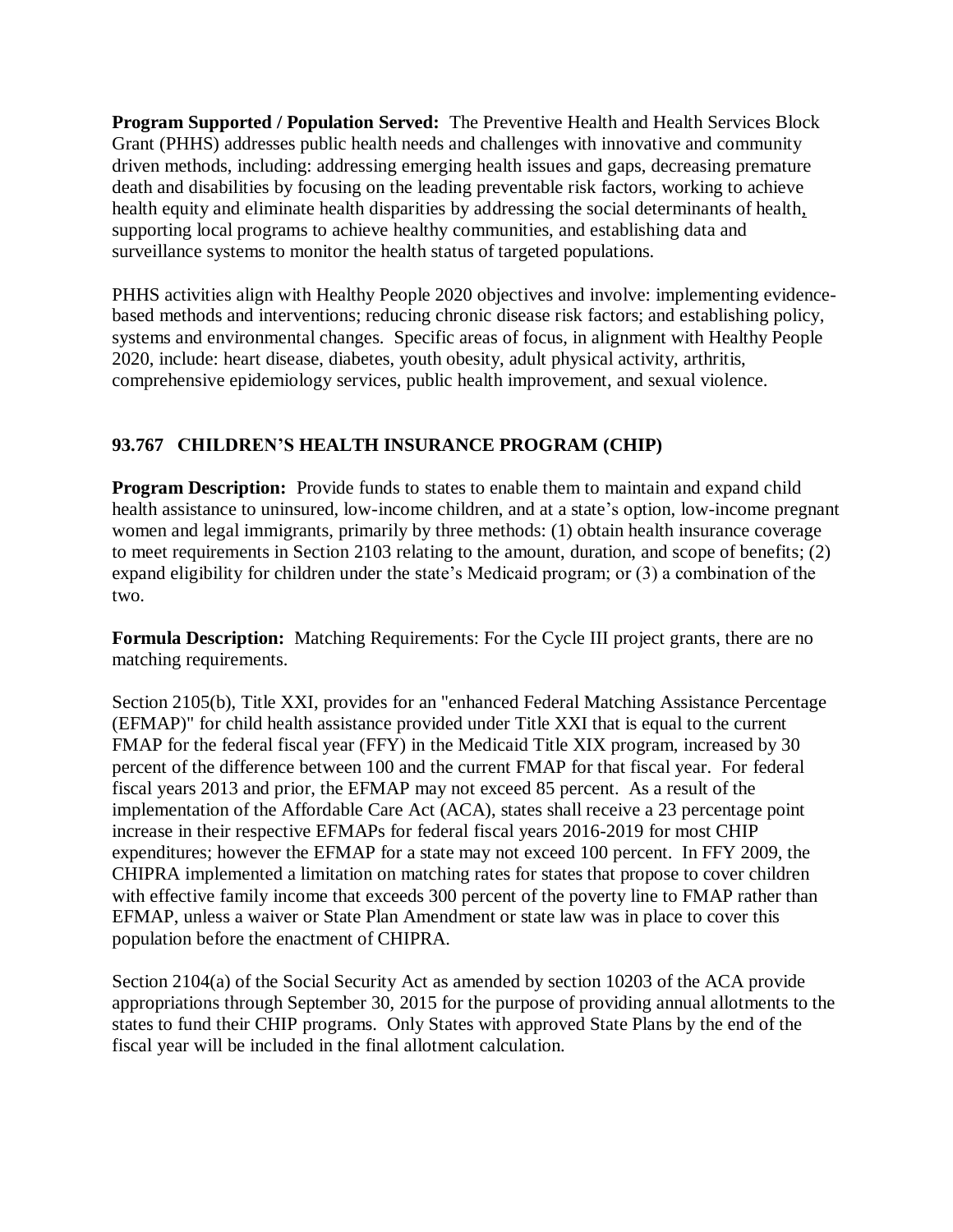In general, in FFY 2010, the states' annual allotments were calculated as the sum of the following four amounts, multiplied by the applicable growth factor for the year.

- The FFY 2009 CHIP allotments;
- FFY 2006 unspent allotments redistributed to and spent by shortfall states in FFY 2009;
- spending of funds provided to shortfall sates in the first half of FFY 2009; and
- spending of Contingency Fund payments in FFY 2009, although there were no Contingency Fund payments made in FFY 2009.

Note: States may also qualify to receive an increase in their FFY 2010, FFY 2012, or FFY 2014 allotments if they meet the criteria described in section 2104(m)(6) and 2107(m)(7) of the Social Security Act (the Act) as previously amended by section 102 of CHIPRA and further amended by sections 2102(a)(1)(B) 10203 of the ACA.

For FFY 2011, FFY 2013, and FFY 2015 the allotments will be "rebased" on prior year spending. This will be done by multiplying the state's growth factor for the year by the new base, which will be the prior year's federal CHIP spending (including any contingency fund payments or redistribution amounts). For FFY 2012 and FFY 2014, the allotment for a state will be calculated as the previous fiscal year's allotment amount and any previous fiscal year's contingency fund spending, multiplied by the states growth factor for the year. The ACA extended the availability of the Child Enrollment Contingency Fund which may be available for states that meet the criteria provided in section 2104(n) of the Act through FFY 2015.

Program has maintenance of effort requirements, see agency (DHHS, Centers for Disease Control and Prevention) for further details.

**Program Supported / Population Served:** The Maryland Children's Health Program (MCHP) was implemented in 2001. It currently serves children up to age 19 in families with incomes between 100 and 300 percent of the Federal Poverty Level (FPL); certain age spans fall within certain FPL levels. For those above 200% FPL, families pay a monthly contribution to participate in the program.

# **93.777 STATE SURVEY & CERTIFICATION OF HEALTH CARE PROVIDERS & SUPPLIERS (TITLE XVIII) MEDICARE**

**Program Description:** Provides financial assistance to any state which is able and willing to determine through its state health agency or other appropriate state agency that providers and suppliers of health care services are in compliance with federal regulatory health and safety standards and conditions of participation.

**Formula Description:** This program has no statutory formula, and no matching or maintenance of effort requirements.

**Program Supported / Population Served:** Under the State Survey and Certification of Health Care Providers and Suppliers, facilities and services are reviewed on a regular basis for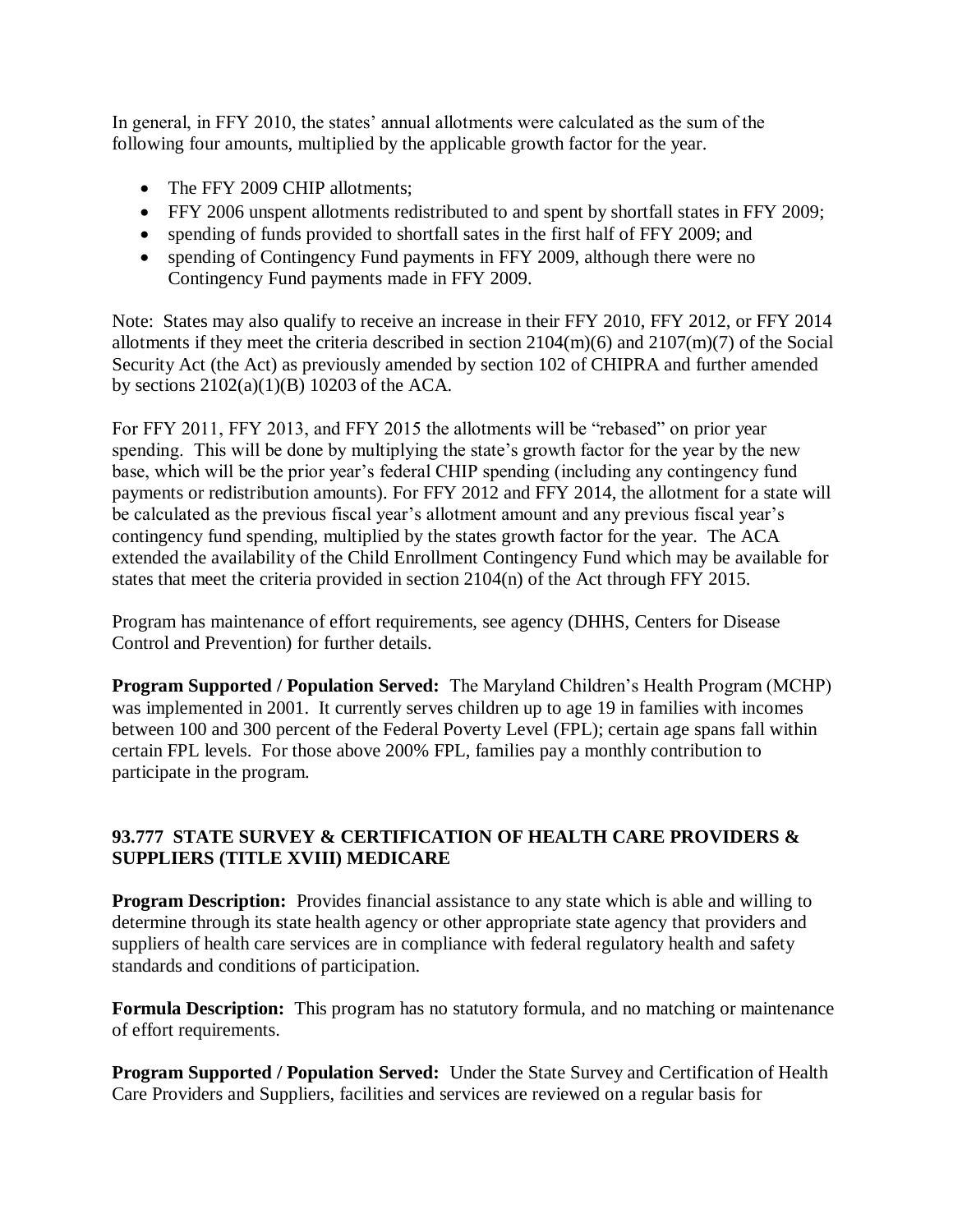compliance with COMAR Regulations, as well as for compliance with federal regulation of those facilities participating in Medicare and Medicaid.

# **93.778 MEDICAL ASSISTANCE PROGRAM (Medicaid; Title XIX)**

**Program Description:** Provides financial assistance to states for payments of medical assistance on behalf of cash assistance recipients, children, pregnant women, and the aged who meet income and resource requirements, and other categorically eligible groups. In certain states that elect to provide such coverage, medically needy persons, who, except for income and resources, would be eligible for cash assistance, may be eligible for medical assistance payments under this program. Financial assistance is provided to states to pay for Medicare premiums, copayments and deductibles of qualified Medicare beneficiaries meeting certain income requirements. More limited financial assistance is available for certain Medicare beneficiaries with higher incomes.

**Formula Description:** Statutory formula. Matching requirements: Federal funds are available to match state expenditures for medical care. Under the Act, the federal share of medical services may range from 50 to 83%. The statistical factors used for fund allocation are: (1) medical assistance expenditures by state; and (2) per capita income by state based on a 3-year average (source: "Personal Income," Department of Commerce, Bureau of Economic Analysis). Statistical factors for eligibility do not apply to this program. This program has maintenance of effort requirements; see funding agency (DHHS, Centers for Medicare and Medicaid Services) for further details.

**Program Supported / Population Served:** The statewide Maryland Medical Assistance Program provides a broad range of medical services to low-income persons and to those with catastrophic illness who are unable to pay for care. There are two primary classifications of needy persons: (1) the categorically needy; and (2) the medically needy. The categorically needy classification includes persons who receive Temporary Cash Assistance from the Maryland Department of Human Resources as well as those receiving Supplemental Security Income grants from the Social Security Administration. Categorically needy persons are enrolled automatically under the Medical Assistance Program. Several other populations that do not receive public assistance grants are included in the categorically needy classification. These include children, pregnant women, elderly and disabled Medicare beneficiaries with income above the standard Medicaid limit but below certain percentages of the poverty level. The medically needy are those who cannot meet the cost of needed medical care but who are selfsupporting in other respects. Medically needy individuals must apply to the local departments of social services for eligibility determination under established criteria for income and assets in relation to need and size of family.

**93.789 ALTERNATIVES TO PSYCHIATRIC RESIDENTIAL TREATMENT FACILITIES FOR CHILDREN (Demonstration Projects Regarding Home and Community-Based Alternatives to Psychiatric Residential Treatment Facilities for Children**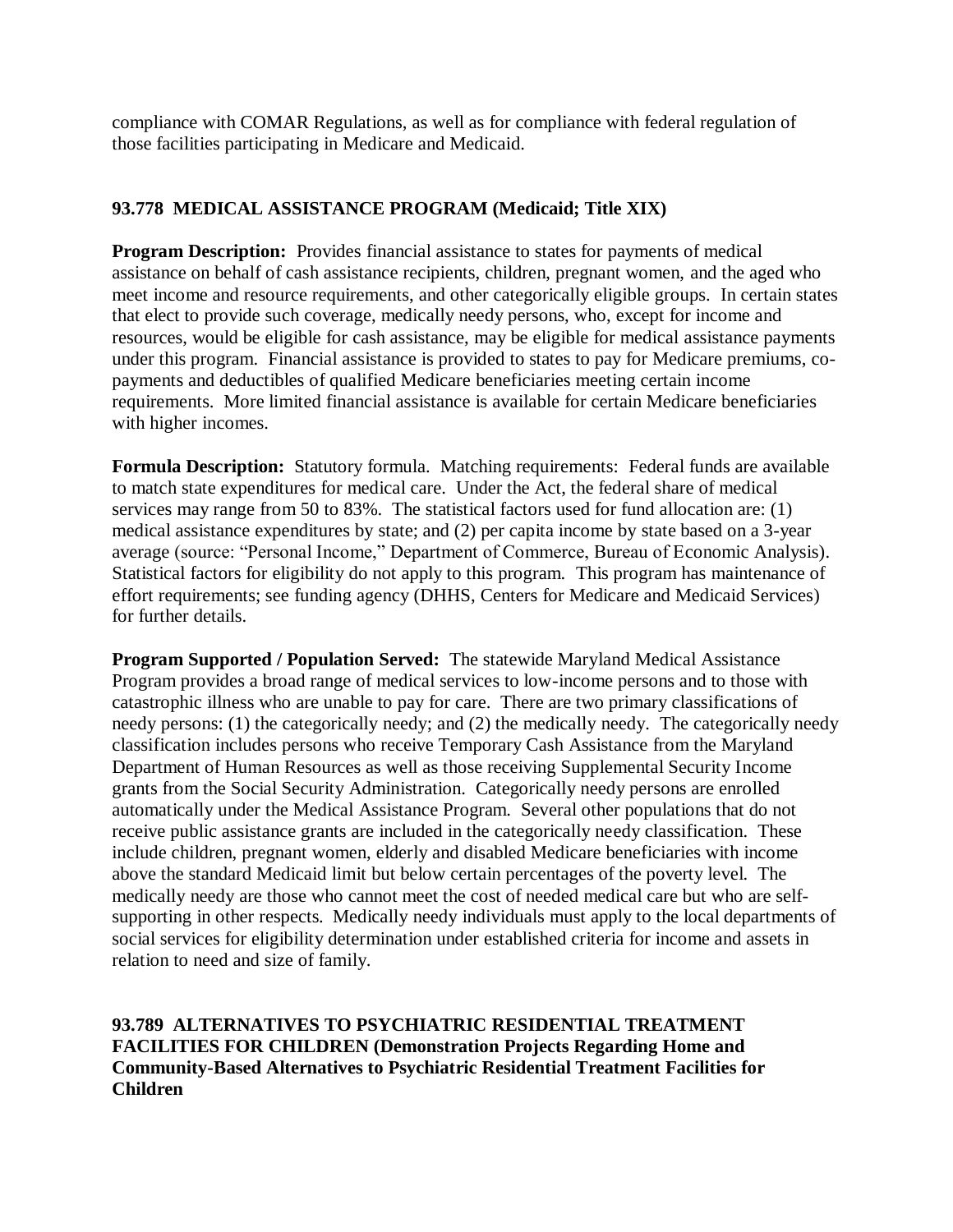**Program Description:** Over the last decade, Psychiatric Residential Treatment Facilities (PRTFs) have become the primary provider for youth with serious emotional disturbances requiring an institutional level of care. However, since they are not recognized as hospitals, nursing facilities or intermediate care facilities for the mentally retarded, many States have been unable to use the 1915(c) waiver authority to provide home and community-based alternatives to care, which would keep the youths in their homes and with their families. Sections 6063 of the Deficit Reduction Act of 2005 address this issue by providing up to \$218 million to 10 states to develop demonstration programs that provide home and community-based services to youth as alternatives to PRTFs.

**Formula Description:** This program has no statutory formula, and no matching or maintenance of effort requirements.

**Program Supported / Population Served:** This program provides administrative and programmatic direction for all substance related disorder and mental health service provider training funded with the Behavioral Health Administration. Functions supervised by this program include planning, design, promotion, implementation and evaluation of agency training efforts. This program collaborates with and provides technical assistance to local health departments, judiciary, attorneys, consumers, treatment providers and public safety and correctional officials to enhance the mandated services. This program includes training on direct services needed to provide quality mental health and substance related disorder services provider training funded with the Behavioral Health Administration.

#### **93.791 MONEY FOLLOWS THE PERSON REBALANCING DEMONSTRATION (Money Follows the Person Demonstration)**

**Program Description:** For more than a decade, states have been asking for the tools to modernize their Medicaid programs. With the enactment of the Deficit Reduction Act of 2005, states now have new options to rebalance their long-term support programs to allow their Medicaid programs to be more sustainable while helping individuals achieve independence. The Money Follows the Person (MFP) Rebalancing Demonstration (MFP Demo), created by section 6071 of the Deficit Reduction Act of 2005 (P.L. 109-171), supports state efforts to "rebalance" their long-term support systems by offering \$1.75 billion over 5 years in competitive grants to states. Specifically, the demonstration will support state efforts to: "Rebalance their long-term support system so that individuals have a choice of where they live and receive services." The demonstration provides for enhanced federal medical assistance percentage (FMAP) for 12 months for qualified home and community-based services for each person transitioned from an institution to the community during the demonstration period. Eligibility for transition is dependent upon residence in a qualified institution. The state must continue to provide community-based services after the 12-month period for as long as the person needs community services and is Medicaid eligible. Maryland received its first award through the MFP demonstration on January 1, 2007 and is eligible for annual supplemental awards. Through Calendar Year 2015, Maryland has been awarded a cumulative \$108.2 million in MFP grant funds. The state will transition older adults, adults with physical disabilities, intellectual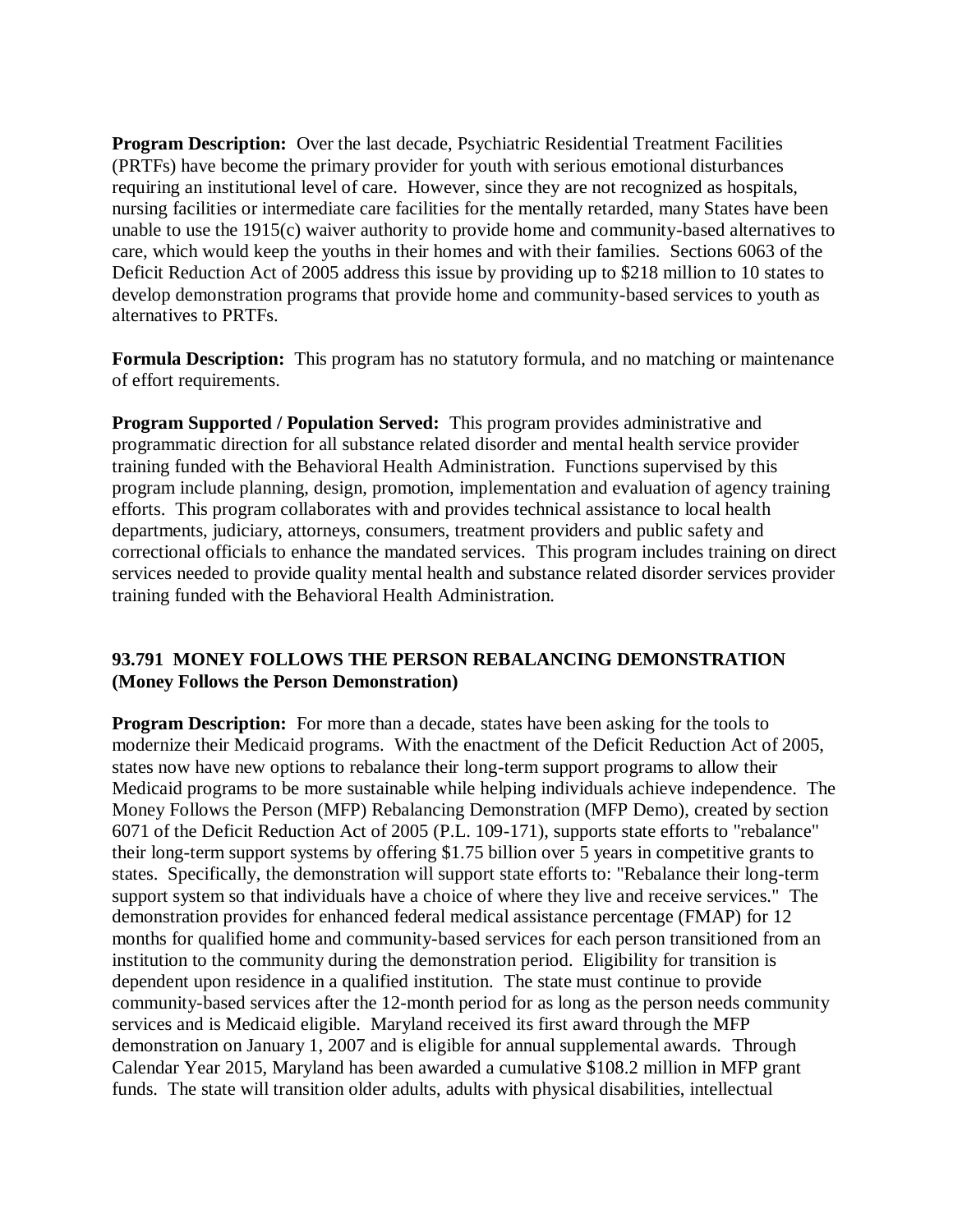disabilities, mental illness, and brain injury. Maryland's MFP demonstration will utilize five (5) existing home and community-based services waivers to provide long-term supports to participants. The Patient Protection and Affordable Care Act (the Affordable Care Act), Pub. L. No. 111-148, signed on 3/23/2010, includes on a national scale an extension of the Money Follows the Person Rebalancing (MFP) Demonstration Program for an additional \$2.5 billion over 5 years, through 2016. The final grant award in 2016 will provide program funding through FFY 2020.

**Formula Description:** Statutory formulas are not applicable to this program. Matching Requirements: A state receiving an award under this solicitation will receive reimbursement for home and community-based services provided under the demonstration on a quarterly basis at the following Federal Medical Assistance Percentage (FMAP) rates: The FMAP rate will be adjusted to reflect the increased FMAP available to states through the American Recovery and Reinvestment Act of 2009 each quarter from October 1, 2008 and extended by passage of Education, Jobs and Medicaid Assistance Act (P.L. 111-226) of 2010 through June 30, 2011 (increased rate). The funding for the increased FMAP will be provided from Money Follows the Person grant demonstration appropriations. The enhanced FMAP provided by the DRA of 2005 (Enhanced Rate up to 50% of the State Match capped at 90%) will be applied to the Recovery Act increased quarterly FMAP. Service Category Match rate for a 12-month demonstration period for "Qualified HCB program" services and HCB Demonstration services are at the Increased and Enhanced Match Rate. Supplemental Demonstration services will be provided at the Increased Rate only for the Recovery Act period. Administrative costs will be reimbursed according to the requirements of CFR 42, 433.15. At the end of the Recovery Act period, the yearly-published FMAP Rate in the Federal Register will be used to determine the Enhanced Rate and the State match requirements for the prior quarters to the Recovery Act period and subsequent quarters until the end of the demonstration. This program has maintenance of effort requirements: see funding agency (DHHS, Centers for Medicare and Medicaid Services) for further details. Total expenditures under the State Medicaid program for home and communitybased long-term care services will not be less for any fiscal year during the MFP demonstration project than for the greater of such expenditures for federal fiscal year 2005 or any succeeding fiscal year before the first of the year of the MFP demonstration project.

**Program Supported / Population Served:** Maryland's MFP demonstration is providing additional supports for Medicaid eligible individuals who reside in nursing facilities, ICFs/MR, IMD, and chronic hospitals to transition to slots on existing 1915(c) waivers.

# **93.800 ORGANIZED APPROACHES TO INCREASE COLORECTAL CANCER SCREENING (The Colorectal Cancer Control Program CRCCP)**

**Program Description:** The purpose of the program is to increase CRC screening rates among an applicant-defined target population of persons 50-75 years of age within partner health system(s), defined geographical areas, or disparate populations. This program will fund implementation of EBIs and other strategies in partnership with health systems with the goal of instituting organized screening programs. In addition, this program will fund a small number of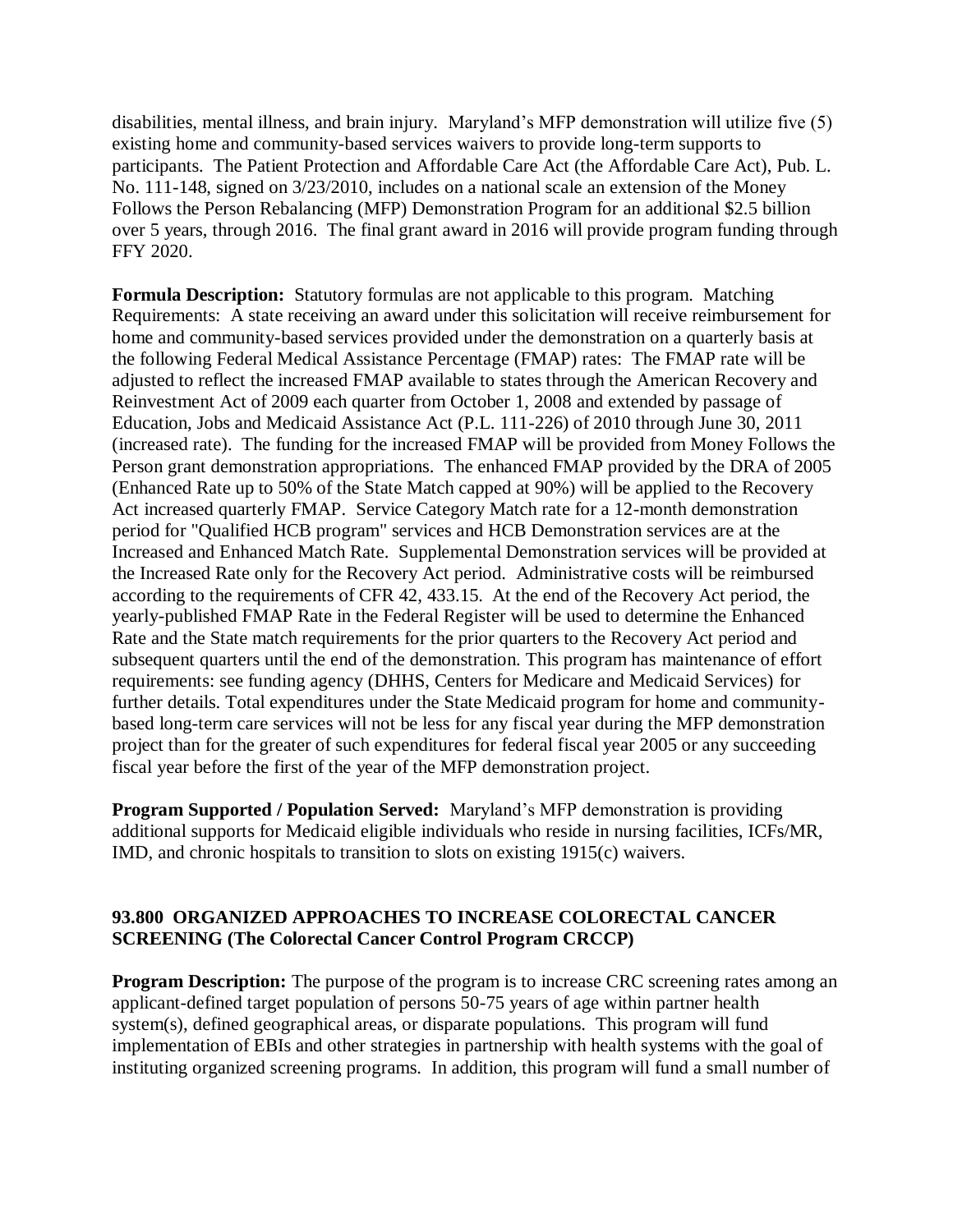awardees to pay for direct screening and follow-up services for a limited number of individuals that belong to the Program Priority Population.

**Formula Description:** This program has no statutory formula, and no matching or maintenance of effort requirements.

**Program Supported / Population Served:** Organized Approaches to Increase Colorectal Cancer Screening program will increase colorectal cancer screening and re-screening among low-income Marylanders aged 50-75 years in populations with low screening rates to reduce disparities in CRC screening, incidence and mortality rates. In this 5-year period the project, through partnerships with health systems, insurers, and non-profit organizations and through community-clinical linkages will:

- Facilitate implementation of evidence-based CRC screening promotion strategies within Federally Qualified Health Centers (FQHCs) throughout Maryland.
- Fund and/or collaborate with local health departments (LHDs) to stimulate communityclinical linkages with FQHCs or other community providers serving the target population to promote CRC cancer screening using evidence-based interventions.
- Provide contracts to two Baltimore City hospitals to partner with community health centers and FQHCs to implement and evaluate strategies to reduce structural barriers to CRC cancer screening among low income minority populations.
- Award funding to FQHCs in Baltimore City and other jurisdictions to support implementation of evidence-based interventions to increase colorectal cancer screening in community health centers.
- Collaborate with the Maryland Medicaid Office to engage its Managed Care Organizations to promote CRC screening with Medicaid enrollees and participating providers and to share data to target and evaluate CRC screening activities.
- Collaborate with chronic disease and all CDC- and Maryland state-funded cancer programs to foster collaboration on CRC cancer control initiatives and to promote coordinated efforts to develop community-clinical linkages within LHDs.
- Contract with vendors for assistance and tools to support the project goals.

In addition, through Component 2, this project will:

 Fund two hospitals in Baltimore City to provide CRC screening, follow-up and rescreening services through primary colonoscopy or fecal immunochemistry testing to eligible clients, particularly those in vulnerable populations with CRC disparities, identified through the hospitals' partnerships with community health centers and FQHCs and through direct community outreach.

# **93.815 DOMESTIC EBOLA SUPPLEMENT TO THE EPIDEMIOLOGY & LABORATORY CAPACITY FOR INFECTIOUS DISEASES (ELC)**

**Program Description:** This ELC Competing Supplement addresses priority domestic capacity building around Ebola and other emerging and highly-infectious diseases. The Competing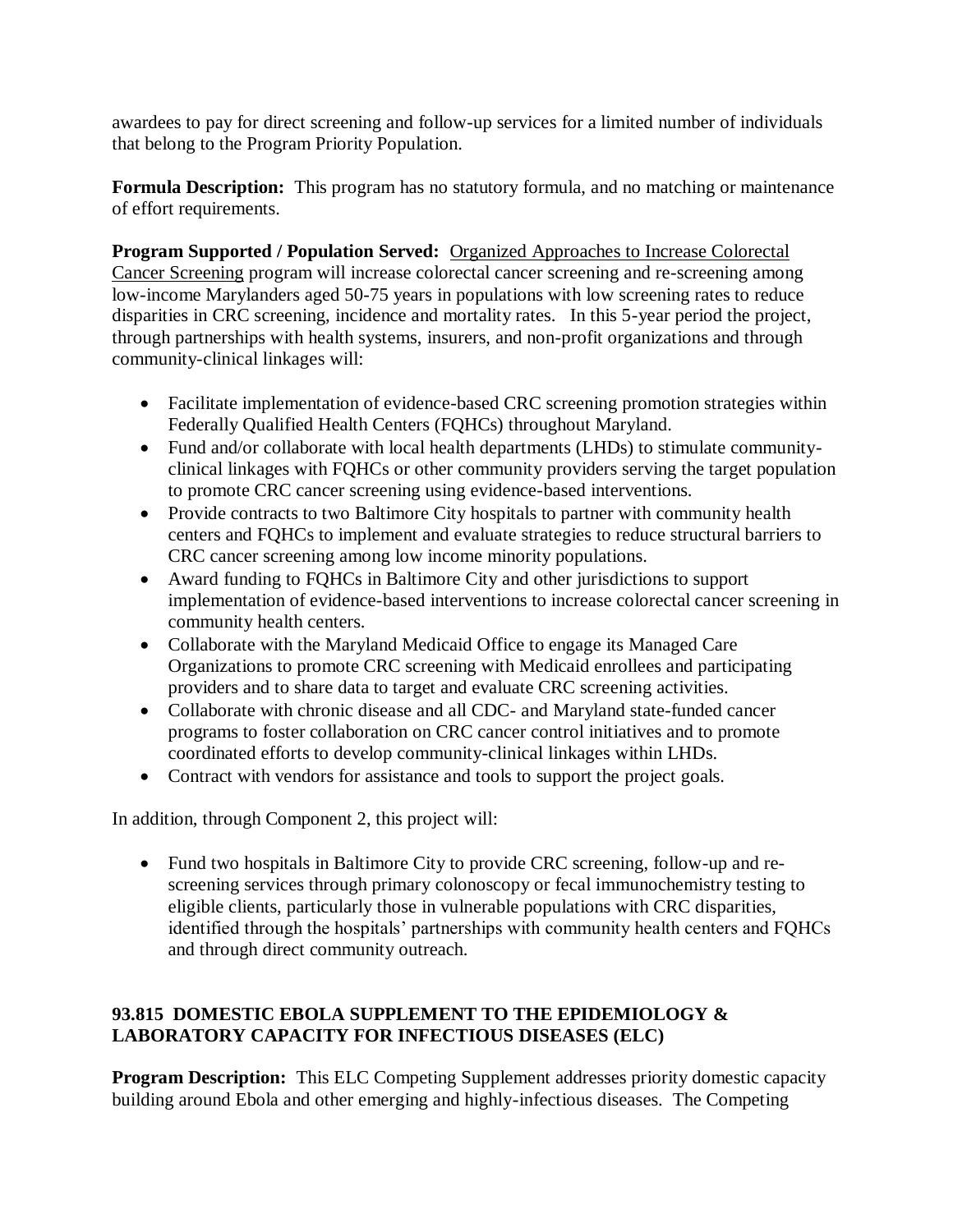Supplement (1) provides additional resources to accelerate ELC activities around infection control assessment and response, laboratory safety, and global migration, border interventions, and migrant health; and (2) aligns with ELC's existing purpose which is to protect the public health and safety of the American people by enhancing the capacity of public health agencies to effectively detect, respond, prevent and control known and emerging (or re-emerging) infectious diseases. This is accomplished by providing financial and technical resources to (1) strengthen epidemiologic capacity; (2) enhance laboratory capacity; (3) improve information systems; and (4) enhance collaboration among epidemiology, laboratory, and information systems components of public health departments.

**Formula Description:** This program has no statutory formula, and no matching or maintenance of effort requirements.

**Program Supported / Population Served:** ELC Supplement for Domestic Ebola Response program targets 3 project areas:

- Project A: The Healthcare Infection Control Assessment and Response and Targeted Healthcare Infection Prevention Programs expand current infection prevention and preparedness activities. Two epidemiologists will be hired to conduct an inventory of healthcare facilities in the State and conduct infection control assessments. The epidemiologists, in conjunction with experts in infection control, will perform targeted assessments of general infection control competency in core domains at healthcare facilities; identify gaps in infection control performance; and implement response and prevention activities.
- Project B: Enhanced laboratory Biosafety Capacity supports one full time biosafety laboratory position to enhance laboratory biosafety capacity. The person hired in this position will support MDH laboratory efforts of emerging infectious diseases such as Ebola and interface with clinical laboratories to improve safety in those settings through trainings and other interactions.
- Project C: Global Migration, Border Interventions, and Migrant Health aims to better understand the impact of global migration on Maryland's population and infectious disease incidence by hiring an epidemiologist to systematically characterize surveillance data with respect to global migration and create a global migration profile for Maryland.

# **93.817 HOSPITAL PREPAREDNESS PROGRAM (HPP) EBOLA PREPAREDNESS & RESPONSE ACTIVITIES**

**Program Description:** This program covers two separate but related projects: Part A – Health Care System Preparedness for Ebola and Part B – Development of a Regional Network for Ebola Patient Care. The purpose of this program is to (1) improve healthcare system preparedness for Ebola and (2) develop a regional hospital network for Ebola patient care.

**Formula Description:** This program has no statutory formula, and no matching or maintenance of effort requirements.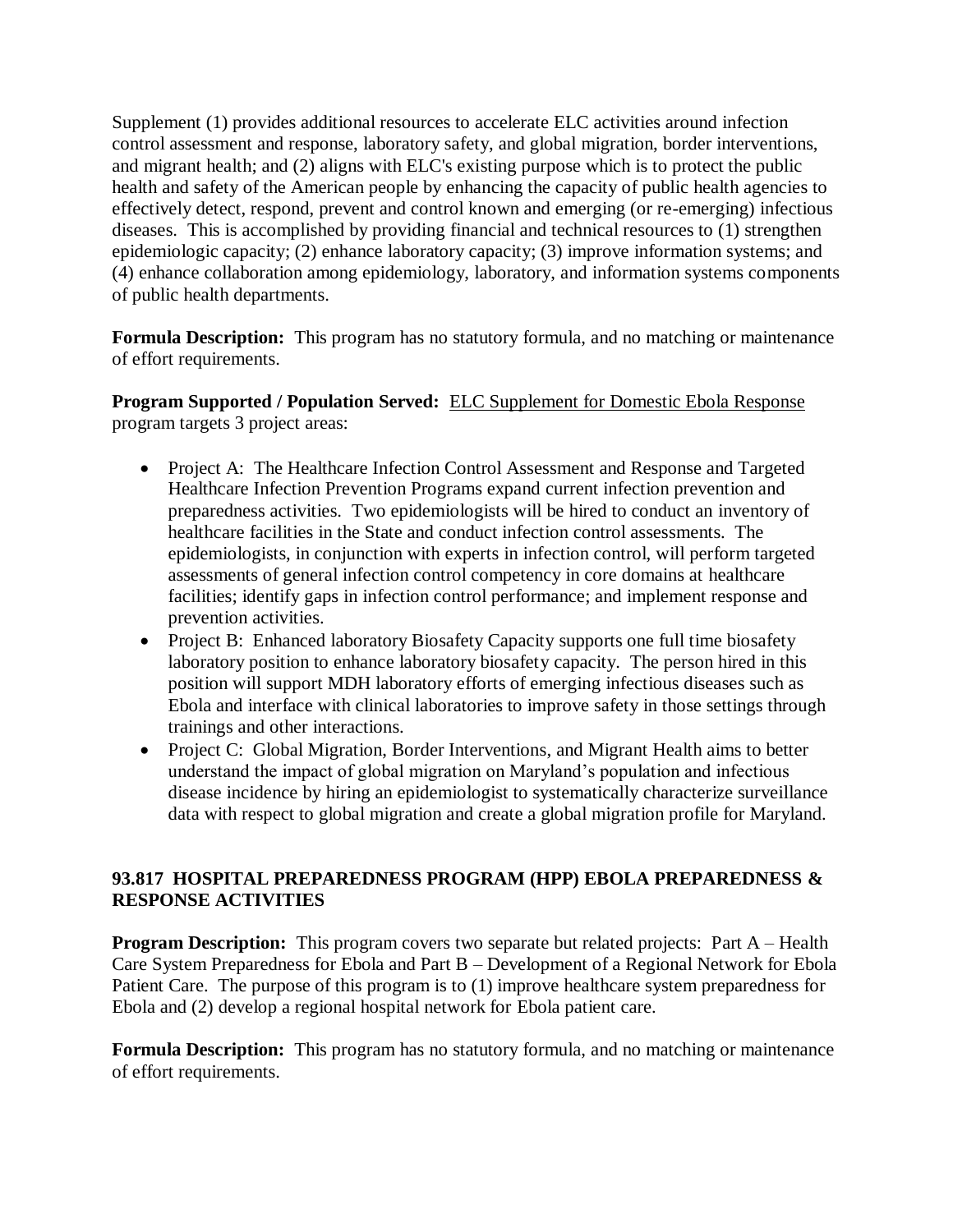**Program Supported / Population Served:** HPP Ebola Preparedness & Response – Part A and HPP Ebola Preparedness  $\&$  Response – Part B programs are intended to ensure the nation's health care system is ready to safely and successfully identify, isolate, assess, transport, and treat patients with Ebola or patients under investigation for Ebola, and that it is well prepared for a future Ebola outbreak. Assuring that Ebola patients are safe and well cared for in the U.S. health care system and that frontline providers are trained to recognize and isolate a person with suspected Ebola are the cornerstones of this HPP funding. To address these activities the Assistant Secretary for Preparedness and Response has devised this program in two parts:

- Part A (Health Care System Preparedness for Ebola) supports health care facilities that are capable of serving as Ebola treatment centers and assessment hospitals as well as supporting healthcare coalitions to prepare frontline hospitals and the overall health care system Ebola preparedness activities.
- Part B (Development of a Regional Network for Ebola Patient Care) will continue developing a regional network for Ebola patient care within each HHS Region. For Maryland, this would include developing a network (comprising HHS Region III) including partners from Delaware, Pennsylvania, Virginia, West Virginia and Washington, D.C.

# **93.870 MATERNAL, INFANT AND EARLY CHILDHOOD HOME VISITING GRANT PROGRAM**

**Program Description:** The Maternal, Infant, and Early Childhood Home Visiting Program supports pregnant women and families, particularly those considered at-risk, with necessary resources and skills to raise children who are physically, socially, and emotionally healthy and ready to learn, using evidence-based home visiting models.

**Formula Description:** Statutory formula, Title V Section 502(c), Public Law Social Security Act. Cost sharing/matching is not required for this program. This program has maintenance of effort requirements; see funding agency (Department of Health and Human Services, Health Resources and Services Administration) for further details. Federal funds provided shall supplement, and not supplant, funds from other sources for early childhood home visitation programs or initiatives.

**Program Supported / Population Served:** Funding supports pregnant women and families from birth to age five to develop and implement evidence-based, voluntary programs to improve maternal and child health, prevent child abuse and neglect, encourage positive parenting, and promote child development and school readiness. Families receive help from health, social service, and child development professionals to learn how to improve their family's health and provide better opportunities for their children.

# **93.875 ASSISTANCE FOR ORAL DISEASE PREVENTION AND CONTROL**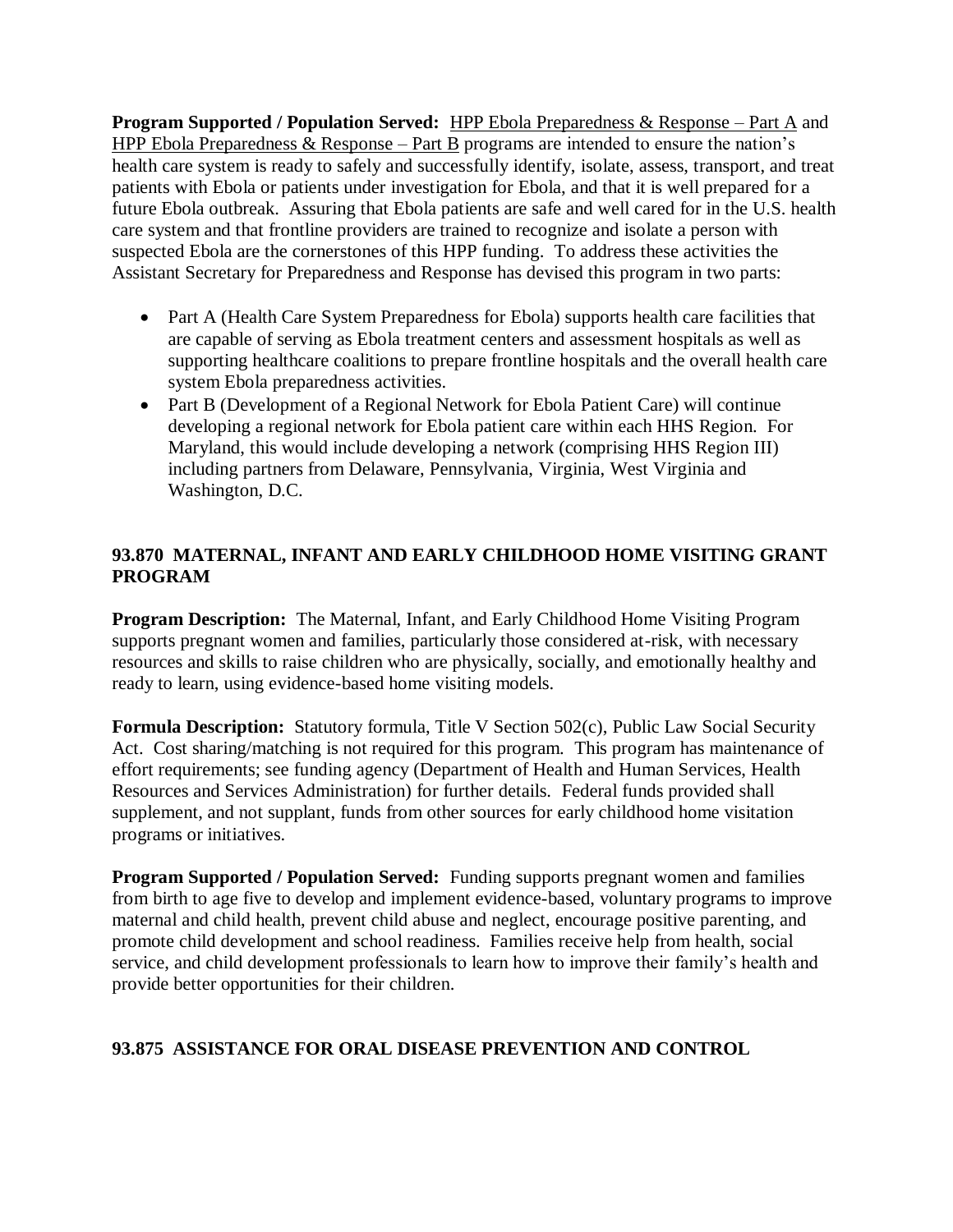**Program Description:** Promotes collaboration between the Maryland Department of Health's Office of Oral Health and Center for Chronic Disease Prevention and Control to implement strategies and activities to foster oral health and chronic disease program integration through staff collaboration, communication and resource sharing, and improved messaging about the interrelationship between oral health and chronic diseases.

**Formula Description:** This program, funded by CDC, has no statutory formula and no matching or maintenance of effort requirements.

#### **Program Supported / Population Served:**

The Office of Oral Health, in partnership with the Center for Chronic Disease Prevention and Control, is administering the following components:

Medical/Dental Integration: Implementation of a pilot project to engage oral health professionals to use systems approaches to screen, counsel and refer patients for hypertension in local communities. 12 counties (Calvert, Charles, Carroll, Allegany, Baltimore City, Caroline, Dorchester, Garrett, Somerset, Washington, Wicomico, Worcester) were selected using a methodology which prioritizes chronic disease/risk factor burden, socioeconomic/access to care characteristics, and reach of the population. Subsequently two additional counties (Queen Anne and Cecil) were added to the project, thereby increasing the reach of hypertension screenings and referrals throughout the state.

Advisory Panel: Establishment of an Advisory Panel to provide guidance on the integration of an oral health and chronic disease public health program focusing on the screening and referral of adults with hypertension, as well as providing technical assistance throughout the pilot project.

Communications: Development and implementation of a communications plan to improve messaging about the importance and relationship between oral health and chronic disease. The communications plan will also increase awareness among oral health professionals to include routine hypertension screenings and referrals to patients during dental visits. The communications plan will also increase and improve messaging about the importance of oral health in chronic disease programs through media buys, integrated messaging, and the national dissemination of a publication highlighting program results and best practices.

# **93.876 ANTIMICROBIAL RESISTANCE SURVEILLANCE IN RETAIL FOOD SPECIMENS (NARMS - RETAIL FOOD SURVEILLANCE)**

**Program Description:** The National Antimicrobial Resistance Monitoring Systems (NARMS) has been established to monitor antimicrobial resistance in enteric bacteria isolated from humans, retail meats and food-producing animals. This project, as a part of the NARMS program, focuses on antimicrobial resistance in bacteria isolated from retail meats. The main goal for this project is to isolate and characterize four different pathogens, *Salmonella*, *Campylobacter* sp., *E. coli* and *Enterococcus* sp. from different retail meats. These isolates are subjected to downstream phenotypic and genotypic characterizations. As a result, the cooperative agreement between the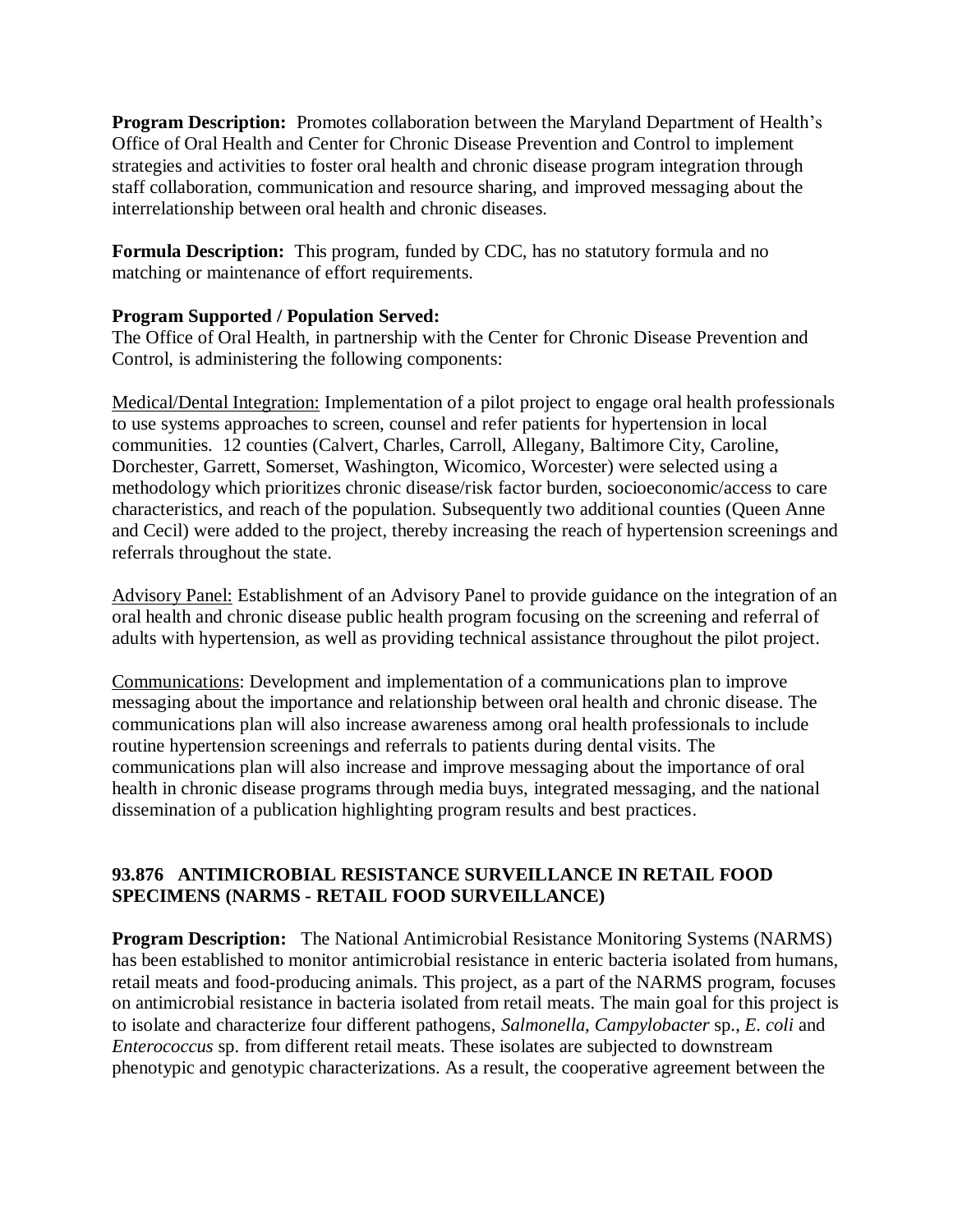Maryland Department of Health and the Food and Drug Administration (FDA) is to in part fulfill the goals of NARMS project

**Formula Description:** This program has no statutory formula, and no matching or maintenance of effort requirements.

Funding is used to implement NARMS sampling and laboratory protocol to ensure standardized methodologies. Also used to collect fresh retail meat at a minimum of 2 non-consecutive days per month from pre-selected retail location. Microbiological tests on retail meat samples are done according to the final application accepted by FDA. It allows the participation in NARMS pilot studies to examine novel fresh retail meat samples or to assess resistance in other organisms as specified in ad hoc pilot studies. Funding enables the implementation of standardized data collection and isolation of transmission protocols. It allows the provision of list of sampling areas that meet NARMS sampling requirements to FDA. Serotype and/or species identifications for isolates are provided when available and isolates are sent to FDA on a monthly basis for antimicrobial susceptibility testing and other analyses.

# **93.889 NATIONAL BIOTERRORISM HOSPITAL PREPAREDNESS PROGRAM (HPP)**

**Program Description:** Ready hospitals and other healthcare systems, in collaboration with other partners, to deliver coordinated and effective care to victims of terrorism and other public health emergencies.

**Formula Description:** Statutory formula: Section 319-C of the Public Health Service Act, as amended by the Pandemic and All-Hazards Preparedness Act of 2006, Public Law 109-417. Matching requirements is 10%. This program has maintenance of effort requirements, see funding agency (DHHS, Office of the Secretary) for further details.

**Program Supported / Population Served:** Provide direct and supplemental funding to Maryland acute care facilities and other health systems to advance emergency preparedness. The funds are distributed to state and territory departments of public health to support the building of 8 healthcare capabilities as outlined in the Healthcare Preparedness Capabilities: National Guidance for Healthcare Systems Preparedness established by the U.S. Department of Health and Human Services Office of the Assistant Secretary for Preparedness and Response. The HPP goal is to ensure awardees use these funds to maintain, refine, identify gaps and to the extent achievable, enhance capacities and capabilities of their healthcare systems, and for exercising and improving preparedness plans for all-hazards including pandemic influenza. For the purposes of the HPP, healthcare systems (e.g., sub-awardees) are composed of hospitals, healthcare coalitions, and other healthcare facilities which are defined broadly as any combination of the following: outpatient facilities and centers (e.g., behavioral health, substance abuse, urgent care), inpatient facilities and centers (e.g., trauma, State and federal veterans, longterm, children's, Tribal), and other entities (e.g., poison control, emergency medical services, community health centers, nursing, et cetera.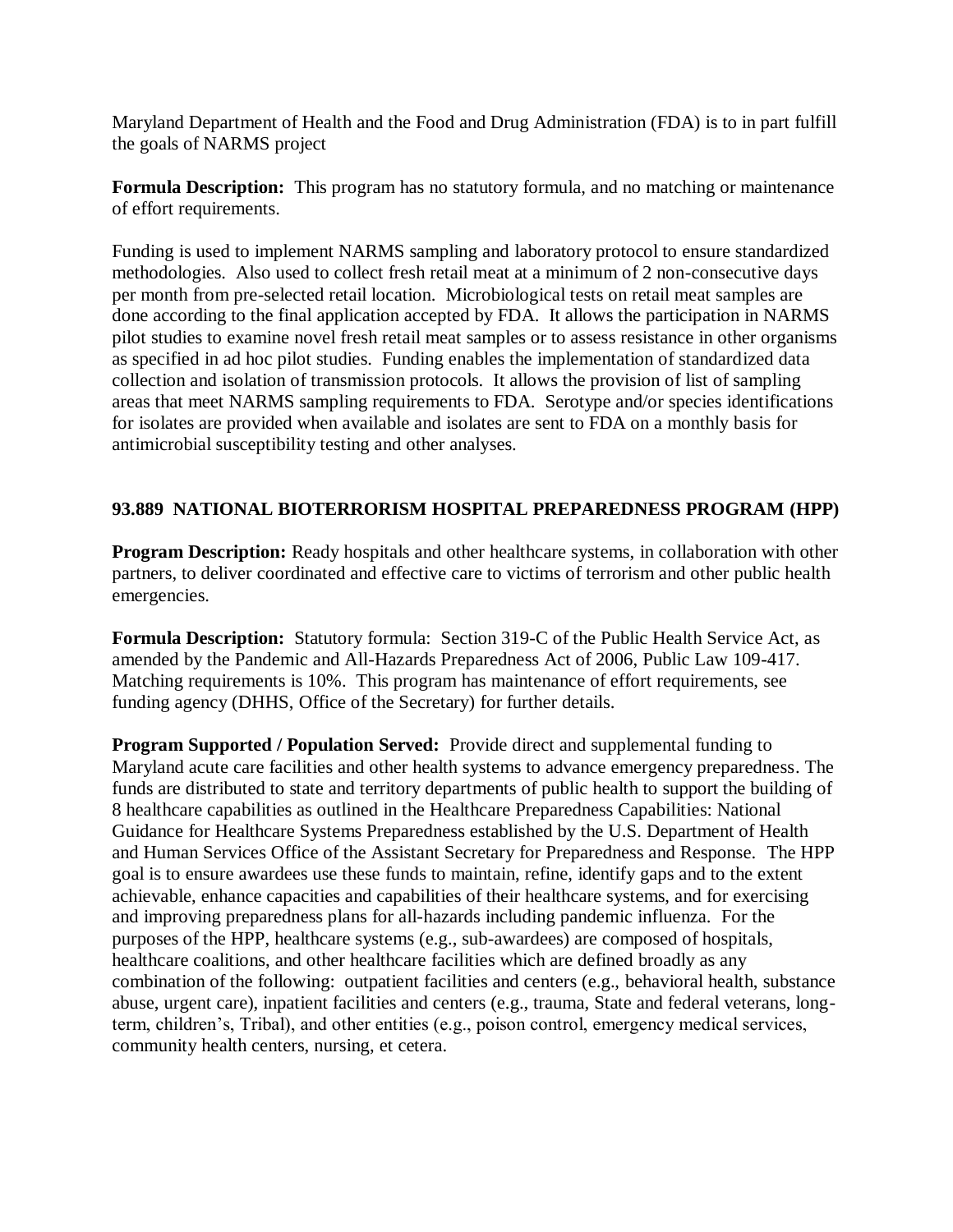#### **93.913 GRANTS TO STATES FOR OPERATION OF OFFICES OF RURAL HEALTH**

**Program Description:** The purpose of the State Offices of Rural Health (SORH) grant program is to assist states in strengthening rural health care delivery systems by maintaining a focal point for rural health within each state. The program provides funding for an institutional framework that links small rural communities with state and Federal resources to help develop long-term solutions to rural health problems.

**Formula Description:** Program has no statutory formula. States must match not less than \$3 for each \$1 of Federal funds provided in the grant. This program does not have maintenance of effort requirements.

**Program Supported / Population Served:** Maryland's State Office of Rural Health serves the State and federally designated rural populations. Maryland uses two definitions to classify its jurisdictions: one, the State definition in the Annotated Code of Maryland and two, the federal Office of Rural Health Policy definition. Those jurisdictions that are mandated by Maryland's Annotated Code to have representatives on the Rural Maryland Council are considered rural in the State. These include 18 of the 24 jurisdictions in Maryland and are referred to in Maryland as state-designated rural jurisdictions. Federal definition of rural includes 5 whole jurisdictions and 6 partial jurisdictions. Whole county designations include Caroline, Dorchester, Garrett, Kent and Talbot. Partial designations include the following: Baltimore County, Frederick, Queen Anne's, Somerset, Washington and Worcester counties.

# **93.917 HIV CARE FORMULA GRANTS**

**Program Description:** Enable states and territories to improve quality, availability, and organization of a comprehensive continuum of HIV health care, treatment and support services for eligible individuals living with HIV.

**Formula Description:** Statutory Formula: Part B formula/base, ADAP and Emerging Communities awards are based on the number of reported living cases of HIV/AIDS cases in the state or territory in the most recent calendar year as confirmed by the Centers for Disease Control and Prevention submitted to the Health Resources and Services Administration (HRSA). Similarly, for grantees applying for MAI formula funds, awards are based on the number of reported and confirmed living minority cases of HIV/AIDS for the most recent calendar year Supplemental ADAP grants are awarded by the same formula as ADAP. Base to states which meet any of the criteria listed in that section of the funding opportunity announcement for the purpose of providing medications or insurance assistance for PLWH.

Matching Requirements: Varies.

Program has maintenance of effort requirements; see funding agency (Department of Health and Human Services, Health Resources and Services Administration) for further details.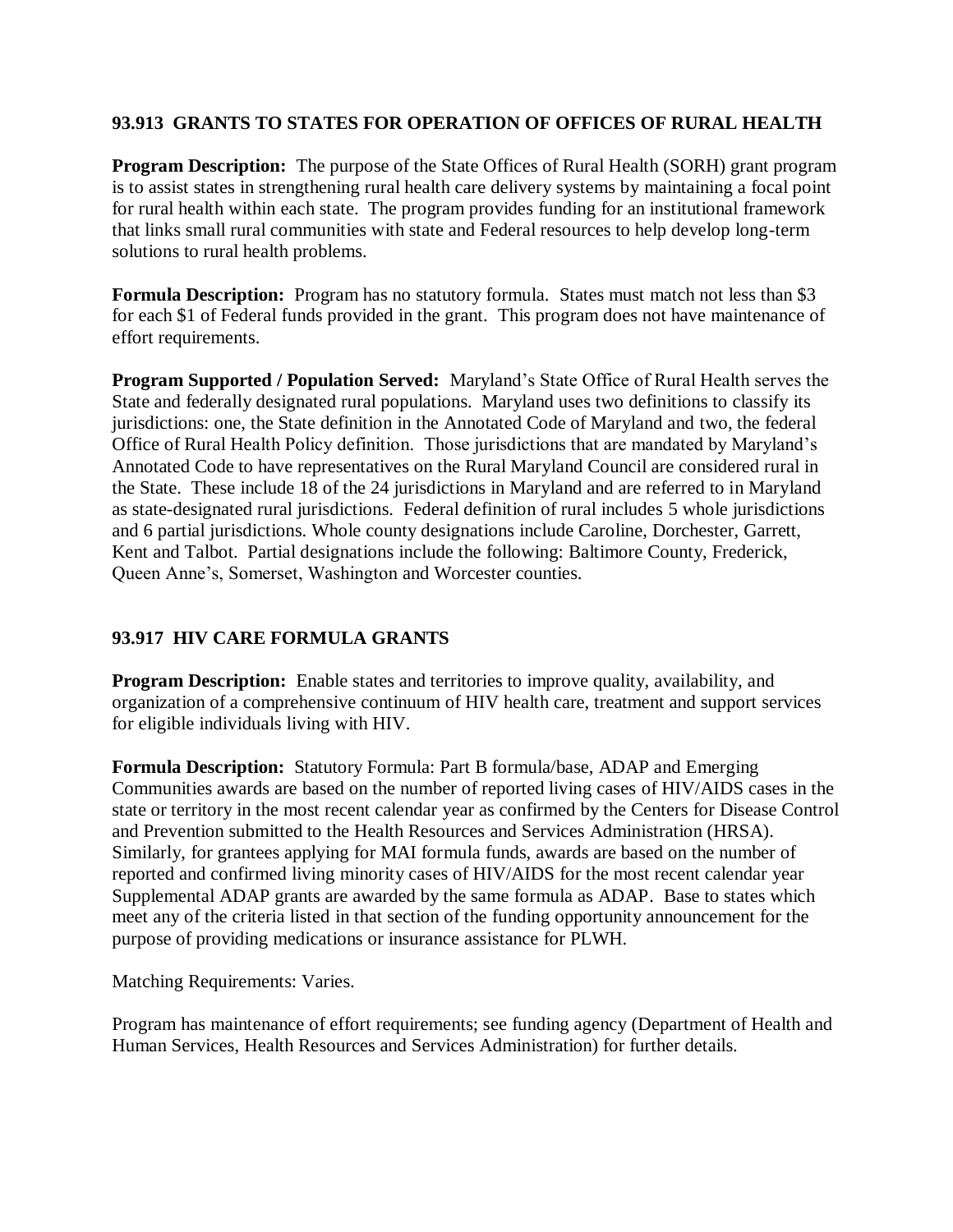**Program Supported / Population Served:** The Prevention and Health Promotion Administration uses direct service funds to support HIV health and support services throughout the State. Funded through Ryan White Part B, the Maryland AIDS Drug Assistance Program (MADAP) provides reimbursement of pharmaceuticals for income-eligible individuals and insurance continuation of private insurance for income-eligible individuals.

# **93.940 HIV PREVENTION ACTIVITIES – HEALTH DEPARTMENT BASED (HIV Prevention Program)**

**Program Description:** CDC supports a cooperative agreement for health departments to implement an integrated HIV surveillance and prevention program to prevent new HIV infections and achieve viral suppression among persons living with HIV. In particular, the program promotes and supports improving health outcomes for persons living with HIV through achieving and sustaining viral suppression, and reducing health-related disparities by using quality, timely, and complete surveillance and program data to guide HIV prevention efforts. The FOA priorities are to increase individual knowledge of HIV status, prevent new infections among HIV-negative persons, reduce transmission from persons living with HIV, and build interventional surveillance to enhance response capacity and intensive data-to-care activities to support sustained viral suppression.

**Formula Description:** This program has no statutory formula, and no matching or maintenance of effort requirements.

**Program Supported / Population Served:** Several projects are funded through this grant. Priority activities include (but are not limited to) HIV testing; linkage to, re-engagement in, and retention in care and support achieving viral suppression; pre-exposure prophylaxis (PrEP) related activities; community-level HIV prevention activities; HIV transmission cluster investigations and outbreak response efforts.

Core strategies and activities include: systematically collect, analyze, interpret, and disseminate HIV data to characterize trends in HIV infection, detect active HIV transmission, implement public health interventions, and evaluate public health response; identify persons with HIV infection and uninfected persons at risk for HIV infection; develop, maintain, and implement plans to respond to HIV transmission clusters and outbreaks; provide comprehensive HIVrelated prevention services for persons living with diagnosed HIV infection (PLWH); provide comprehensive HIV prevention services to reduce risk for acquiring HIV infection; conduct perinatal HIV prevention and surveillance; conduct community-level HIV prevention activities; develop partnerships to conduct integrated HIV prevention and care planning; implement structural strategies to support and facilitate HIV surveillance and prevention; conduct datadriven planning, monitoring, and evaluation to continuously improve HIV programs; and build capacity for conducting effective HIV program activities, epidemiological science, and geocoding.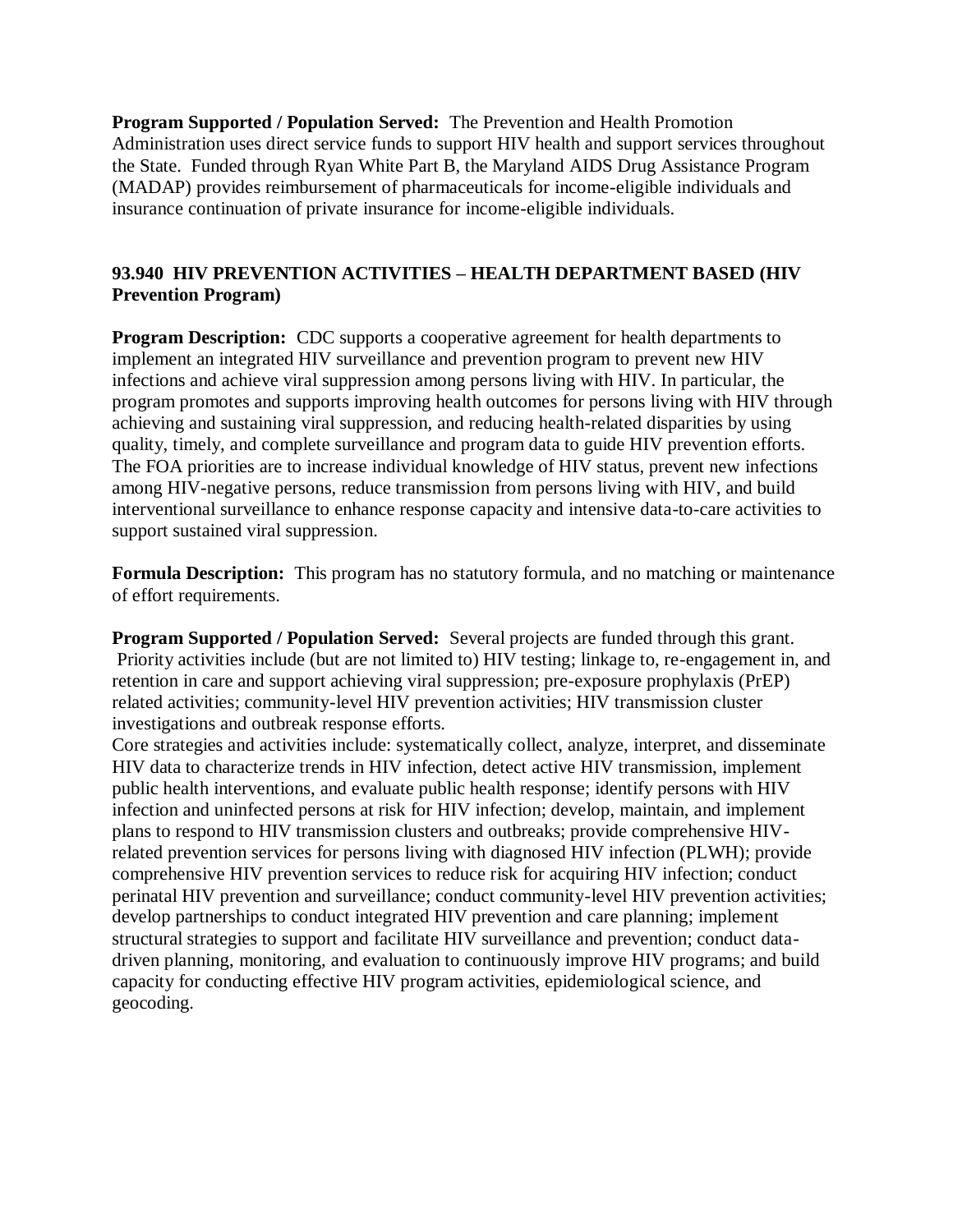#### **93.944 HUMAN IMMUNODEFICIENCY VIRUS (HIV) / ACQUIRED IMMUNODEFICIENCY VIRUS SYNDROME (AIDS) SURVEILLANCE (HIV/AIDS Surveillance)**

**Program Description:** Continue and strengthen effective human immunodeficiency virus (HIV) and acquired immunodeficiency syndrome (AIDS) surveillance programs and to affect, maintain, measure, and evaluate the extent of HIV/AIDS incidence and prevalence throughout the United States and its territories, providing information for targeting and implementing HIV prevention activities.

**Formula Description:** This program has no statutory formula, and no matching or maintenance of effort requirements.

**Program Supported / Population Served:** The National HIVSurveillance System Cooperative Agreement provides funds for performing HIV and AIDS case surveillance with special projects for molecular HIV surveillance, enhanced perinatal surveillance, and geo-coding and data linkage of HIV cases. This project has contractual arrangements with the Baltimore City Health Department and the Johns Hopkins University.

**93.945 ASSISTANCE PROGRAMS FOR CHRONIC DISEASE PREVENTION & CONTROL (State Cardiovascular Health Programs CVH; & Racial and Ethnic Approaches to Community Health REACH; State Public Health Approaches to Improving Arthritis Outcomes, State Nutrition, Physical Activity & Obesity Programs, State Public Health Actions to Prevent & Control Diabetes, Heart Disease Obesity & Associated Risk Factors & Promote School Health Using Traditional Foods & Sustainable Ecological Approaches for Health Promotion & Diabetes Prevention in American Indian/Alaska Native Communities)**

**Program Description:** Work with State health agencies and other public and private nonprofit organizations in planning, developing, integrating, coordinating, or evaluating programs to prevent and control chronic diseases; assist in monitoring the major behavioral risks associated with the 10 leading causes of premature death and disability in the United States including cardiovascular diseases; and, establish new chronic disease prevention programs like Racial and Ethnic Approaches to Community Health, State Nutrition, Physical Activity and Obesity Programs.

DP08-819/DP13-1317: Purpose of the program is to 1) support community use of traditional foods and sustainable ecological approaches for diabetes prevention and health promotion in American Indian and Alaska Native communities; and 2) engage communities in identifying and sharing the stories of healthy traditional ways of eating, being active, and communicating health information and support for diabetes prevention and wellness.

CDC-RFA-DP13-1305, State Public Health Actions to Prevent and Control Diabetes, Heart Disease, Obesity and Associated Risk Factors and Promote School Health, supports statewide implementation of cross-cutting approaches to promote health and prevent and control chronic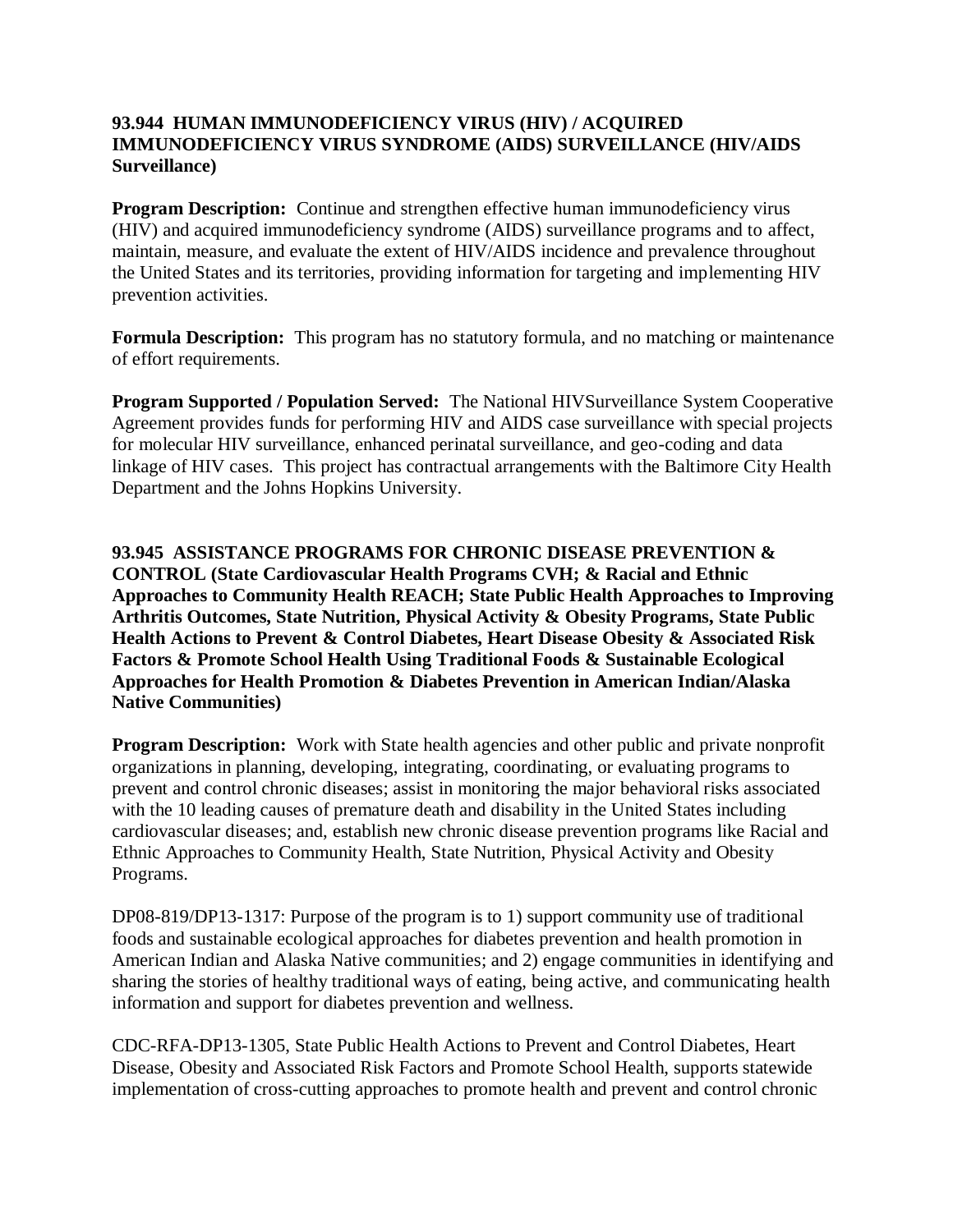diseases and their risk factors. Four chronic disease prevention programs (Diabetes; Heart Disease and Stroke Prevention; Nutrition, Physical Activity, and Obesity; and School Health) are included in this funding opportunity announcement (FOA). State Health Departments are funded under this FOA to address the following goals:

#### Short/Intermediate Term Goals:

• Improve state, community, worksite, school, and early childhood environments to promote and reinforce healthful behaviors across the lifespan related to diabetes, cardiovascular health, physical activity, healthful foods and beverages, obesity, and breastfeeding;

• Improve effective delivery and use of quality clinical and other preventive services aimed at preventing and managing diabetes and hypertension; and

• Increase community-clinical linkages to support prevention, self-management, and control of diabetes, hypertension, and obesity.

Long Term Goals:

- Improved prevention and control of hypertension;
- Improved prevention and control of diabetes; and
- Improved prevention and control of overweight and obesity

The FOA has two components: 1) a basic non-competitive component to support health promotion, epidemiology, and surveillance activities and targeted strategies that will result in measurable impacts to address school health, nutrition and physical activity risk factors, obesity, diabetes, and heart disease and stroke prevention in all 50 states and the District of Columbia. These efforts will be supported by core public health activities such as partnership engagement, workforce development, guidance and support for programmatic efforts, strategic communication, surveillance and epidemiology, and evaluation; and 2) a competitive enhanced component to build on and extend the activities supported with basic funding to achieve even greater reach and impact. Thirty-two states were funded under the enhanced Component to implement evidence and practice-based interventions to improve physical activity and nutrition, reduce obesity, and prevent and control diabetes, heart disease, and stroke with a focus on high blood pressure. The enhanced component includes implementation of evidence-based strategies that are more extensive and wider-reaching than those implemented in the basic component. States funded for this enhanced component must implement interventions at scale in order to reach large segments of the population in the state (e.g., through school districts, early care and education, worksites, and state and local governmental agencies) and in partnership with organizations that may or may not have worked with state departments of health in the past (e.g., large employers, public housing, the education sector, health insurers, and large health systems).

**Formula Description:** This program has no statutory formula, and no matching or maintenance of effort requirements.

**Program Supported / Population Served:** The Prevention and Health Promotion Administration's Center for Chronic Disease Prevention and Control leads this grant to implement cross-cutting approaches to promote health and prevent and control chronic diseases and their risk factors. The grant is a combination of four CDC chronic disease programs-Diabetes Prevention and Control; Heart Disease and Stroke Prevention; Nutrition, Physical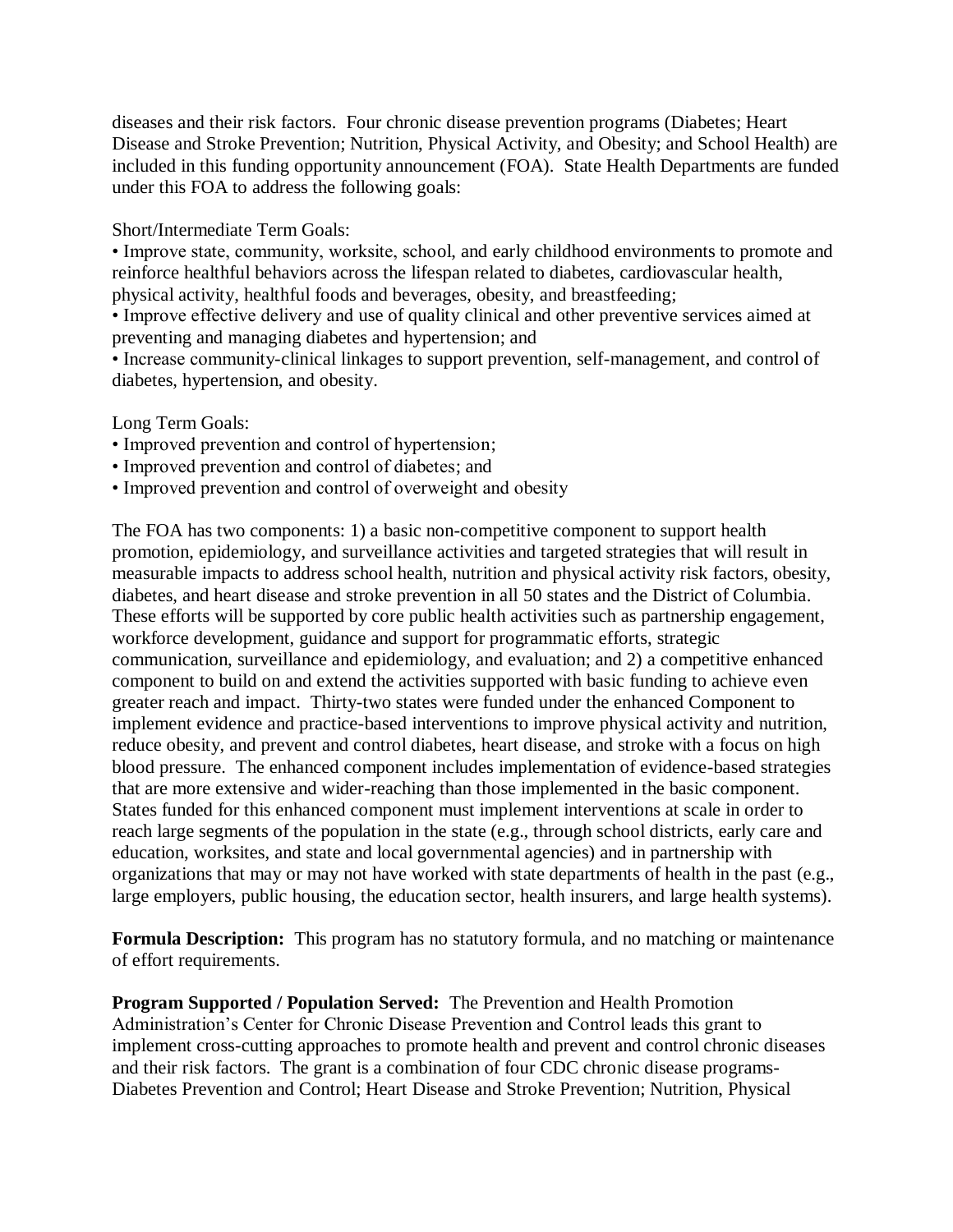Activity, Obesity; and School Health. Collectively, these programs represent activities and intervention strategies that draw from each of the four chronic disease domains: 1.) *epidemiology and surveillance*; 2.) *environmental approaches that promote health and support and reinforce healthful behaviors*; 3.) *health system interventions* to improve the effective delivery and use of clinical and other preventive services; and 4.) *clinical-community linkages* to support cardiovascular disease and diabetes and control efforts and management of chronic disease.

# **93.946 COOPERATIVE AGREEMENTS TO SUPPORT STATE-BASED SAFE MOTHERHOOD & INFANT HEALTH INITIATIVE PROGRAMS (Safe Motherhood & Infant Health Reproductive Health)**

**Program Description:** Promotes optimal and equitable health in women and infants through public health surveillance, research, leadership, and partnership to move science to practice. In carrying out this mission, the Division of Reproductive Health: 1) enhances the ability of others to identify and address male and female reproductive issues and infant health issues by providing technical assistance, consultation, and training worldwide; 2) supports national and state-based surveillance systems to monitor trends and investigate health issues; 3) conducts epidemiologic, behavioral, demographic and health services research; and 4) works with partners to translate research findings into health care practice, public health policy, and health promotion strategies.

**Formula Description:** This program has no statutory formula, and no matching or maintenance of effort requirements.

**Program Supported / Population Served:** The Pregnancy Risk Assessment Monitoring System (PRAMS) is a State health department surveillance system established by the CDC in 1987 to collect State specific data from new mothers to document maternal experiences before, during and after pregnancy that may contribute to poor birth and pregnancy outcomes. The goal is to use PRAMS data in the Maternal and Child Health program planning and evaluation to reduce infant mortality and other adverse outcomes. Maryland joined PRAMS in calendar year 2000 and continues to survey 150-220 new mothers each month. These mothers are sent a survey, which is available in both English and Spanish, and they are asked to provide answers to questions about their behaviors and experiences before, during and shortly after pregnancy. This information is published in various reports and is used to improve the health of Maryland mothers and babies statewide.

# **93.958 BLOCK GRANTS FOR COMMUNITY MENTAL HEALTH SERVICES (Mental Health Block Grant MHBG)**

**Program Description:** Provides financial assistance to states and territories to carry out the state's plan for providing comprehensive community mental health services to adults with a serious mental illness and to children with a serious emotional disturbance; monitor the progress of implementing a comprehensive community based mental health system; provide technical assistance to states and the Mental Health Planning Council that will assist states in planning and implementing a comprehensive community based mental health system.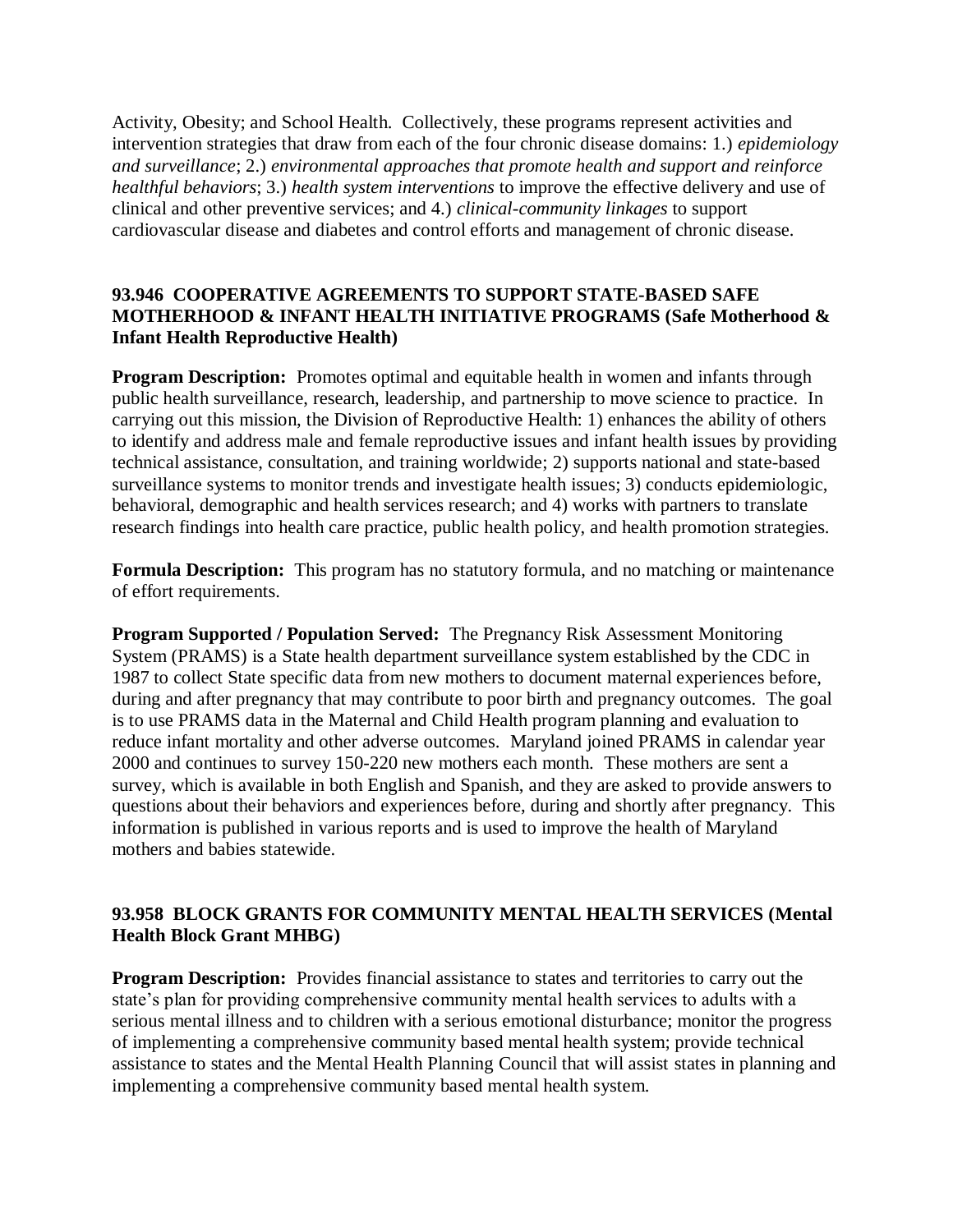**Formula Description:** Statutory formula: PHS Act, Title XIX, Part B, Subpart I and III, Public Law 106-310. This program has no matching requirements. This program has maintenance of effort requirements; see funding agency (Department of Health and Human Services, Substance Abuse and Mental Health Services Administration) for further details. Under 42 USC, 300x-4(b), states are required to maintain aggregate state expenditures for authorized activities at a level that is not less than the average level of such expenditures maintained by the state for the 2 year period preceding the fiscal year for which the state is applying for the grant.

**Program Supported / Population Served:** The Community Mental Health Services Block Grant project supports services to all age groups for people who are not institutionalized but are considered seriously mentally ill. Services include mental health outreach, enhancement of psychiatric care, availability and supervision programs, crisis management, services to youth in juvenile justice centers, education and training, shelter services (not residential hospitals), employment and vocational support and counseling, and services to children and adolescents (such as intervention and crisis support and supervision). This program is statewide.

# **93.959 BLOCK GRANTS FOR PREVENTION & TREATMENT OF SUBSTANCE ABUSE (Substance Abuse Block Grant SABG)**

**Program Description:** Provides financial assistance to states and territories to support projects for the development and implementation of prevention, treatment, and rehabilitation activities directed to the diseases of alcohol and drug abuse.

**Formula Description:** Statutory formula: Title XIX, Part B, Subpart II and III, Public Law 106- 310. This program has no matching requirements. This program has maintenance of effort requirements; see funding agency (Department of Health and Human Services, Substance Abuse and Mental Health Services Administration) for further details. Under 42 USC 300x-30, states expenditure for authorized activities at a level that is not less than the average level of such expenditures maintained by the state for the 2-year period preceding the fiscal year for which the state is applying for the grant.

**Program Supported / Population Served:** The Substance Abuse Prevention and Treatment Block Grant provides federal funds supporting grants and human service contracts for substance abuse disorder prevention, intervention, treatment and recovery support services throughout the State.

# **93.977 PREVENTIVE HEALTH SERVICES – SEXUALLY TRANSMITTED DISEASES CONTROL GRANTS (STD Prevention Grants)**

**Program Description:** Reduce morbidity and mortality by preventing cases and complications of sexually transmitted diseases (STD). Project grants under Section 318c awarded to state and local health departments emphasize the development and implementation of nationally uniform prevention and control programs which focus on disease intervention activities designed to reduce the incidence of these diseases, with applied research, demonstration, and public and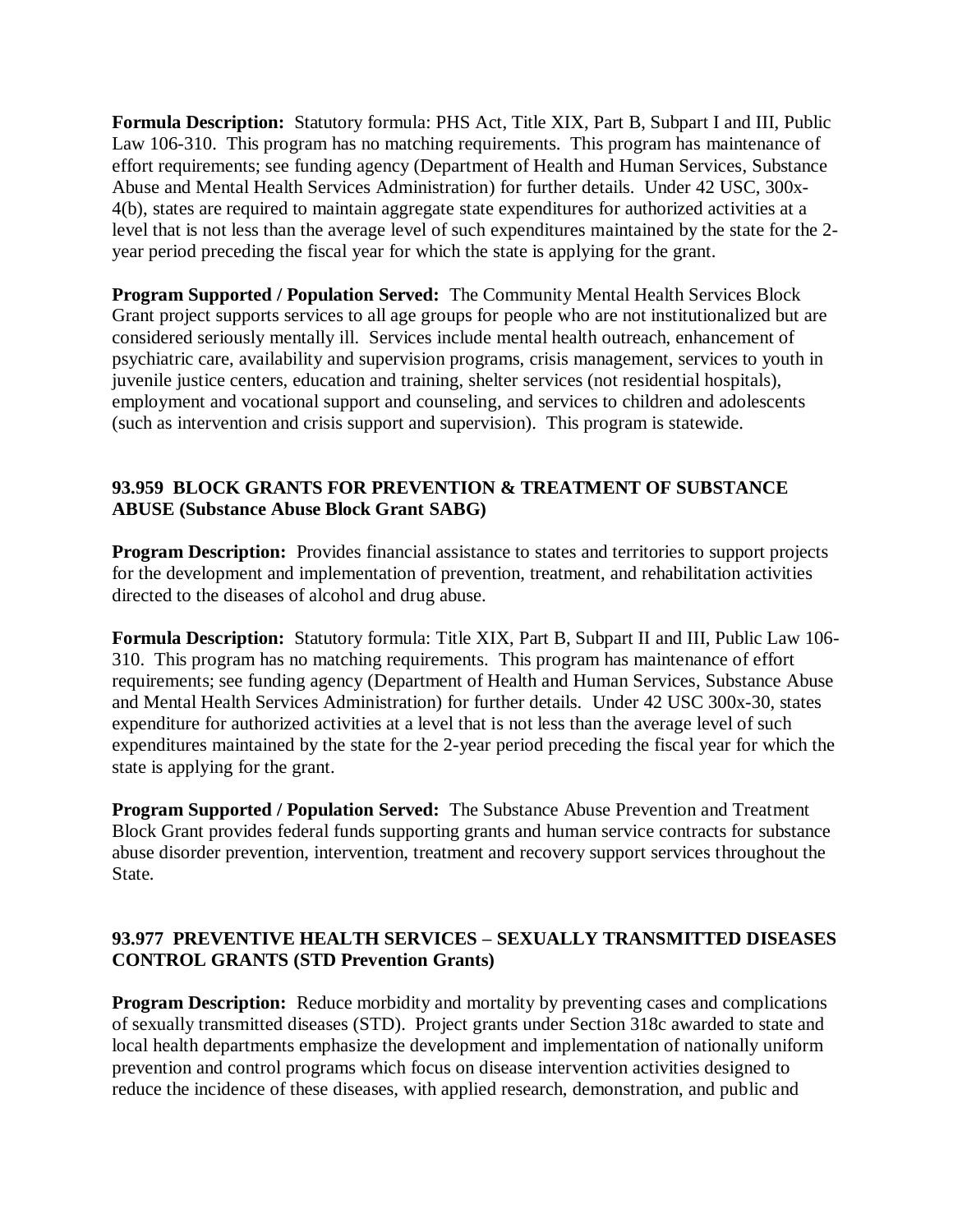professional education activities supporting these basic program activities authorized under Section 318b of the Public Health Service Act.

**Formula Description:** This program has no statutory formula, and no matching or maintenance of effort requirements.

**Program Supported / Population Served:** Maryland's Center for Sexually Transmitted Infection Prevention program provides surveillance, case management oversight, technical consultation, and special population services for statewide STI prevention. Support to local health departments includes data analysis, case referral and monitoring, regional meetings, an annual update meetings, training and cross-agency coordination. The STI program also targets higher risk populations through corrections-based screening, collaboration with communitybased organizations, and guidance to local health departments. Surveillance data, technical consultation and training regarding screening and treatment are provided for both public and private sector providers. Awards to local health departments support local staff for partner services to notify contacts of identified cases of syphilis and HIV.

# **93.994 MATERNAL & CHILD HEALTH SERVICES BLOCK GRANT TO THE STATES (MCH Block Grants)**

**Program Description:** Enable states to maintain and strengthen their leadership in planning, promoting, coordinating and evaluating health care for pregnant women, mothers, infants, and children, children with special health care needs and families in providing health services for maternal and child health populations who do not have access to adequate health care.

**Formula Description:** Statutory formula, Title V Section 502(c), Public Law Social Security Act, subject to 45 CFR Part 96. Matching requirements are, for each quarter, an amount equal to 4/7 of the total of the sums expended by the state during that quarter. This program has maintenance of effort requirements; see funding agency (Department of Health and Human Services, Health Resources and Services Administration) for further details.

**Program Supported / Population Served:** The Maternal and Child Health Services Block Grant project is administered jointly by the MDH Center for Maternal and Child Health and the MDH Office of Genetics and Children with Special Health Care Needs. Funds are intended to promote the health of women, children, and adolescents, including children with special care needs. Federal funds must be allocated as follows: 1) at least 30% for preventive and primary care for children; 2) at least 30% for children with special needs; and, 3) no more than 10% for administrative costs. This program is statewide.

# **97.091 HOMELAND SECURITY BIOWATCH PROGRAM**

**Program Description:** The BioWatch Program is a federally managed, locally operated early warning system designed to detect the intentional release of select aerosolized biological agents. The BioWatch Program's mission is to deploy, sustain, and maintain a national 24/7/365 operational ability to detect, and respond to a bioterrorist event in metropolitan areas across the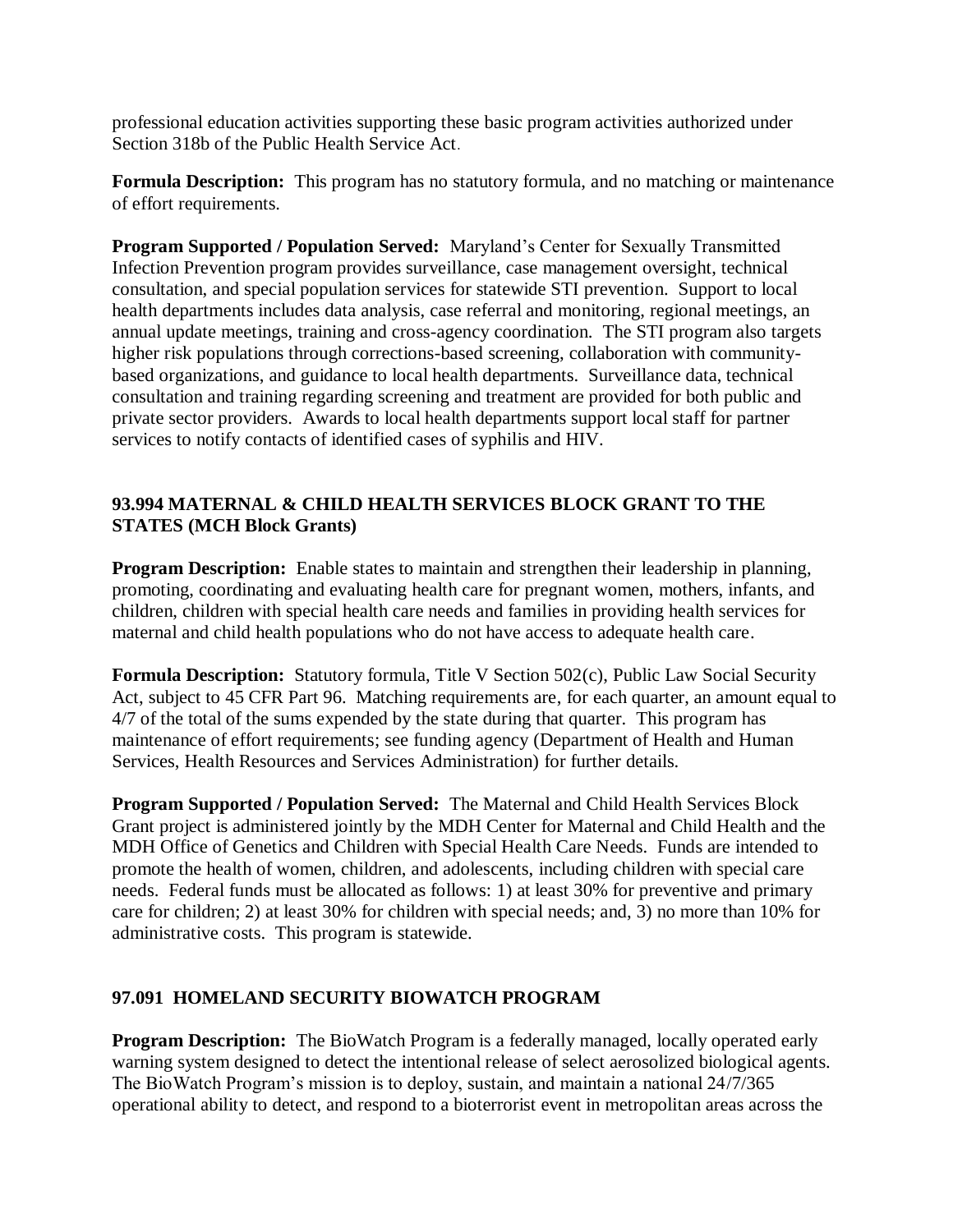country. The DHS Office of Health Affairs administers the BioWatch program and is currently engaged in advanced development, test, evaluation and operations to improve sampling technologies, collection procedures, sample analysis, and develop and implement a next generation BioWatch system.

**Formula Description:** This program has no statutory formula, and no matching or maintenance of effort requirements.

**Program Supported / Population Served:** The BioWatch program is a critical part of an ongoing national effort to build and sustain preparedness which helps the United States maintain momentum through targeted jurisdictional planning that highlights preventative actions necessary to allow for proper and timely response and begin the process to recover from a biological agent release.

# **BA.M00 HEALTH STATISTICS CONTRACTS**

**Program Description:** Contracts with the National Center for Health Statistics, Centers for Disease Control and Prevention for the provision of coded vital statistics data in machinereadable format. Data is used by the National Center to prepare national vital statistics. Vital statistics data are also provided to the Social Security Administration and other federal agencies, for public health and administrative purposes.

**Program Supported / Population Served:** The Vital Statistics program maintains a system for registering, indexing, filing, and protecting the integrity of all records of birth, death, fetal death, marriage and divorce, adoption, legitimation and adjudication of paternity for events occurring in Baltimore City and the 23 counties of Maryland. Federal funds are earned through the provision of a variety of contracts and services.

# **BE.M00 U.S. FOOD & DRUG ADMINISTRATION FOOD PLANT INSPECTION**

**Program Description:** Ensures state compliance with requirements of the U.S. Food and Drug Administration regarding health, safety, and record keeping. Without these assurances, State industries cannot market commodities in interstate or international arenas.

**Program Supported / Population Served:** Contracts with the U.S. Food and Drug Administration (FDA) requiring the State to: (1) conduct inspections in selected food establishments to determine compliance with the Federal Food, Drug and Cosmetic Act, State law, or both; (2) collect factor and official follow-up samples as dictated by inspection observations; (3) analyze any samples collected using the Association of Official Analytical Chemists or FDA methodology; and (4) furnish the federal government with reports of the inspections and sample examinations as well as reports on any compliance follow-up and corrections achieved by actions the State takes under its own program. Projects are statewide.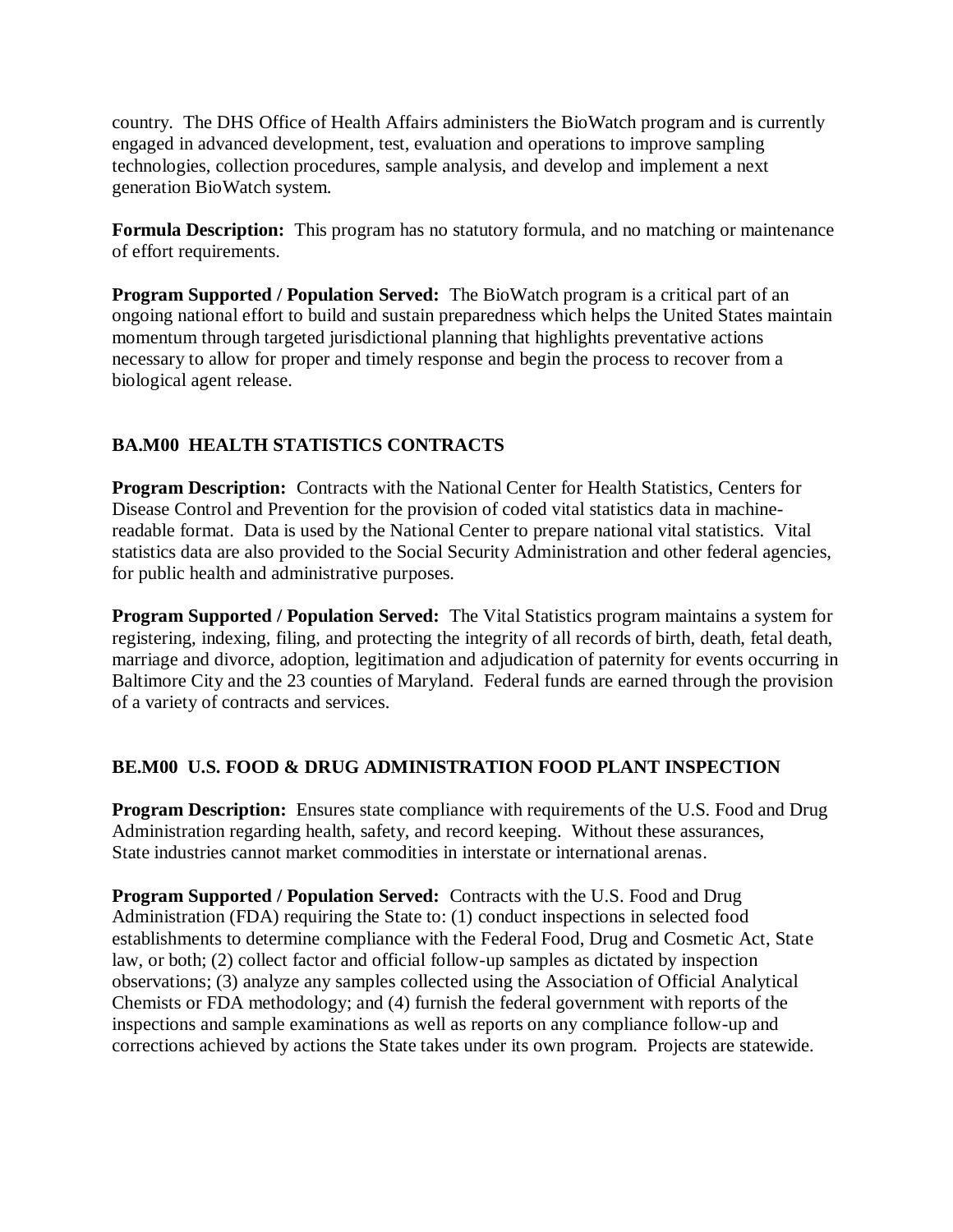#### **BF.M00 TUBERCULOSIS CONSORTIUM CONTRACT**

**Program Description:** Multi-year contract between the Department of Health and Mental Hygiene and the Centers for Disease Control and Prevention to conduct tuberculosis control and prevention studies. Requires participation in a national consortium comprised of a select group of state tuberculosis programs and academic centers. Multiple projects are conducted under the terms of the contract.

**Program Supported / Population Served:** The Tuberculosis Epidemiological Studies Consortium funds all projects under this contract to: (a) operate as an active member of the Consortium; and (b) perform scientific studies for the prevention and control of active TB disease; and c) evaluate new approaches for screening and treating high risk individuals for latent TB infection. All monies appropriated are invoiced and received when the work/task is completed.

# **BW.M00 DRUG ABUSE DATA COLLECTION**

**Program Description:** Under contract with Substance Abuse and Mental Health Services Administration (SAMHSA), Eagle Technologies distributes funds to support their Drug Abuse Services Information System related activities. SAMHSA collects data for: (1) the number and variety of public and private non-profit substance abuse treatment programs, including the number and type of patient slots available; (2) the number of individuals seeking treatment, the number and demographic characteristics of individuals completing such programs, and the length of time between an individuals request for treatment and commencement of treatment; (3) the number of individuals who return for treatment after completion of prior treatment, and the method of treatment utilized during prior treatment; (4) the number of individuals receiving public assistance in such programs; (5) costs of different types of treatment modalities for drug and alcohol abuse and the aggregate relative costs of each treatment modality provided within a state in each fiscal year; (6) the number of individuals receiving drug and alcohol abuse treatment who have private insurance coverage for the costs of such treatment; and (7) the number of alcohol and other drug abuse counselors and other substance treatment personnel employed in public and private facilities.

**Program Supported / Population Served:** The SAMSHA Data Collection/DASIS State Agreement project meets a federal requirement to collect data on publicly funded substance abuse treatment programs and individuals seeking treatment through such programs. DASIS consists of 3 related data sets maintained and supported through an agreement between SAMSHA's contractor (Eagle Technologies) and the MDH Behavioral Health Administration.

# **BX.M00 TOBACCO RETAIL INSPECTION ENFORCEMENT SERVICES**

**Program Description:** The Food and Drug Administration (FDA) has awarded the Behavioral Health Administration (BHA) federal funds to assist the FDA in the regulation of tobacco products, so as to reduce tobacco use by youth and to protect public health. The BHA's Tobacco